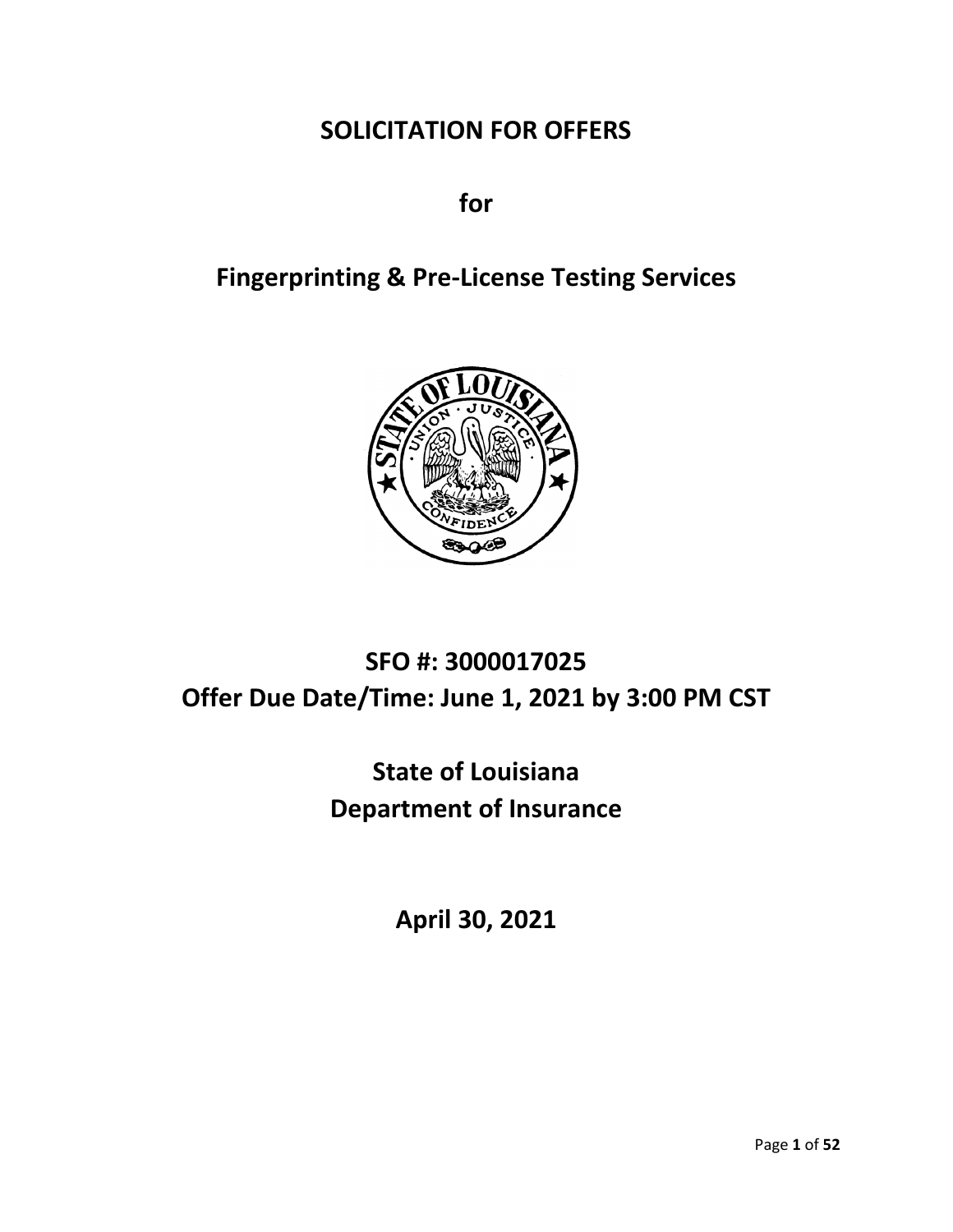## **Table of Contents**

| 1.1    |                                                                          |
|--------|--------------------------------------------------------------------------|
| 1.2    |                                                                          |
| 1.3    |                                                                          |
| 1.4    |                                                                          |
| 1.5    |                                                                          |
| 1.6    |                                                                          |
| 1.7    |                                                                          |
| 1.8    |                                                                          |
| 1.9    |                                                                          |
| 1.9.1  |                                                                          |
| 1.9.2  |                                                                          |
| 1.9.3  |                                                                          |
| 1.9.4  |                                                                          |
| 1.9.5  |                                                                          |
| 1.9.6  |                                                                          |
| 1.9.7  |                                                                          |
| 1.9.8  |                                                                          |
| 1.9.9  |                                                                          |
| 1.10   |                                                                          |
| 1.11   |                                                                          |
| 1.12   | Confidential Information, Trade Secrets, and Proprietary Information  14 |
| 1.13   |                                                                          |
| 1.13.1 |                                                                          |
| 1.13.2 |                                                                          |
| 1.14   |                                                                          |
| 1.15   |                                                                          |
| 1.16   |                                                                          |
| 1.17   |                                                                          |
| 1.18   |                                                                          |
| 1.19   |                                                                          |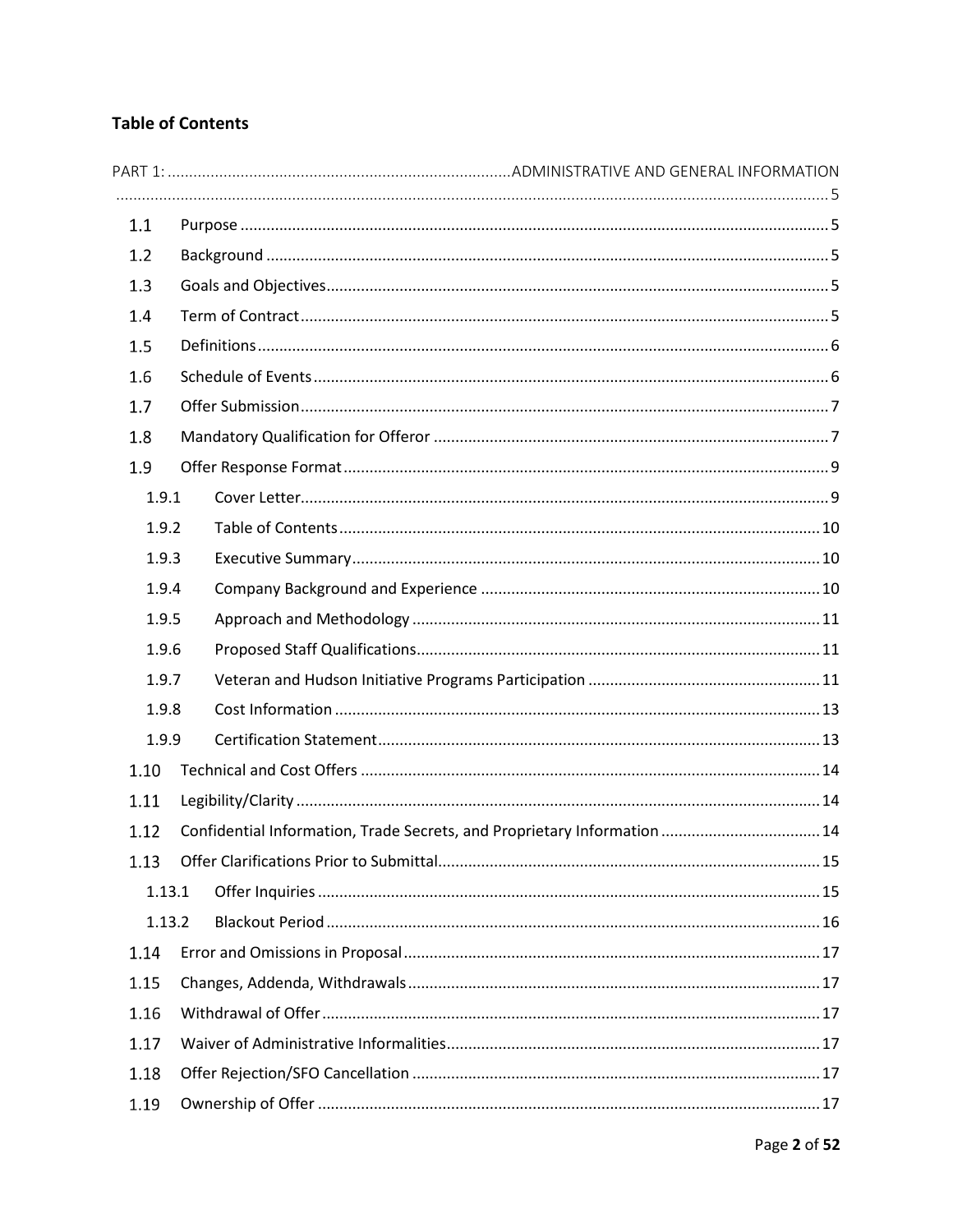| 1.20   |  |  |  |  |  |  |
|--------|--|--|--|--|--|--|
| 1.21   |  |  |  |  |  |  |
| 1.22   |  |  |  |  |  |  |
| 1.23   |  |  |  |  |  |  |
| 1.24   |  |  |  |  |  |  |
| 1.25   |  |  |  |  |  |  |
| 1.26   |  |  |  |  |  |  |
| 1.27   |  |  |  |  |  |  |
| 1.28   |  |  |  |  |  |  |
| 1.29   |  |  |  |  |  |  |
| 1.30   |  |  |  |  |  |  |
| 1.31   |  |  |  |  |  |  |
| 1.31.1 |  |  |  |  |  |  |
| 1.31.2 |  |  |  |  |  |  |
| 1.31.3 |  |  |  |  |  |  |
| 1.31.4 |  |  |  |  |  |  |
| 1.31.5 |  |  |  |  |  |  |
| 1.31.6 |  |  |  |  |  |  |
| 1.31.7 |  |  |  |  |  |  |
| 1.31.8 |  |  |  |  |  |  |
| 1.32   |  |  |  |  |  |  |
| 1.33   |  |  |  |  |  |  |
| 1.33.1 |  |  |  |  |  |  |
| 1.33.2 |  |  |  |  |  |  |
| 1.34   |  |  |  |  |  |  |
| 1.35   |  |  |  |  |  |  |
| 1.36   |  |  |  |  |  |  |
| 1.37   |  |  |  |  |  |  |
| 1.38   |  |  |  |  |  |  |
| 1.39   |  |  |  |  |  |  |
| 1.40   |  |  |  |  |  |  |
| 1.41   |  |  |  |  |  |  |
| 1.42   |  |  |  |  |  |  |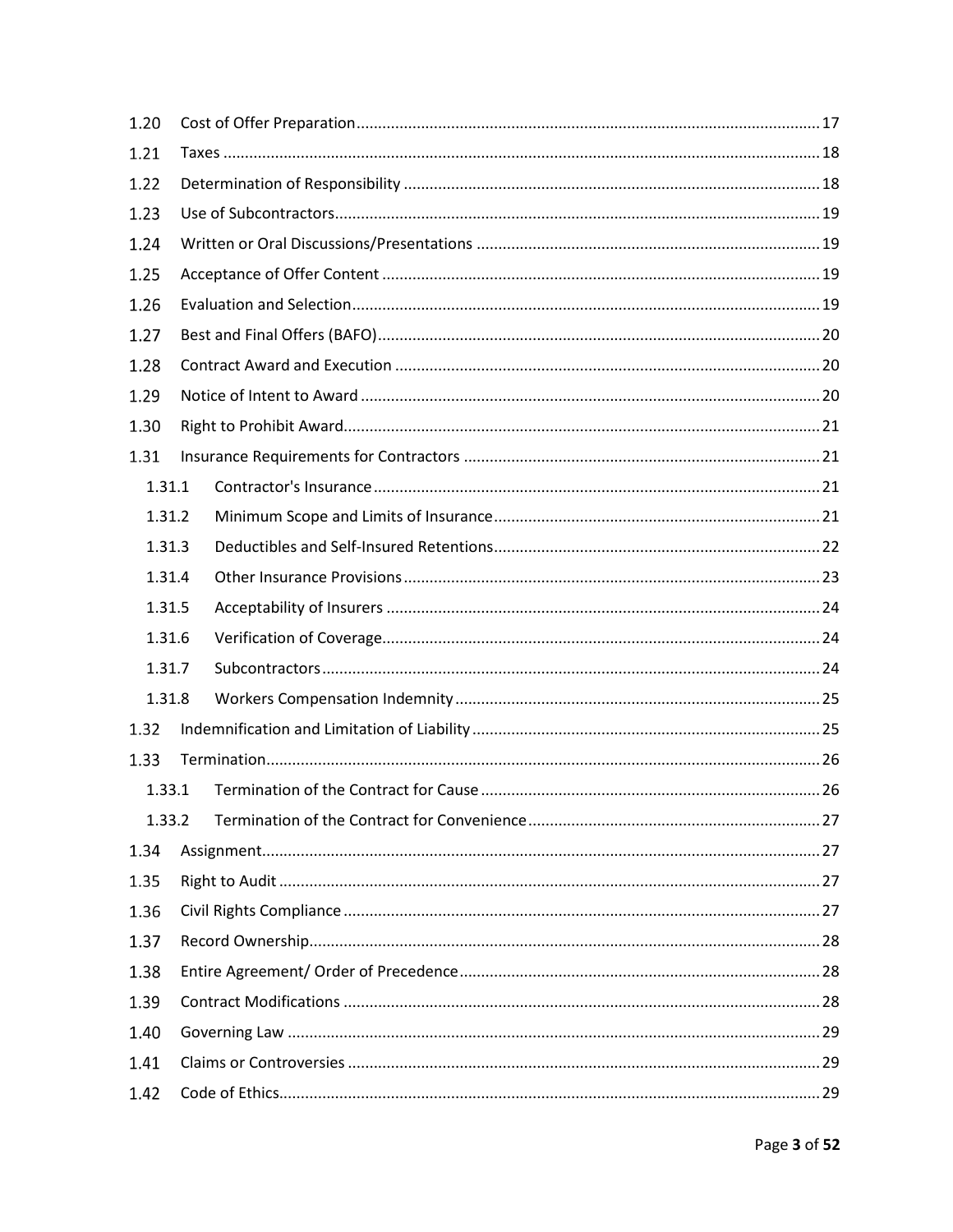| 1.43 |                                                                                                                                                                                              |
|------|----------------------------------------------------------------------------------------------------------------------------------------------------------------------------------------------|
| 1.44 |                                                                                                                                                                                              |
|      |                                                                                                                                                                                              |
|      |                                                                                                                                                                                              |
| 2.1  |                                                                                                                                                                                              |
| 2.2  |                                                                                                                                                                                              |
| 2.3  |                                                                                                                                                                                              |
| 2.4  |                                                                                                                                                                                              |
| 2.5  |                                                                                                                                                                                              |
|      |                                                                                                                                                                                              |
|      |                                                                                                                                                                                              |
| 3.1  |                                                                                                                                                                                              |
| 3.2  | Veteran-Owned and Service-Connected Disabled Veteran-Owned Small Entrepreneurships<br>(Veteran Initiative) and Louisiana Initiative for Small Entrepreneurships (Hudson Initiative) Programs |
|      |                                                                                                                                                                                              |
|      |                                                                                                                                                                                              |
|      |                                                                                                                                                                                              |
|      |                                                                                                                                                                                              |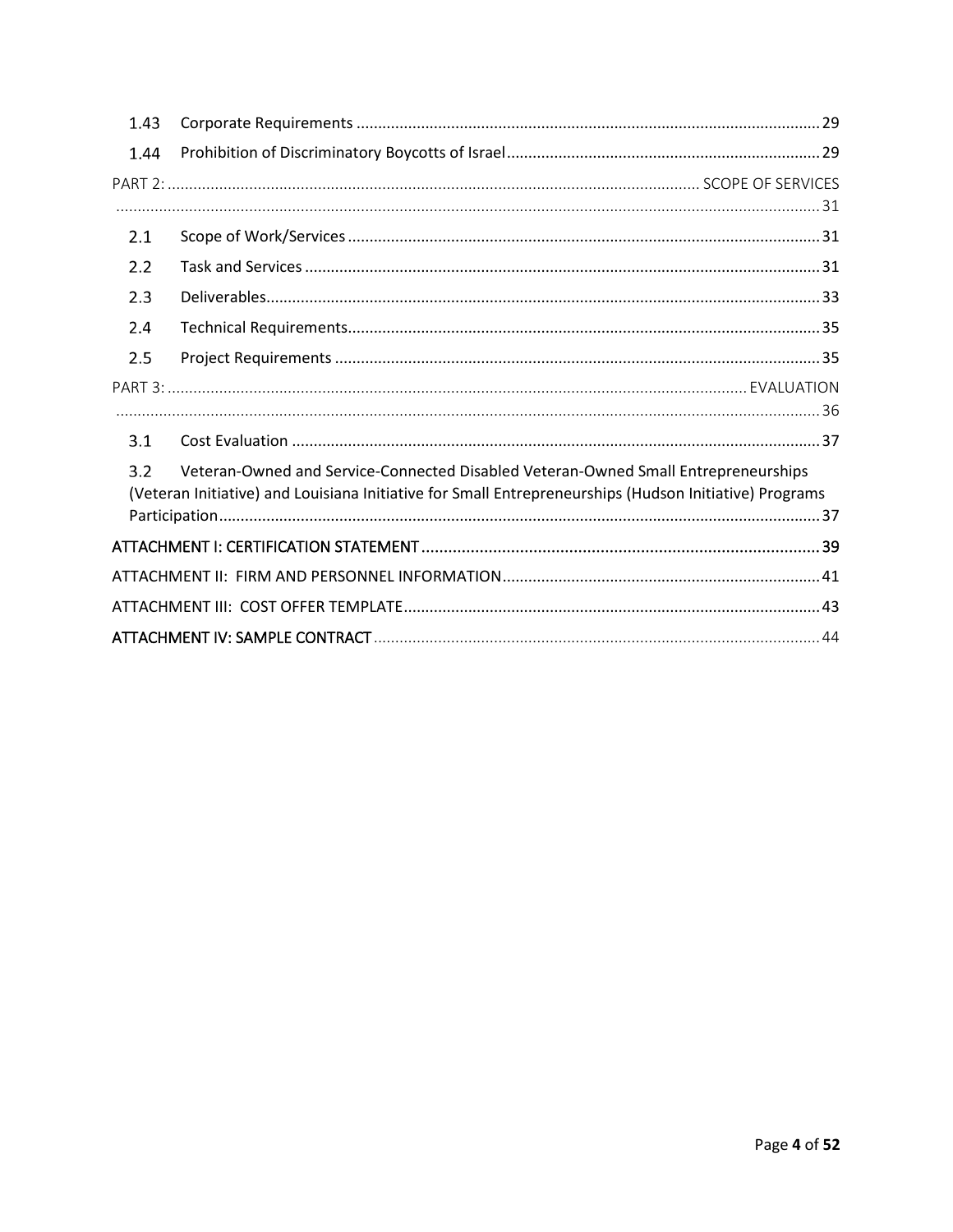# **SOLICITATION FOR OFFERS FOR Fingerprinting & Pre-License Testing Services**

### <span id="page-4-0"></span>PART 1: ADMINISTRATIVE AND GENERAL INFORMATION

#### <span id="page-4-1"></span>1.1 Purpose

The LDI is issuing this Solicitation for Offers (SFO) for the purpose of soliciting Offers from interested entities that wish to provide insurance producer, adjuster and insurance consultant license examination services, fingerprint collection and submission and related services within the LDI's licensing and market compliance program.

#### <span id="page-4-2"></span> $1.2$ Background

The Louisiana Department of Insurance, Office of Licensing, is soliciting Offers for providing fingerprinting and pre-license testing for residents seeking an insurance license.

Louisiana laws La. R.S. 22:1545, 1668, 1696 and 1808.2 require that before any resident individual can become licensed for the first time as an insurance producer, adjuster or insurance consultant, he or she must submit to and pass an examination unless exempt in accordance with applicable state or federal law. The examination tests the knowledge of the individual concerning the lines of authority for which an application is made, the duties and responsibilities of the insurance producer, adjuster or insurance consultant, and the insurance laws and regulations of Louisiana. Additionally, first time licensees must provide fingerprints, which are submitted for a criminal history record check so that the Commissioner of Insurance can determine eligibility for the license.

#### <span id="page-4-3"></span> $1.3$ Goals and Objectives

The objectives include, but are not limited to, providing examination and fingerprinting services, which satisfy both the regulatory mandates for the Louisiana Department of Insurance (LDI) and the needs of the public being served.

### <span id="page-4-4"></span>1.4 Term of Contract

The term of any contract resulting from this SFO shall begin on or about November 1, 2021 and is anticipated to end on October 31, 2024.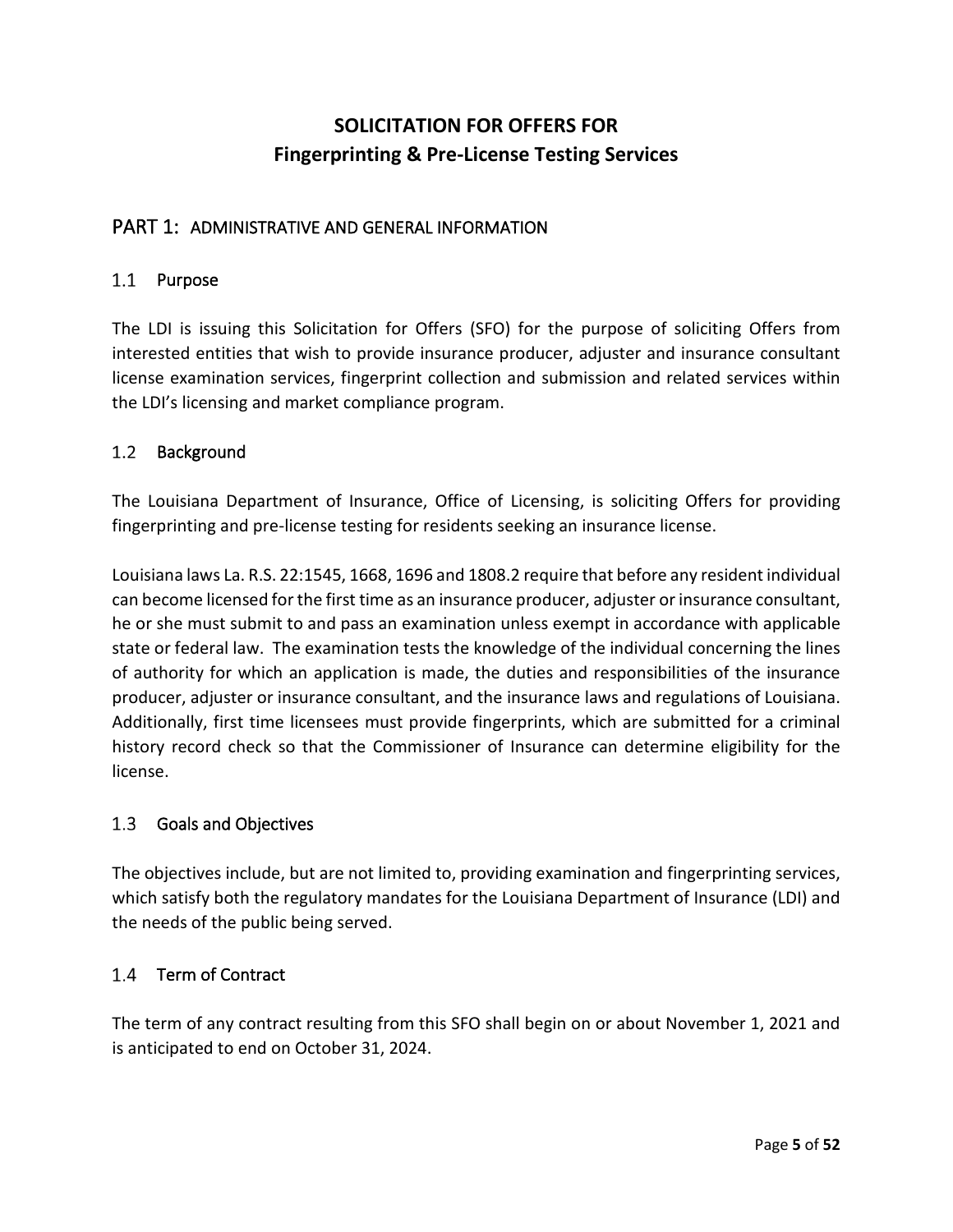#### <span id="page-5-0"></span>1.5 Definitions

**Agency** – Any department, council, board, office, bureau, committee, institution, agency, government, corporation or other establishment of the executive branch of this state authorized to participate in any contract resulting from this solicitation.

**Contractor** – Denotes the Offeror that is awarded a contract as a result of this procurement and will have full responsibility and liability for the completion of all deliverables.

**LDI** – Louisiana Department of Insurance.

**Offer** – A response to a Solicitation for Offers; for purposes of this solicitation, offer shall be synonymous with bid.

**Offeror** – Denotes any organization that submits an Offer responding to the SFO prior to award.

**SFO** – Solicitation for Offers.

**State Program Manager** – Provide oversight of contract and serves as the principal point of contact on behalf of the LDI concerning Contractor's performance under the contract resulting from this SFO. Also oversees the implementation of the service, including overseeing the corresponding day-to-day activities of the Contractor.

Throughout this SFO, the following terms shall be used to designate mandatory and nonmandatory requirements:

**Shall, Must, or Will** – Denotes mandatory language; a requirement that must be met without alteration.

**Should, Can, or May** – Denotes desirable, non-mandatory language.

**State** – Louisiana Department of Insurance

#### <span id="page-5-1"></span>1.6 Schedule of Events

| Event                                                     | Date                        |  |  |
|-----------------------------------------------------------|-----------------------------|--|--|
| SFO advertised in newspapers and post to LaPac            | April 30, 2021              |  |  |
|                                                           |                             |  |  |
| Deadline for receipt of written inquiries                 | May 7, 2021 by 3:00 pm CST  |  |  |
| Deadline to answer written inquiries                      | May 14, 2021 by 3:00 pm CST |  |  |
| Deadline for receipt of proposals.                        | June 1, 2021 by 3:00 pm CST |  |  |
| All proposals shall remain sealed until the date and time |                             |  |  |
| listed                                                    |                             |  |  |
| Notice of Intent to award announcement, and 14-day        | June 14, 2021               |  |  |
| protest period begins, on or about                        |                             |  |  |
| Contract execution, on or about                           | November 1, 2021            |  |  |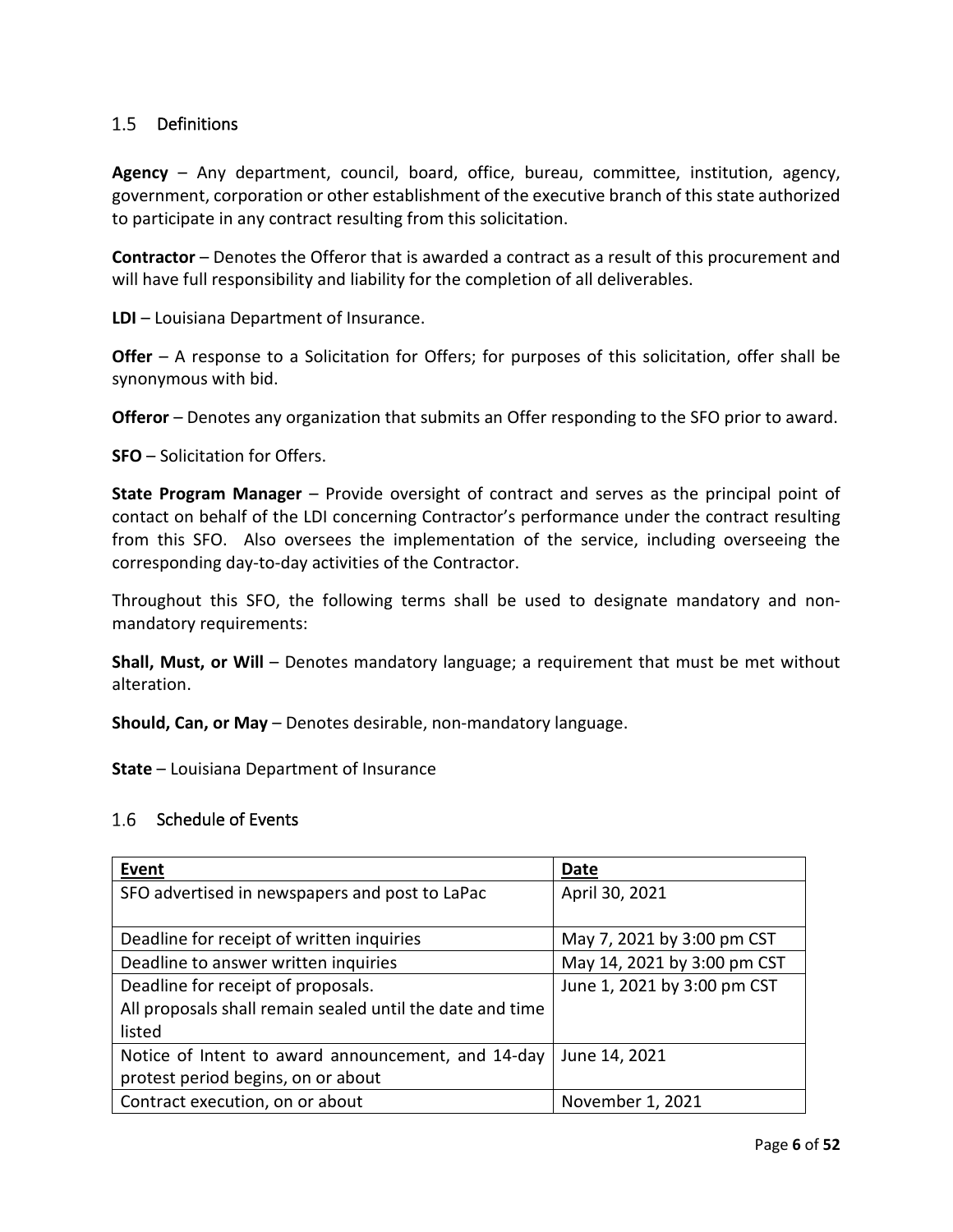**NOTE: The State of Louisiana reserves the right to revise this schedule. Revisions, if any, before the Offer Submission Deadline will be formalized by the issuance of an addendum to the SFO.**

### <span id="page-6-0"></span>1.7 Offer Submission

Entities who are interested in providing services requested under this SFO must submit an Offer containing the information specified in Section 5. The Offer must be received in hard copy (printed) version by the Procurement Director on or before the deadline listed in Section 2.6, Schedule of Events. E-mail submissions are not acceptable. The Offer package must be delivered at the Offeror's expense to:

> *Shannon Gilchrist, Procurement Director Response to Fingerprinting & Pre-License Testing SFO Louisiana Department of Insurance P. O. Box 94214 Baton Rouge, La 70804*

For courier delivery, the street address is 1702 N. 3<sup>rd</sup> Street, Baton Rouge, LA 70802 and the telephone number is (225) 219-1701. It shall be solely the responsibility of each Offeror to ensure its offer is delivered at the specified place and prior to the deadline for submission. Offers received after the deadline will not be considered.

### <span id="page-6-1"></span>1.8 Mandatory Qualification for Offeror

At a minimum, the following tasks and services are required:

- Administer license examinations for all license applicants requiring an examination.
- Maintain examination and fingerprint collection sites in major cities throughout Louisiana, including, but not limited to, Alexandria, Baton Rouge, Lafayette, Lake Charles, Monroe, New Orleans and Shreveport.
- Offer examinations via remote proctoring using a manner and method which preserves the same level of security and integrity of exam administration as an exam proctored at a test site. A candidate for such examination may be required to meet certain technology requirements to participate in remote testing
- Develop and maintain a bank of licensing examination questions sufficient to remove the ability of any person(s) from recreating the examination through repetition of testing.
- Provide score reports for all examination candidates, including a pass/fail indicator to the LDI via a data transfer process, within one business day of examination administration.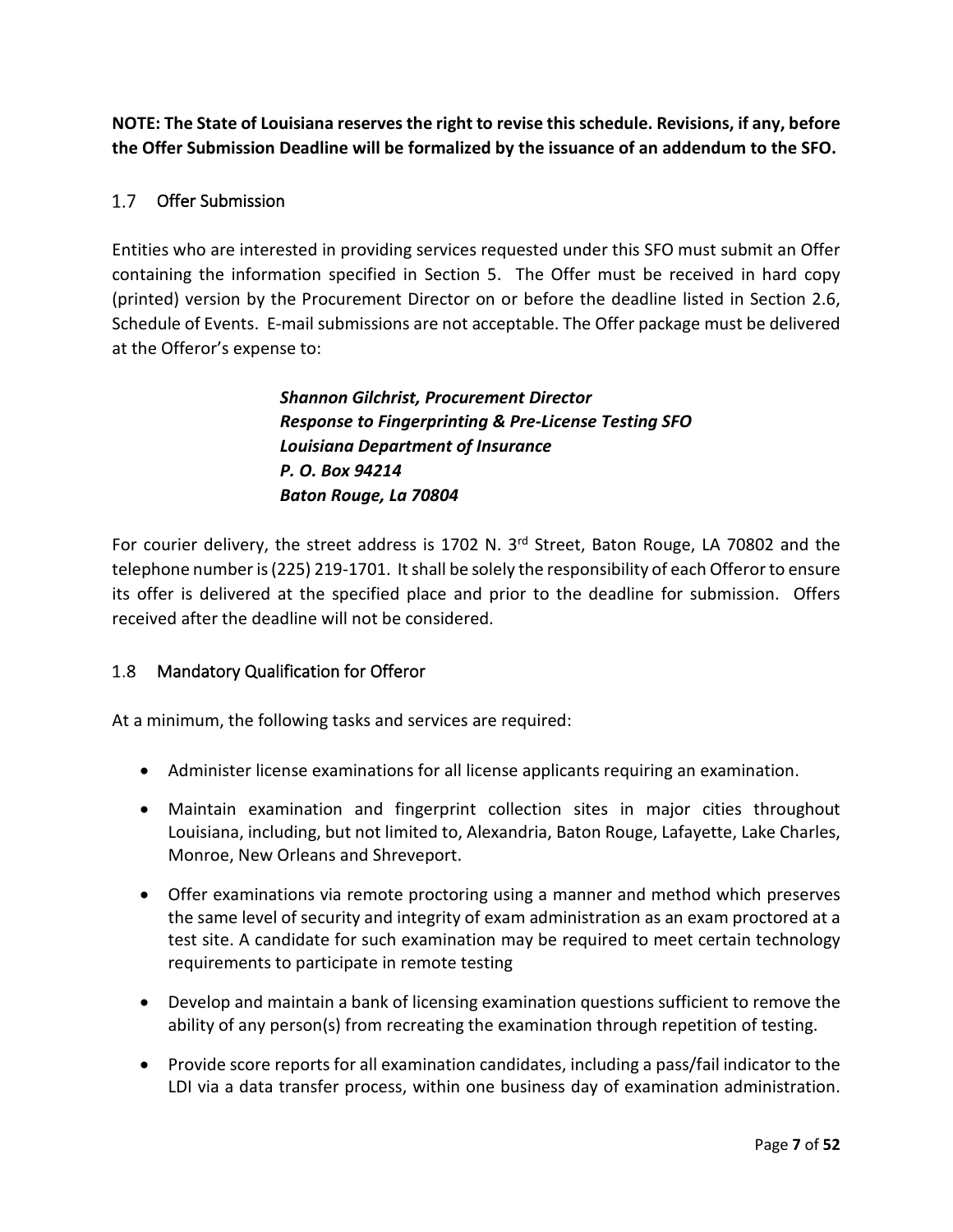The report must include sufficient information to determine the identity of the examination candidate.

- Maintain a level of security for the bank of questions sufficient to remove the ability of any person(s) from gaining unauthorized access to the questions and answers.
- Establish and maintain a mechanism for the positive identification of all examination candidates.
- Establish and maintain a customer service policy which timely addresses candidate concerns and inquiries. Inquiries submitted via email or left by phone voice message are addressed within 48 hours.
- Establish a mechanism for the electronic capture of pre-license education course completions directly from the pre-license education course providers and an electronic method to verify that a license candidate has complied with any additional mandatory pre-license requirements prior to exam registration.
- Provide reports to the LDI of the pre-license education course completions within one business day of receipt from the pre-license education provider. The report must include sufficient information to determine the identity of the examination candidate and identify the LDI assigned course number and completion date.
- Establish and maintain Electronic Data Transfer (EDT) capability with the LDI, authorized business partners and National Insurance Producer Registry.
- Provide the LDI with statistical data on pass/fail rates for each examination and on prelicensing schools, via monthly and quarterly reports, as well as an annual report. Reports should include pass/fail rates for overall, first time attempts and repeat test takers as well as per pre-license education provider per examination. Reports should also include a breakdown of performance on individual exam sections both by pre-license education provider and by test takers overall. Reports may be provided by on demand and/or userconfigured queries that can be accessed online by LDI personnel as needed in lieu of providing monthly and quarterly reports. All reports are to include pass/fail rates per each exam overall, as well as per pre-license education provider per examination, where applicable, and will include first time pass rates, as well as overall pass rates. Pass/Fail reports shall also be made available by the vendor to the general public either by request or by posting to the vendor's website.
- Provide the LDI with an annual report, which includes statistical data for licensing candidates in compliance with La. R.S. 22:1545(I).
- Develop examination questions with the approval of the LDI, as well as hold an annual meeting in Baton Rouge, Louisiana, or via web conference, with industry experts, the LDI and Contractor personnel to review, discuss and evaluate examination questions.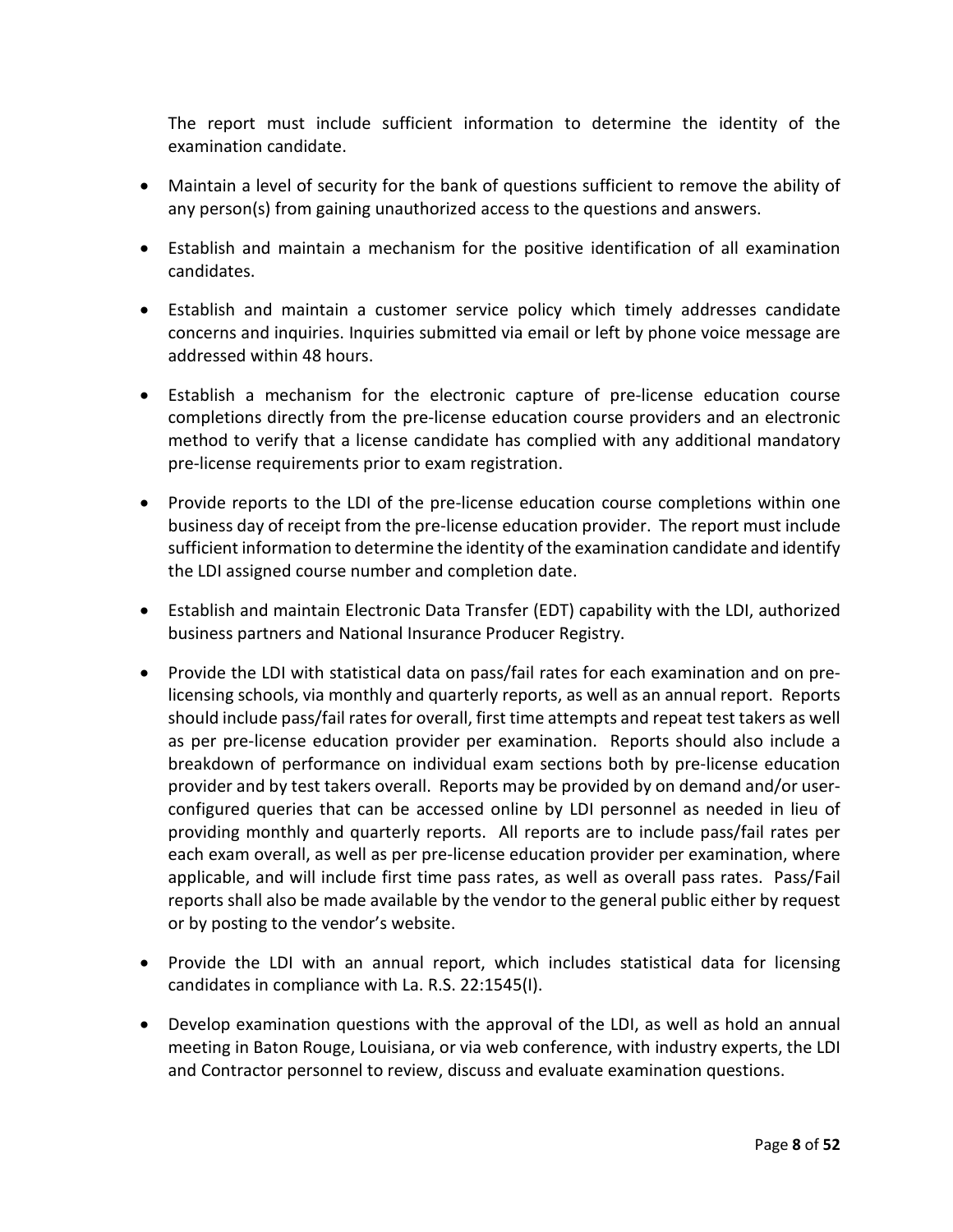- Collect fingerprints of all resident licensing candidates, including the candidates for licenses which do not require examination, and individuals who are otherwise required to be fingerprinted in association with a license or permit issued by the LDI, and submit those prints electronically to the Louisiana State Police.
- Collect, maintain and secure signed documents required by the Louisiana State Police and Federal Bureau of Investigations from individuals submitting fingerprints and make those documents available to the LDI upon request for the duration of the contract period.
- Provide daily reports via secure electronic data transfer on the identity of all individuals from whom fingerprints were collected in association with a requirement by the LDI.
- Develop a process where LDI is notified of any service outages or interruptions within four (4) business hours of the outage or interruption.
- Develop and distribute licensing information handbooks, upon LDI's approval.
- Provide daily reports to the LDI on any closures or other interruptions of either fingerprinting or testing services at any location and timely notices using email, phone calls or text messages to candidates scheduled for an examination at any location with a service interruption.
- Maintain a method for contacting candidates scheduled for an examination at any location with a service interruption to reschedule the examination date.
- Provide up-to-date information regarding site closures or service interruptions on a website easily accessible by candidates.

### <span id="page-8-0"></span>1.9 Offer Response Format

Offers submitted for consideration should follow the format and order of presentation described below:

### <span id="page-8-1"></span>1.9.1 Cover Letter

A cover letter should be submitted on the Offeror's official business letterhead explaining the intent of the Offer.

The cover letter should exhibit the Offeror's understanding and approach to the project. It should contain a summary of Offeror's ability to perform the services described in the SFO and confirm that Offeror is willing to perform those services and enter into a contract with the State.

• By signing the letter and/or the offer, the Offeror certifies compliance with the signature authority required.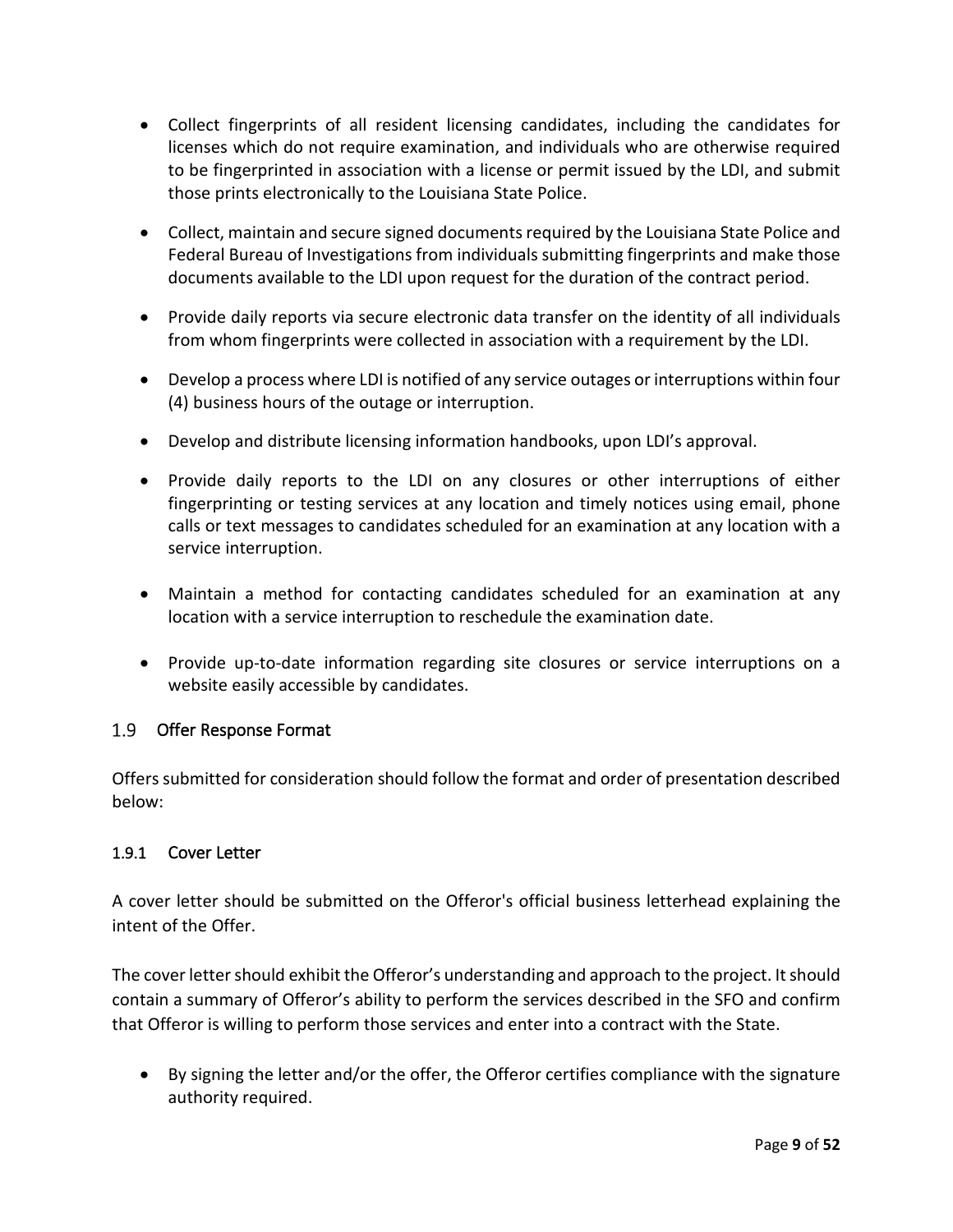- **The cover letter should also:**
	- o Identify the submitting Offeror;
	- o Identify the name, title, address, telephone number, fax number, and email address of each person authorized by the Offeror to contractually obligate the Offeror;
	- o Identify the name, address, telephone number, fax number, and email address of the contact person for technical and contractual clarifications throughout the evaluation period.

#### <span id="page-9-0"></span>1.9.2 Table of Contents

The offer should be organized in the order contained below.

#### <span id="page-9-1"></span>1.9.3 Executive Summary

This section serves to introduce the scope of the offer. It shall include administrative information including Offeror contact name and phone number, and the stipulation that the offer is valid for a time period of at least ninety (90) calendar days from the date of submission. This section should also include a summary of the Offeror's qualifications and ability to meet the State agency's overall requirements in the timeframes set by the agency.

The executive summary should include a positive statement of compliance with the contract terms, see Sample Contract, Attachment IV. If the Offeror cannot comply with any of the contract terms, an explanation of each exception should be supplied. The Offeror should address the specific language in the Sample Contract, Attachment IV and submit whatever exceptions or exact contract modifications that its firm may seek. While final wording will be resolved during contract negotiations, the intent of the provisions will not be substantially altered.

#### <span id="page-9-2"></span>1.9.4 Company Background and Experience

The Offerors should give a brief description of their company including brief history, corporate or organization structure, number of years in business, and copies of its latest financial statement, preferably audited.

This section should provide a detailed discussion of the Offeror's prior experience in working on projects similar in size, scope, and function to the proposed contract. Offerors should describe their experience in other states or in corporate and governmental entities of comparable size and diversity with references from previous clients including names and telephone numbers.

Offerors should clearly describe their ability to exceed the qualifications described in the Mandatory Qualifications for Offeror section 1.8.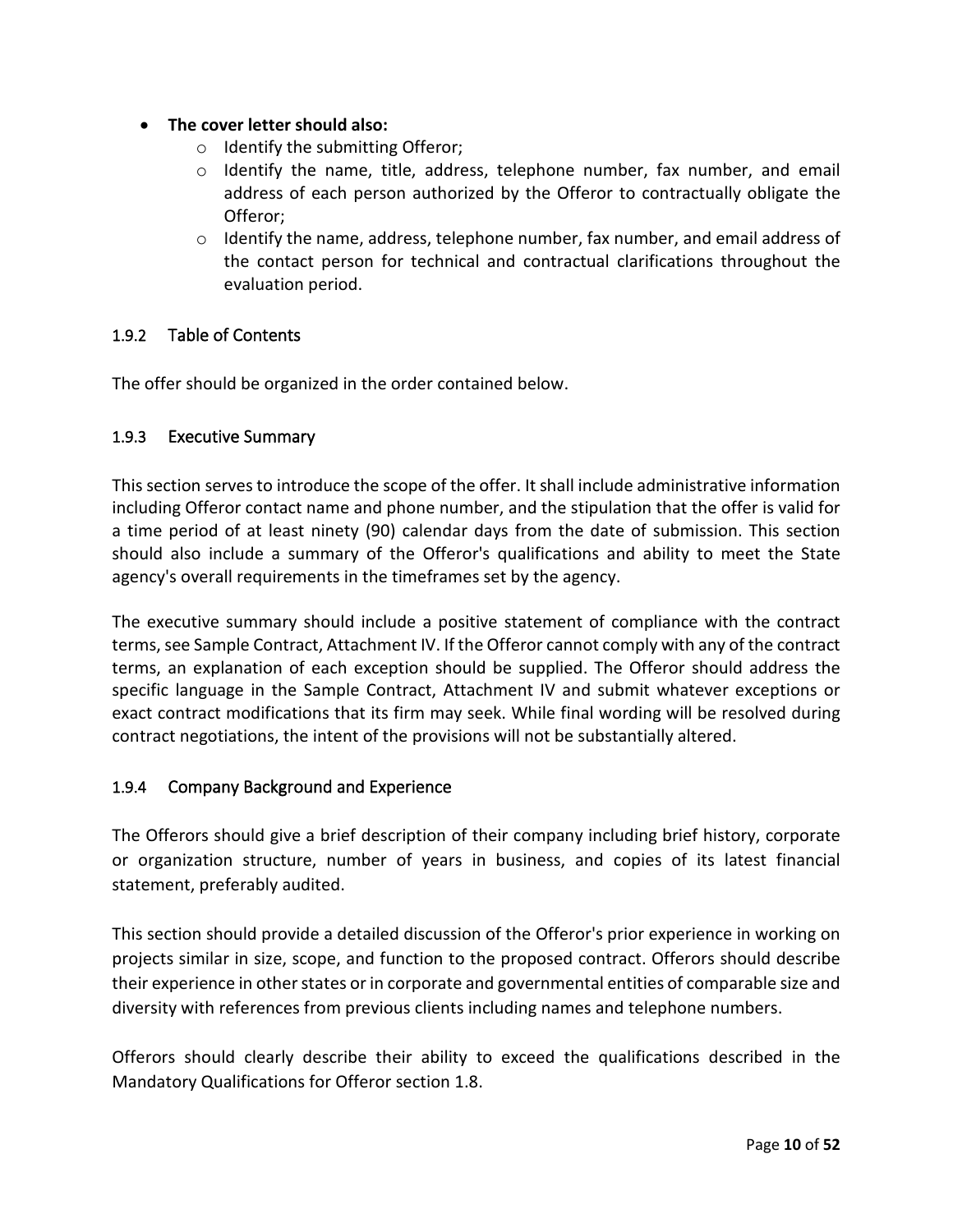#### <span id="page-10-0"></span>1.9.5 Approach and Methodology

Offers should include enough information to satisfy evaluators that the Offeror has the appropriate experience, knowledge and qualifications to perform the scope of work/services as described herein. Offerors should respond to all requested areas.

The Offeror shall:

- Provide an understanding of the nature of the project and how its offer will best meet the needs of the state agency.
- Define its functional approach in providing the services.
- Define its functional approach in identifying the tasks necessary to meet requirements.

#### <span id="page-10-1"></span>1.9.6 Proposed Staff Qualifications

The Offer should provide detailed information about the experience and qualifications of the Offeror's assigned personnel considered key to the success of the project.

This information should include education, training, technical experience, functional experience, specific dates and names of employers, relevant and related experience, past and present projects with dates and responsibilities and any applicable certifications. This should also specifically include the role and responsibilities of each person on this project, their planned level of effort, their anticipated duration of involvement, and their on-site availability. Customer references, including name, title, company name, address and telephone number should be provided for the cited projects in the individual resumes.

#### <span id="page-10-2"></span>1.9.7 Veteran and Hudson Initiative Programs Participation

The State of Louisiana Veteran and Hudson Initiatives are designed to provide additional opportunities for Louisiana-based small entrepreneurships (sometimes referred to as LaVet's and SE's respectively) to participate in contracting and procurement with the State. A certified Veteran-Owned and Service-Connected Disabled Veteran-Owned small entrepreneurship (LaVet) and a Louisiana Initiative for Small Entrepreneurships (Hudson Initiative) small entrepreneurship are businesses that have been certified by the Louisiana Department of Economic Development. All eligible vendors are encouraged to become certified. Qualification requirements and online certification are available at:

[https://smallbiz.louisianaeconomicdevelopment.com.](https://smallbiz.louisianaeconomicdevelopment.com/)

If an Offeror is not a certified small entrepreneurship as described herein, but plans to use certified small entrepreneurship(s), Offeror shall include in their proposal the names of their certified Veteran Initiative or Hudson Initiative small entrepreneurship subcontractor(s), a description of the work each will perform, and the dollar value of each subcontract.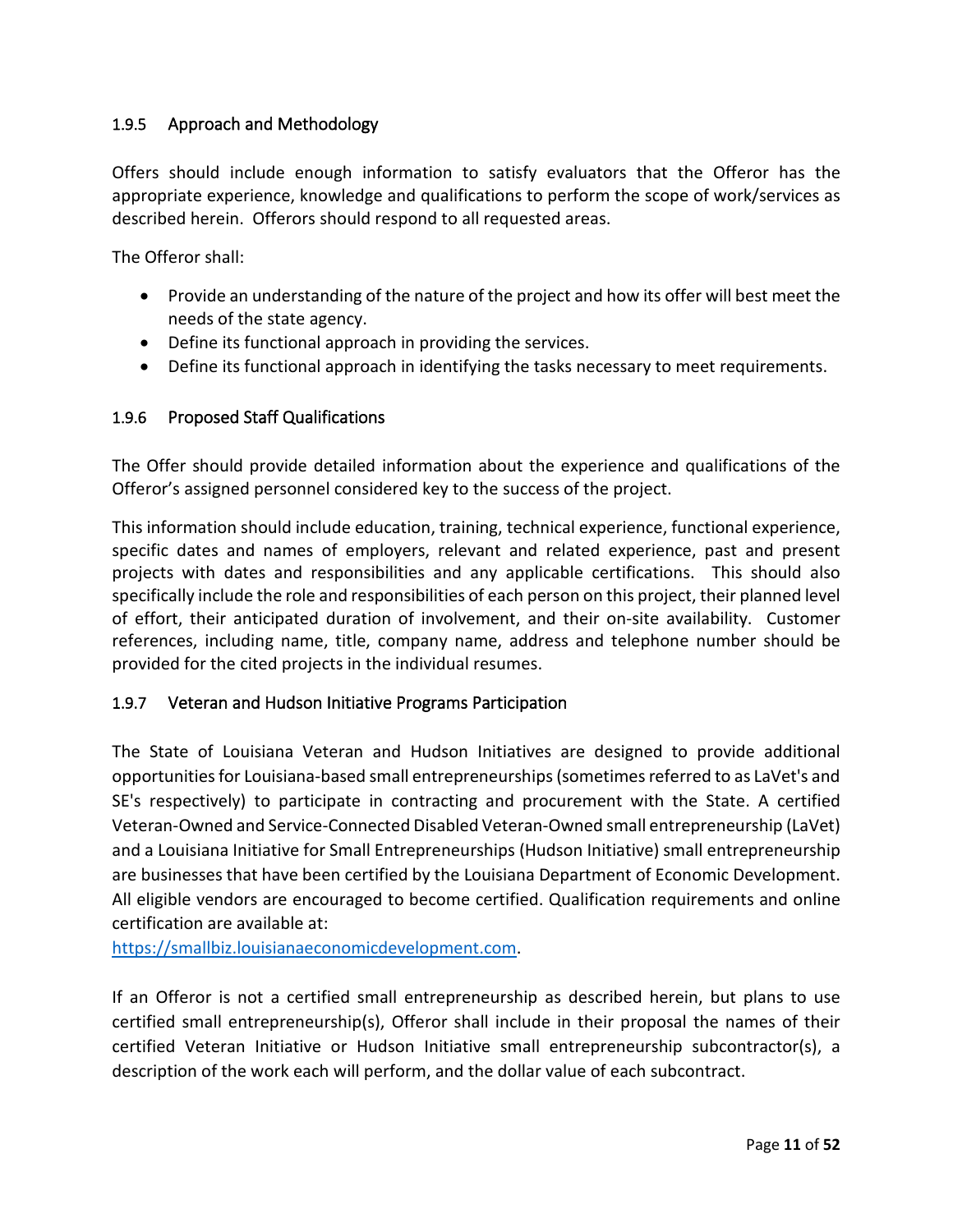During the term of the contract and at expiration, the Contractor will also be required to report Veteran-Owned and Service-Connected Disabled Veteran-Owned and Hudson Initiative small entrepreneurship subcontractor or distributor participation and the dollar amount of each.

In SFO's requiring the compliance of a good faith subcontracting plan, the State may require Offerors to submit information on their business relationships and arrangements with certified LaVet or Hudson Initiative subcontractors at the time of offer review. Agreements between an Offeror and a certified LaVet or Hudson Initiative subcontractor in which the certified LaVet or Hudson Initiative subcontractor promises not to provide subcontracting quotations to other Offerors shall be prohibited.

If performing its evaluation of offers, the State reserves the right to require a non-certified Offeror to provide documentation and information supporting a good faith subcontracting plan. Such proof may include contracts between Offeror and certified Veteran Initiative and/or Hudson Initiative subcontractor(s).

If a contract is awarded to an Offeror who proposed a good faith subcontracting plan, the using agency, the Louisiana Department of Economic Development (LED), or the Office of State Procurement (OSP) may audit Contractor to determine whether Contractor has complied in good faith with its subcontracting plan. The Contractor must be able to provide supporting documentation (i.e., phone logs, fax transmittals, letter, e-mails) to demonstrate its good faith subcontracting plan was followed. If it is determined at any time by the using agency, LED, or the OSP Director that the Contractor did not in fact perform in good faith its subcontracting plan, the contract award or the existing contract may be terminated.

The statutes (La. R.S. 39:2171 *et. seq.)* concerning the Veteran Initiative may be viewed at: [http://www.legis.la.gov/Legis/Law.aspx?d=671504.](http://www.legis.la.gov/Legis/Law.aspx?d=671504)

The statutes (La. R.S. 39:2001 *et. seq.)* concerning the Hudson Initiative may be viewed at: [http://www.legis.la.gov/Legis/Law.aspx?d=96265.](http://www.legis.la.gov/Legis/Law.aspx?d=96265)

The rules for the Veteran Initiative (LAC 19:VII. Chapters 11 and 15) and for the Hudson Initiative (LAC 19:VIII Chapters 11 and 13) may be viewed at: [http://www.doa.la.gov/pages/osp/se/secv.aspx.](http://www.doa.la.gov/pages/osp/se/secv.aspx)

A current list of certified Veteran-Owned and Service-Connected Disabled Veteran-Owned and Hudson Initiative small entrepreneurships may be obtained from the Louisiana Economic Development Certification System at: [https://smallbiz.louisianaeconomicdevelopment.com](https://smallbiz.louisianaeconomicdevelopment.com/)

Additionally, a list of Hudson and Veteran Initiative small entrepreneurships, which have been certified by the Louisiana Department of Economic Development and who have opted to register in the State of Louisiana LaGov Supplier Portal: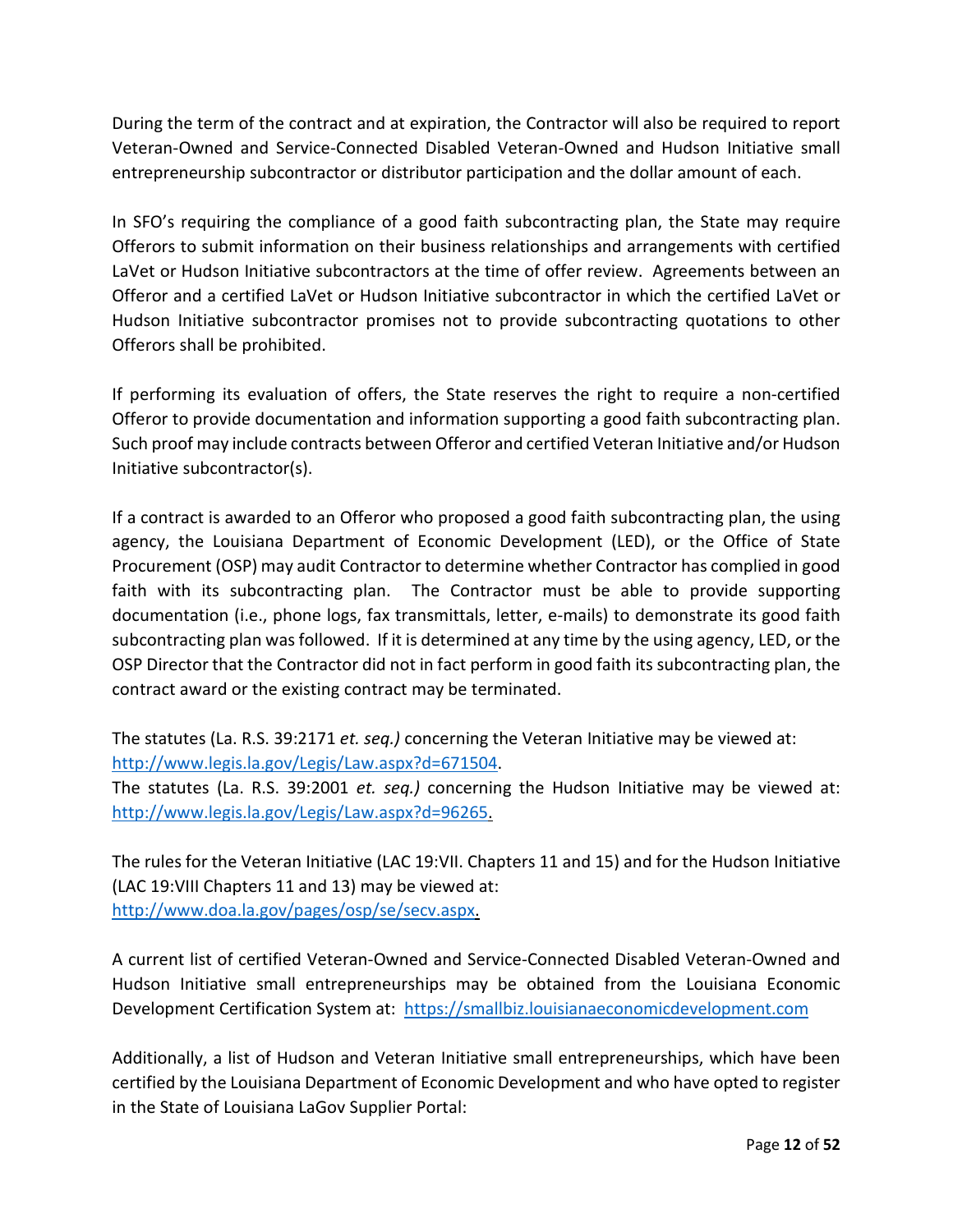[https://lagoverpvendor.doa.louisiana.gov/irj/portal/anonymous?guest\\_user=self\\_reg.](https://lagoverpvendor.doa.louisiana.gov/irj/portal/anonymous?guest_user=self_reg)

This may be accessed from the State of Louisiana Procurement and Contract (LaPAC) Network: [https://wwwcfprd.doa.louisiana.gov/OSP/LaPAC/vendor/VndPubMain.cfm.](https://wwwcfprd.doa.louisiana.gov/OSP/LaPAC/vendor/VndPubMain.cfm)

When using this site, determine the search criteria (i.e. alphabetized list of all certified vendors, by commodities, etc.) and select SmallE, VSE, or DVSE.

### <span id="page-12-0"></span>1.9.8 Cost Information

The Offeror shall provide the cost for providing all services described in the SFO. Offerors are to complete the chart in Attachment III: Cost Offer Template and provide a weighted average examination fee. For reference, an estimated number of examinations to be given for each license line are provided. These estimates are based on the average number of examinations given and fingerprints taken over the last few years.

#### **Weighted Average Examination Fee**

To develop the weighted average examination fee, Offeror will take the number of individual exams given for a specific fee type and multiply that number by the fee amount being charged for that respective exam to get the total cost of exams given for that specific fee type. Offeror will do this for all nineteen (19) fee types. Offeror will add all of the total cost of exams given for each specific fee type to get the cost of all exams, which will then be divided by the total number of exams given to get the weighted average total.

Contractor's remuneration shall be solely in the form of fees charged for examination and other licensing services provided and shall be collected by Contractor from the licensing applicants. No travel or other expenses of any kind will be reimbursed to Contractor.

Offeror should take into consideration that they will be expected to travel to Baton Rouge, Louisiana, at least three (3) times per year to meet with LDI personnel. In addition, the Contractor shall hold an annual Examination Development Committee meeting in Baton Rouge, or via web conference, which permits participation from multiple parties. Offeror should develop its Cost Statement to accommodate all travel and other expenses as none will be reimbursed under this contract.

#### <span id="page-12-1"></span>1.9.9 Certification Statement

The Offeror must sign electronically or submit a scanned signature on Attachment I, the Certification Statement.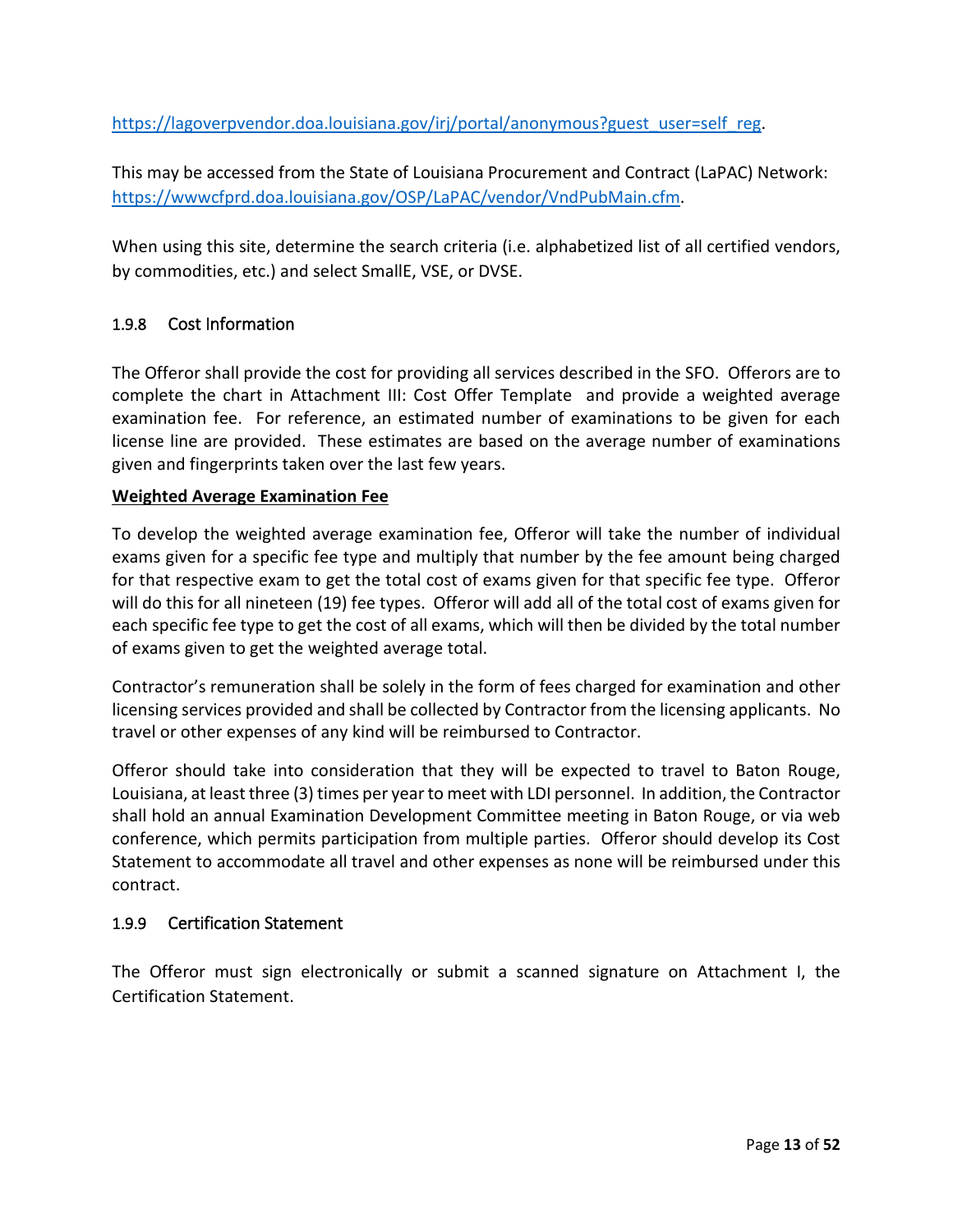### <span id="page-13-0"></span>1.10 Technical and Cost Offers

The State requests that one (1) copy of the offer be submitted to Shannon Gilchrist, Procurement Director, and shall contain original signatures of the company officials or agents who are duly authorized to sign proposals or contracts on behalf of the organization. An electronic signature as provided by LAC 4:I.701 et seq. is considered an original signature. A certified copy of a board resolution granting such authority should be submitted if the Offeror is a corporation. The proposal will be retained for incorporation into any contract resulting from this SFO.

In addition to the original copy, the LDI requires five (5) copies of the offer, as well as (1) redacted copy, if applicable, and five (5) copies on USB flash drives. **Do not put the Cost Offer on the USB flash drive.** The Cost Offer should be submitted in a separate sealed envelope labeled "Cost Offer".

### <span id="page-13-1"></span>1.11 Legibility/Clarity

Responses to the requirements of this SFO in the formats requested are desirable with all questions answered in as much detail as practicable. The Offeror's response should demonstrate an understanding of the requirements. Offers prepared simply and economically, providing a straightforward, concise description of the Offerors ability to meet the requirements of the SFO are also desired. Each Offeror shall be solely responsible for the accuracy and completeness of its offer.

### <span id="page-13-2"></span>1.12 Confidential Information, Trade Secrets, and Proprietary Information

All financial, statistical, personal, technical and other data and information relating to the State's operation which are designated confidential by the State and made available to the Contractor in order to carry out the contract, or which become available to the Contractor in carrying out the contract, shall be protected by the Contractor from unauthorized use and disclosure through the observance of the same or more effective procedural requirements as are applicable to the State. The identification of all such confidential data and information as well as the State's procedural requirements for protection of such data and information from unauthorized use and disclosure shall be provided by the State in writing to the Contractor. If the methods and procedures employed by the Contractor for the protection of the Contractor's data and information are deemed by the State to be adequate for the protection of the State's confidential information, such methods and procedures may be used, with the written consent of the State, to carry out the intent of this paragraph. The Contractor shall not be required under the provisions of the paragraph to keep confidential any data or information which is or becomes publicly available, is already rightfully in the Contractor's possession, is independently developed by the Contractor outside the scope of the contract, or is rightfully obtained from third parties.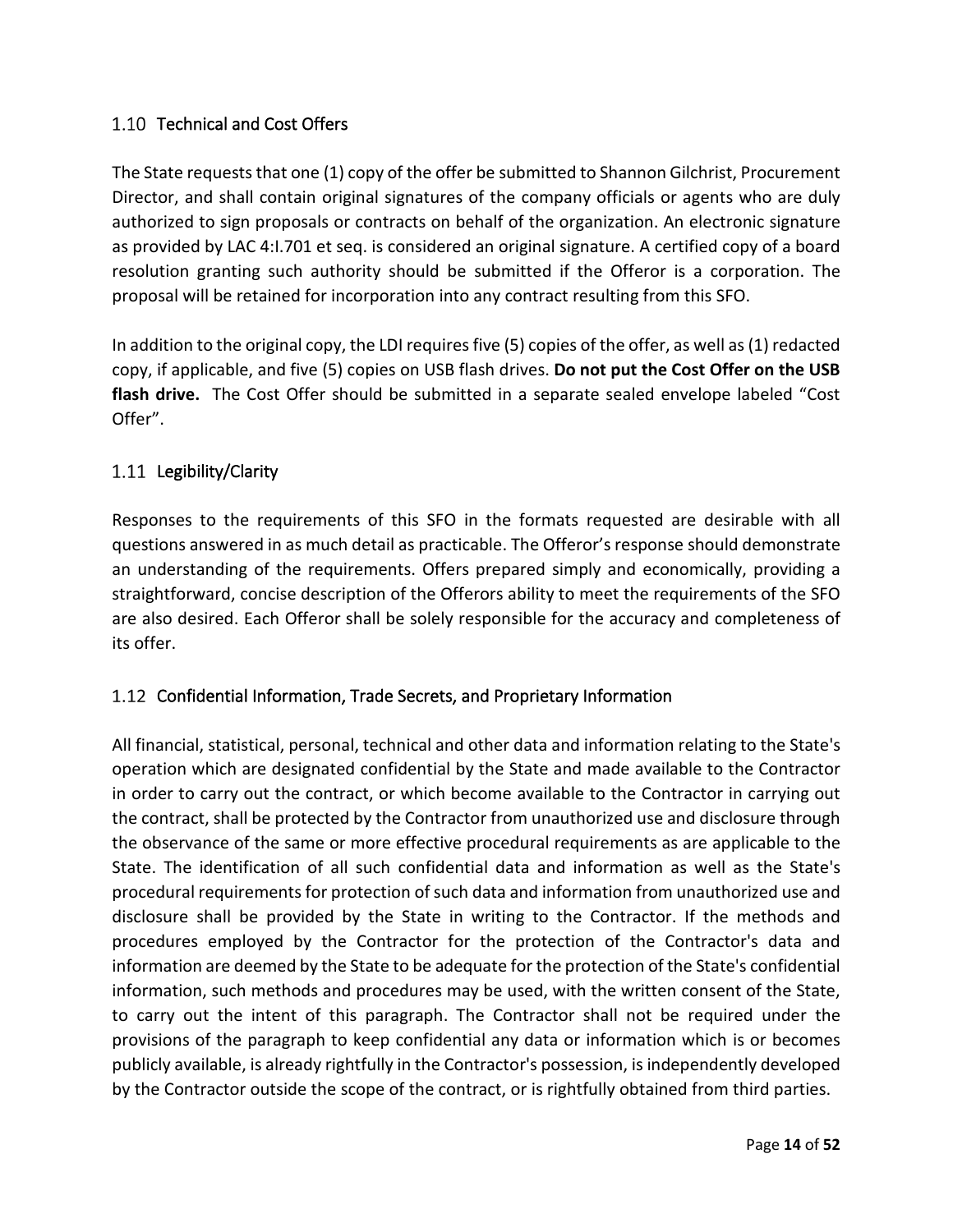Under no circumstance shall the Contractor discuss and/or release information to the media concerning this project without prior express written approval of the LDI.

Only information which is in the nature of legitimate trade secrets or non-published financial data shall be deemed proprietary or confidential. Any material within a proposal identified as such must be clearly marked in the proposal and will be handled in accordance with the Louisiana Public Records Act, La. R.S. 44: 1-44 and applicable rules and regulations. Any proposal marked as confidential or proprietary in its entirety shall be rejected without further consideration or recourse.

#### <span id="page-14-0"></span>1.13 Offer Clarifications Prior to Submittal

#### <span id="page-14-1"></span>1.13.1 Offer Inquiries

Written questions regarding SFO requirements or Scope of Services must be emailed to the SFO Coordinator listed below.

#### **Shannon Gilchrist, SFO Coordinator**

**E-Mail: [Shannon.Gilchrist@ldi.la.gov](mailto:sgilchrist@ldi.la.gov)**

The State will consider inquiries and requests for clarification of the content of this SFO received from potential Offerors. Emailed inquiries must be received by the **3:00 P.M.** CST on the date specified in the Schedule of Events. The State shall reserve the right to modify the SFO should a change be identified that is in the best interest of the State.

Official responses to all questions submitted by potential offerors will be posted by *May 14, 2021* at <http://wwwprd1.doa.louisiana.gov/OSP/LaPAC/pubMain.cfm> as well as LDI website [www.ldi.la.gov](http://www.ldi.la.gov/) under the Request for Proposals tab.

Only Shannon Gilchrist, or her designee, has the authority to officially respond to an Offeror's questions on behalf of the State. Any communications from any other individuals shall not be binding to the State.

Note: LaPAC is the State's online electronic bid posting and notification system resident on the Office of State Procurement website [http://www.doa.la.gov/Pages/osp/Index.aspx.](http://www.doa.la.gov/Pages/osp/Index.aspx) In that LaPAC provides an immediate e-mail notification to subscribing Bidders/Offerors that a solicitation and any subsequent addenda have been let and posted, notice and receipt thereof is considered formally given as of their respective dates of posting. To receive the e-mail notification, Vendors/Offerors must register in the LaGov portal. Registration is intuitive at the following link:

https://lagoverpvendor.doa.louisiana.gov/irj/portal/anonymous?guest\_user=self\_reg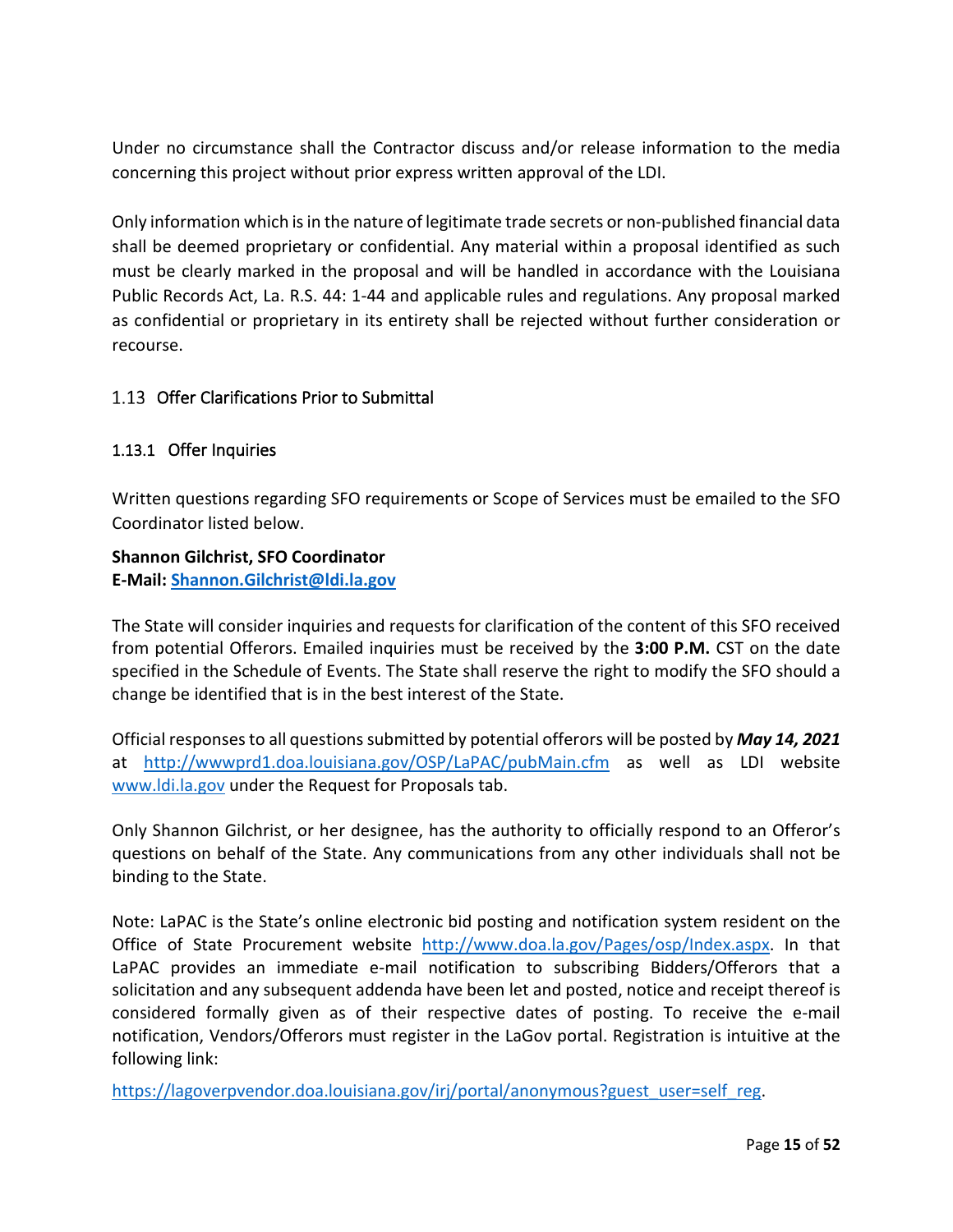Help scripts are available on OSP website under vendor center at: [http://www.doa.la.gov/Pages/osp/vendorcenter/regnhelp/index.aspx.](http://www.doa.la.gov/Pages/osp/vendorcenter/regnhelp/index.aspx)

#### <span id="page-15-0"></span>1.13.2 Blackout Period

The blackout period is a specified period of time during a competitive sealed procurement process in which any Offeror, bidder, or its agent or representative, is prohibited from communicating with any state employee or contractor of the State involved in any step in the procurement process about the affected procurement. The blackout period applies not only to state employees, but also to any contractor of the State. "Involvement" in the procurement process includes but may not be limited to project management, design, development, implementation, procurement management, development of specifications, and evaluation of offers for a particular procurement. All solicitations for competitive sealed procurements will identify a designated contact person, as per Offer inquiries section of this SFO. All communications to and from potential Offerors, bidders, vendors and/or their representatives during the blackout period must be in accordance with this solicitation's defined method of communication with the designated contact person. The blackout period will begin upon posting of the solicitation. The blackout period will end when the contract is awarded.

In those instances in which a prospective Offeror is also an incumbent contractor, the State and the incumbent contractor may contact each other with respect to the existing contract only. Under no circumstances may the State and the incumbent contractor and/or its representative(s) discuss the blacked-out procurement.

Any bidder, Offeror, or state contractor who violates the blackout period may be liable to the State in damages and/or subject to any other remedy allowed by law.

Any costs associated with cancellation or termination will be the responsibility of the Offeror or bidder.

Notwithstanding the foregoing, the blackout period shall not apply to:

- A protest to a solicitation submitted pursuant to La. R.S. 39:1671;
- Duly noticed site visits and/or conferences for bidders or Offerors;
- Oral presentations during the evaluation process
- Communications regarding a particular solicitation between any person and staff of the procuring agency provided the communication is limited strictly to matters of procedure. Procedural matters include deadlines for decisions or submission of proposals and the proper means of communicating regarding the procurement, but shall not include any substantive matter related to the particular procurement or requirements of the SFO.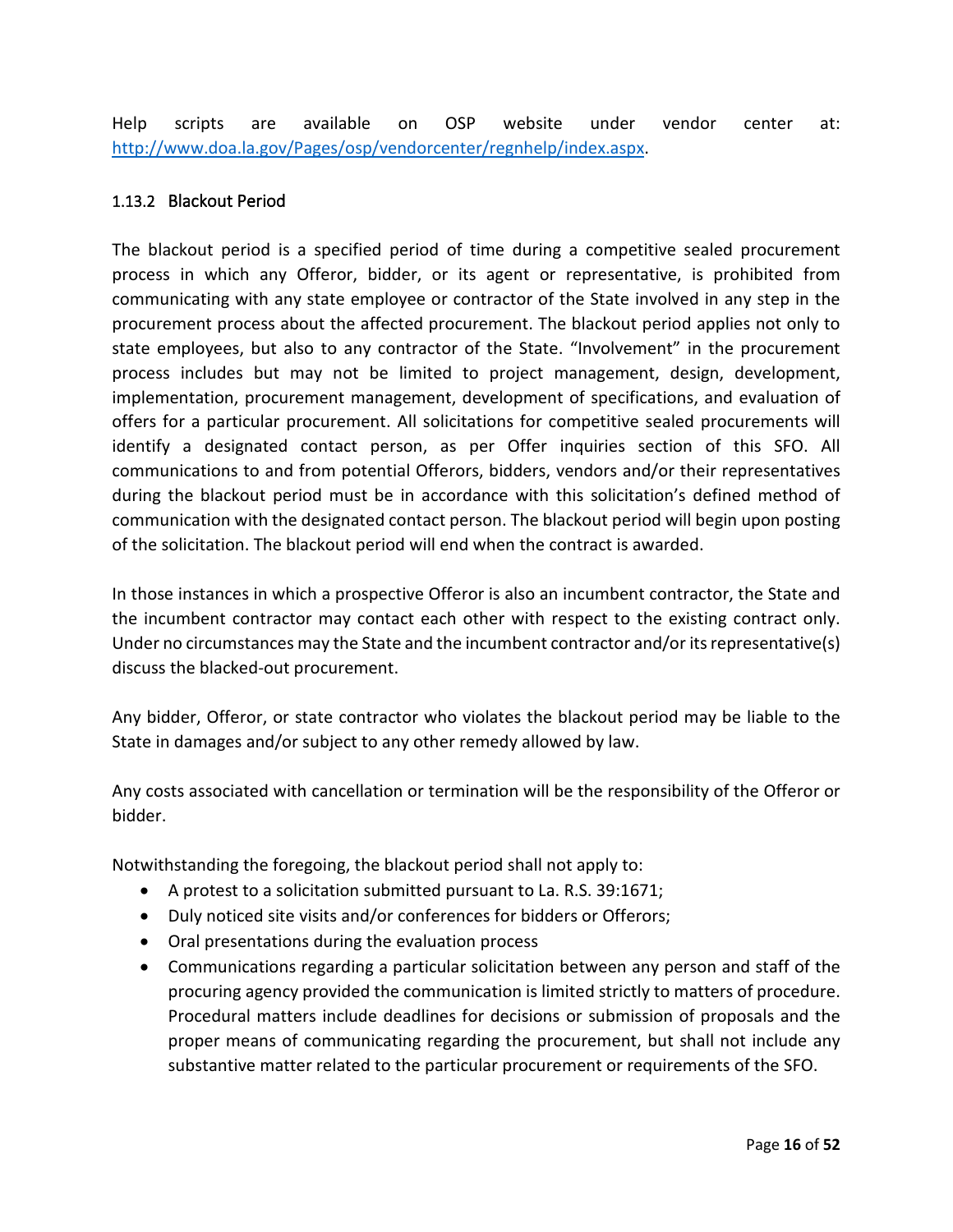### <span id="page-16-0"></span>1.14 Error and Omissions in Proposal

The State reserves the right to seek clarification of any offer for the purpose of identifying and eliminating minor irregularities or informalities.

### <span id="page-16-1"></span>1.15 Changes, Addenda, Withdrawals

The State reserves the right to change the schedule of events or revise any part of the SFO by issuing an addendum to the SFO at any time. Addenda, if any, will be posted at [https://wwwcfprd.doa.louisiana.gov/osp/lapac/pubMain.cfm.](https://wwwcfprd.doa.louisiana.gov/osp/lapac/pubMain.cfm)

It shall be the responsibility of the Offeror to check the website for addenda to the SFO.

### <span id="page-16-2"></span>1.16 Withdrawal of Offer

An Offeror may withdraw an offer that has been submitted at any time up to the date and time the offer is due. To accomplish this, a written request signed by the authorized representative of the Offeror must be submitted to Shannon Gilchrist, Procurement Director.

#### <span id="page-16-3"></span>Waiver of Administrative Informalities

The LDI shall reserve the right, at its sole discretion, to waive minor administrative informalities contained in any offer.

### <span id="page-16-4"></span>1.18 Offer Rejection/SFO Cancellation

Issuance of this SFO in no way shall constitute a commitment by the State to award a contract. The State shall reserve the right to accept or reject, in whole or part, all offers submitted and/or cancel this SFO if it is determined to be in the State's best interest.

#### <span id="page-16-5"></span>1.19 Ownership of Offer

All materials submitted in response to this SFO shall become the property of the State. Selection or rejection of an offer shall not affect this right.

#### <span id="page-16-6"></span>1.20 Cost of Offer Preparation

The State shall not be liable for any costs incurred by Offerors prior to issuance of or entering into a contract. Costs associated with developing the offer, preparing for oral presentations, and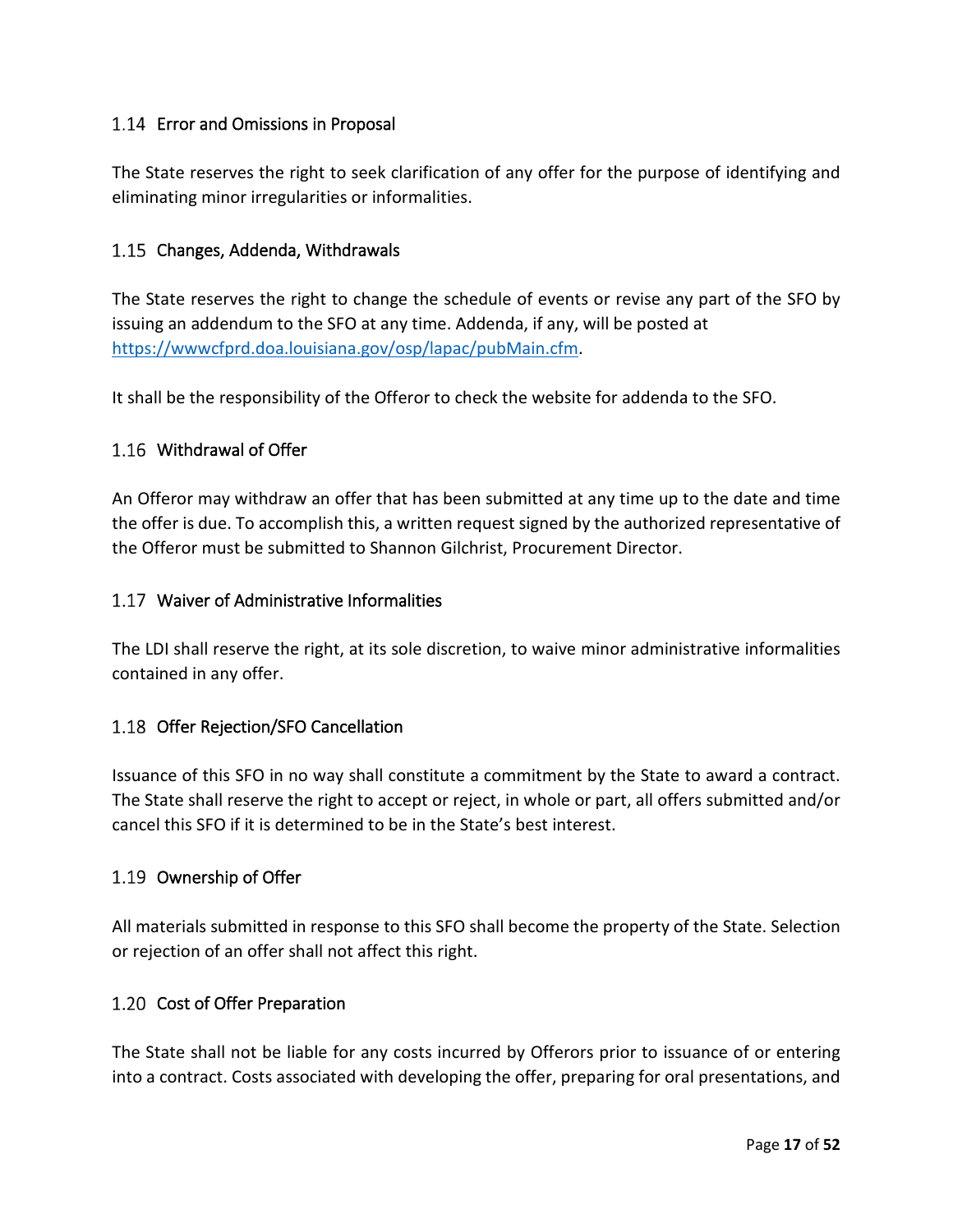any other expenses incurred by the Offeror in responding to this SFO shall be entirely the responsibility of the Offeror and shall not be reimbursed in any manner by the State.

### <span id="page-17-0"></span>1.21 Taxes

Contractor shall be responsible for payment of all applicable taxes from the funds to be received under contract awarded from this SFO.

In accordance with La. R.S. 39:1624(A)(10), the Louisiana Department of Revenue must determine that the prospective contractor is current in the filing of all applicable tax returns and reports and in payment of all taxes, interest, penalties, and fees owed to the state and collected by the Department of Revenue prior to the approval of the contract by the Office of State Procurement. The prospective contractor shall attest to its current and/or prospective compliance by signing the Certification Statement, Attachment I, submitted with its proposal, and also agrees to provide its seven-digit LDR Account Number to the contracting agency so that the prospective contractor's tax payment compliance status may be verified. The prospective contractor further acknowledges understanding that issuance of a tax clearance certificate by the Louisiana Department of Revenue is a necessary precondition to the approval and effectiveness of the contract by the Office of State Procurement. The contracting agency reserves the right to withdraw its consent to the contract without penalty and proceed with alternate arrangements should the vendor fail to resolve any identified apparent outstanding tax compliance discrepancies with the Louisiana Department of Revenue within seven (7) days of such notification.

### <span id="page-17-1"></span>1.22 Determination of Responsibility

Determination of the Offeror's responsibility relating to this SFO shall be made according to the standards set forth in LAC 34:2536. The State must find that the selected Offeror:

- Has adequate financial resources for performance, or has the ability to obtain such resources as required during performance;
- Has the necessary experience, organization, technical qualifications, skills, and facilities, or has the ability to obtain them;
- Is able to comply with the proposed or required time of delivery or performance schedule;
- Has a satisfactory record of integrity, judgment, and performance; and
- Is otherwise qualified and eligible to receive an award under applicable laws and regulations.

Offerors should ensure that their offers contain sufficient information for the State to make its determination by presenting acceptable evidence of the above to perform the contracted services.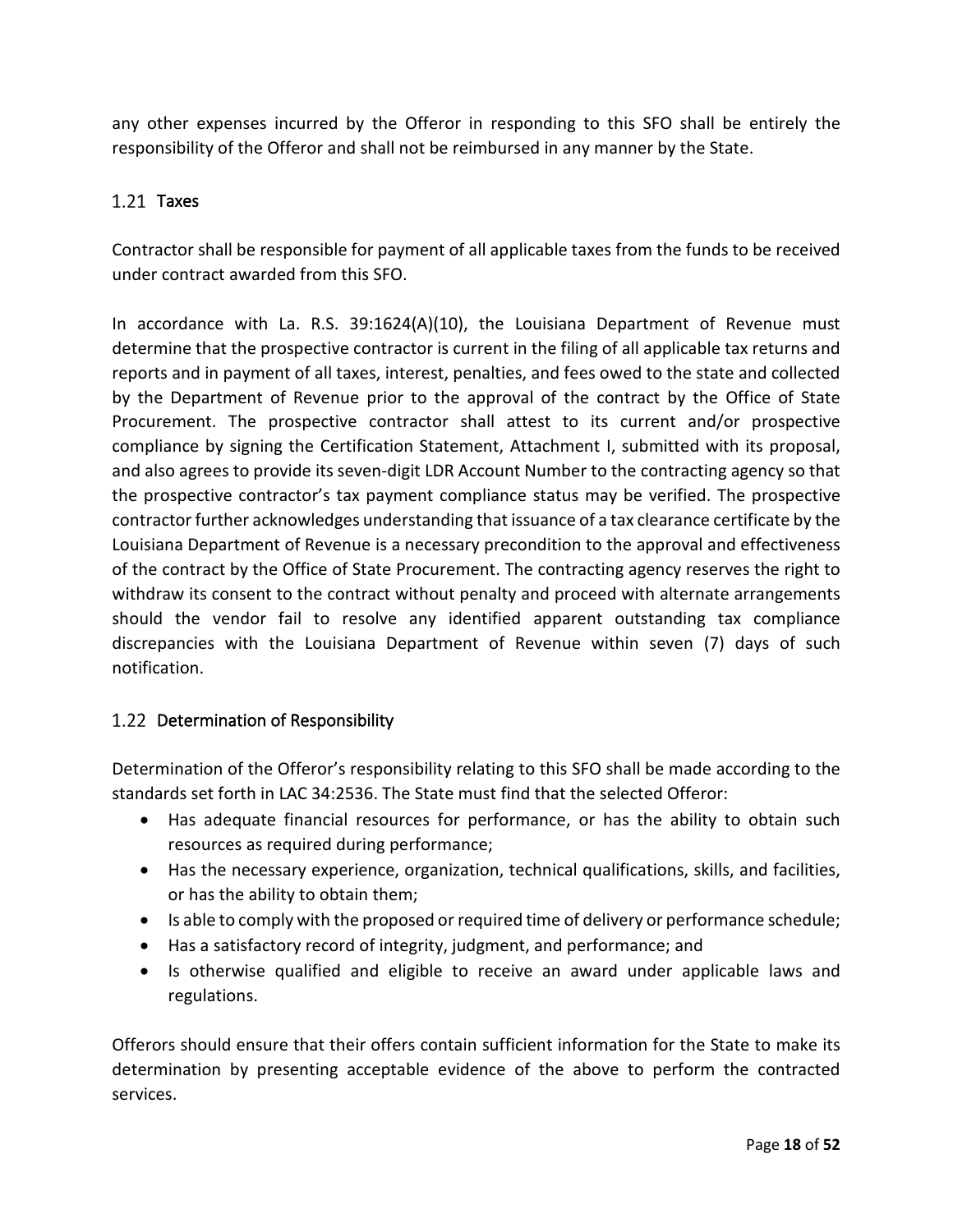### <span id="page-18-0"></span>1.23 Use of Subcontractors

The State shall have a single prime Contractor as the result of any contract negotiation, and that prime Contractor shall be responsible for all deliverables specified in the SFO and offer. This general requirement notwithstanding, Offerors may enter into subcontractor arrangements, however, shall acknowledge in their offers total responsibility for the entire contract.

If the Offeror intends to subcontract for portions of the work, the Offeror shall identify any subcontractor relationships and include specific designations of the tasks to be performed by the subcontractor. Information required of the Offeror under the terms of this SFO shall also be required for each subcontractor, upon request of the State. The prime Contractor shall be the single point of contact for all subcontract work.

Unless provided for in the contract with the State, the prime Contractor shall not contract with any other party for any of the services herein contracted without the express prior written approval of the State.

### <span id="page-18-1"></span>Written or Oral Discussions/Presentations

The State, at its sole discretion, may require all Offerors reasonably susceptible of being selected for the award to provide an oral presentation of how they propose to meet the agency's program objectives. Commitments made by the Offeror at the oral presentation, if any, will be considered binding.

#### <span id="page-18-2"></span>1.25 Acceptance of Offer Content

All offers will be reviewed to determine compliance with administrative and mandatory requirements as specified in the SFO. Offers that are not in compliance will be rejected from further consideration.

#### <span id="page-18-3"></span>1.26 Evaluation and Selection

The evaluation of offers will be accomplished by an evaluation team, to be designated by the state, which will determine the offer most advantageous to the state, taking into consideration price and the other evaluation factors set forth in the SFO.

The evaluation team may consult subject matter expert(s) to serve in an advisory capacity regarding any Offeror or offer. Such input may include, but not be limited to, analysis of Offeror financial statements, review of technical requirements, or preparation of cost score data.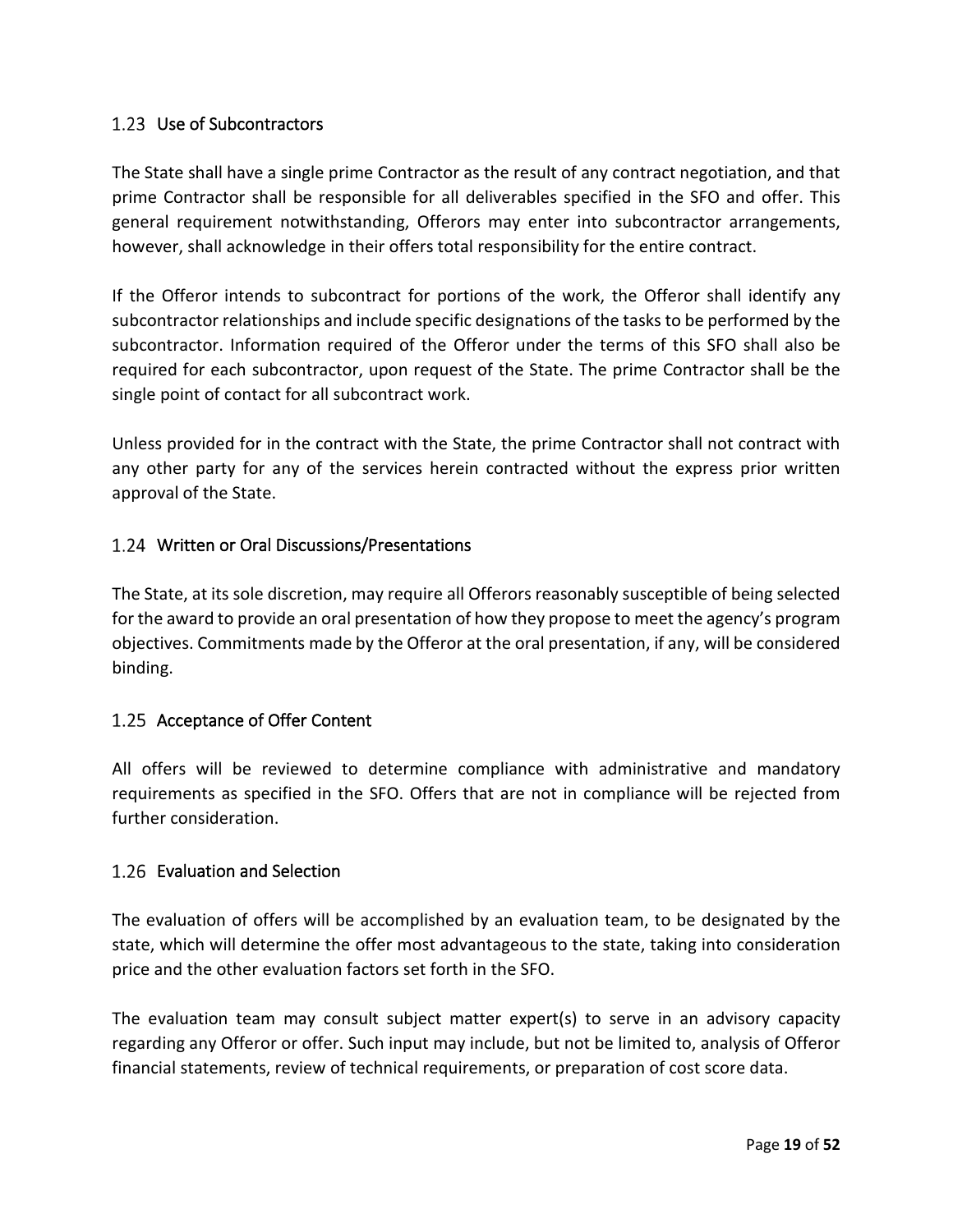### <span id="page-19-0"></span>1.27 Best and Final Offers (BAFO)

The State reserves the right to conduct a BAFO with one or more Offerors identified by the evaluation committee to be reasonably susceptible of being selected for an award. If conducted, the Offerors selected will receive written notification of their selection, a list of specific items to address in the BAFO, and instructions for submittal. The BAFO negotiation may be used to assist the State in clarifying the scope of work or to obtain the most cost effective pricing available.

### **The written invitation to participate in BAFO will not obligate the State to a commitment to enter into a contract.**

### <span id="page-19-1"></span>1.28 Contract Award and Execution

The State reserves the right to enter into a contract based on the initial offers received without further discussion of the proposals submitted. The State reserves the right to contract for all or a partial list of services offered in the offers.

The SFO, including any addenda added, and the selected offer shall become part of the contract initiated by the State.

The selected Offeror shall be expected to enter into a contract that is substantially the same as the Sample Contract, Attachment iV. An Offerorshall not submit its own standard contract terms and conditions as a response to this SFO. The Offeror should submit in its offer any exceptions or contract deviations that its firm wishes to negotiate. Negotiations may coincide with the announcement of the selected Offeror.

If the contract negotiation period exceeds (7) business days, or if the selected Offeror fails to sign the final contract within (7) business days of delivery, the State may elect to cancel the award and award the contract to the next-highest-ranked Offeror.

### <span id="page-19-2"></span>1.29 Notice of Intent to Award

The Evaluation Team shall compile the scores and make a recommendation to the head of the agency on the basis of the responsive and responsible Offeror(s) with the highest score(s).

The State will notify the successful Offeror(s) and proceed to negotiate terms for final contract(s). Unsuccessful Offerors will be notified in writing accordingly.

The offers received (except for that information appropriately designated as confidential in accordance with La. R.S. 44.1 et seq), scores of each offer considered along with a summary of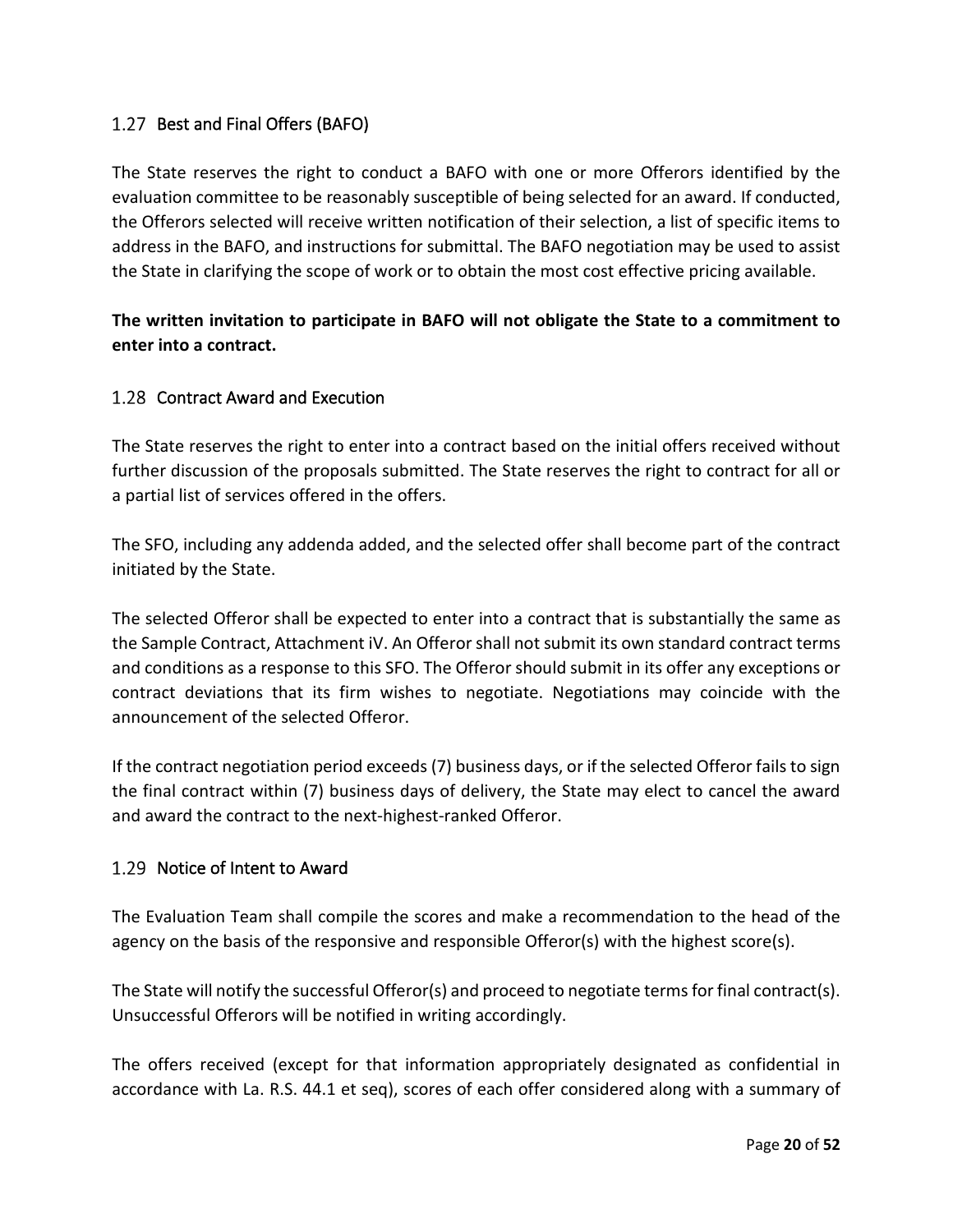scores, and a narrative justifying selection shall be made available, upon request, to all interested parties after the "Notice of Intent to Award" letter has been issued.

Any person who is aggrieved in connection with the solicitation or award of a contract may submit a protest in accordance with La. R.S. 39:1671.

### <span id="page-20-0"></span>1.30 Right to Prohibit Award

In accordance with the provisions of La. R.S. 39:2192, any public entity shall be authorized to reject a proposal from, or not award a contract to, a business in which any individual with an ownership interest of five percent or more, has been convicted of, or has entered a plea of guilty or nolo contendere to any state felony or equivalent federal felony crime committed in the solicitation or execution of a contract or SFO awarded under the laws governing public contracts under the provisions of Chapter 10 of Title 38 of the Louisiana Revised Statutes of 1950, and all contracts under Title 39, Chapter 17 of the Louisiana Procurement Code, including contracts for professional, personal, consulting, and social services.

### <span id="page-20-1"></span>1.31 Insurance Requirements for Contractors

Insurance shall be placed with insurers with an A.M. Best's rating of no less than A-: VI. This rating requirement shall be waived for Worker's Compensation coverage only.

### <span id="page-20-2"></span>1.31.1 Contractor's Insurance

The Contractor shall purchase and maintain for the duration of the contract insurance against claims for injuries to persons or damages to property which may arise from or in connection with the performance of the work hereunder by the Contractor, its agents, representatives, employees or subcontractors. The cost of such insurance shall be included in the total contract amount.

### <span id="page-20-3"></span>1.31.2 Minimum Scope and Limits of Insurance

### 1.31.2.1 Workers Compensation

Workers Compensation insurance shall be in compliance with the Workers Compensation law of the State of the Contractor's headquarters. Employers Liability is included with a minimum limit of \$1,000,000 per accident/per disease/per employee. If work is to be performed over water and involves maritime exposure, applicable LHWCA, Jones Act, or other maritime law coverage shall be included. A.M. Best's insurance company rating requirement may be waived for workers compensation coverage only.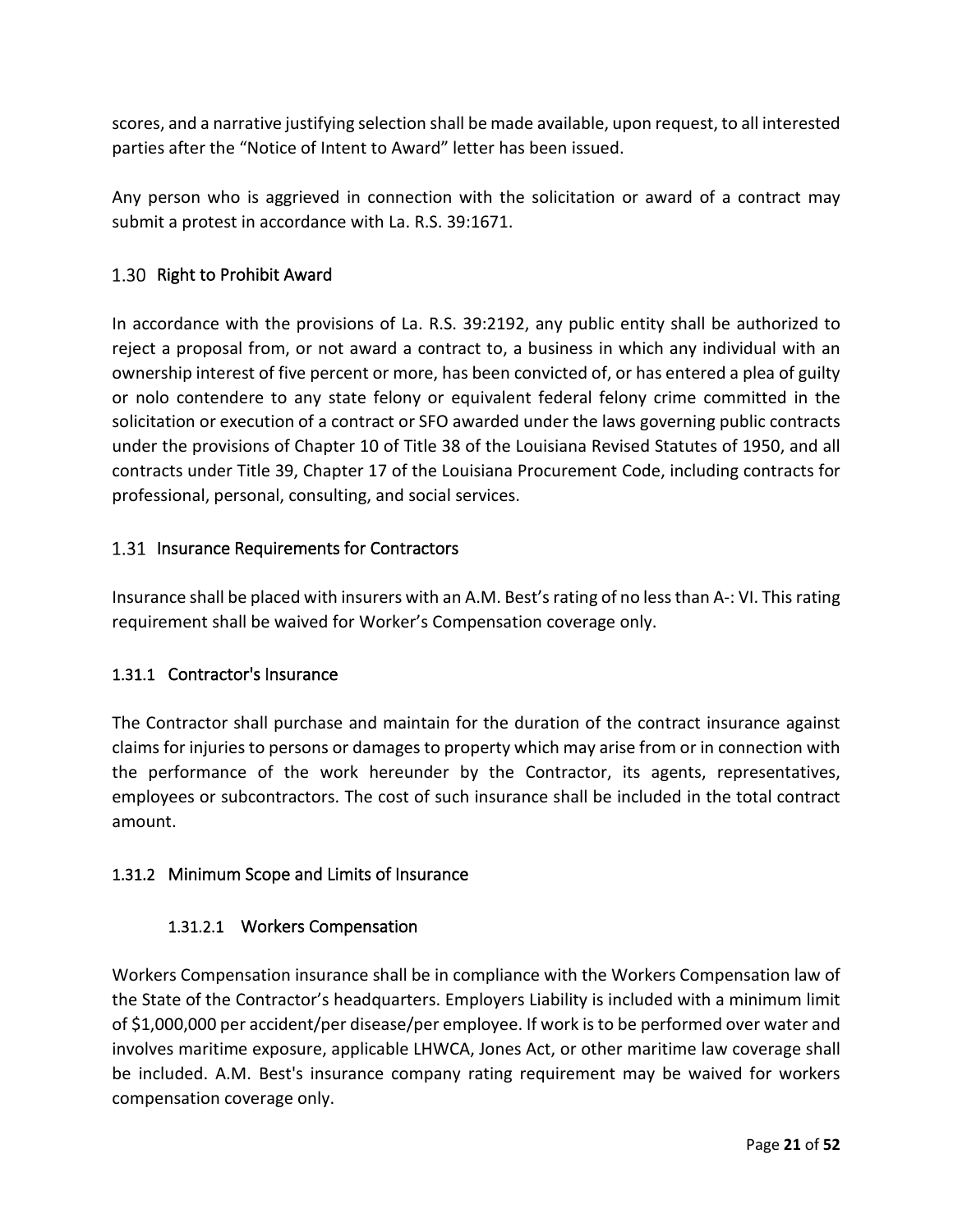### 1.31.2.2 Commercial General Liability

Commercial General Liability insurance, including Personal and Advertising Injury Liability and Products and Completed Operations, shall have a minimum limit per occurrence of \$1,000,000 and a minimum general annual aggregate of \$2,000,000. The Insurance Services Office (ISO) Commercial General Liability occurrence coverage form CG 00 01 (current form approved for use in Louisiana), or equivalent, is to be used in the policy. Claims-made form is unacceptable.

### 1.31.2.3 Professional Liability (Errors and Omissions)

Professional Liability (Error & Omissions) insurance, which covers the professional errors, acts, or omissions of the Contractor, shall have a minimum limit of \$1,000,000. Claims-made coverage is acceptable. The date of the inception of the policy must be no later than the first date of the anticipated work under the contract. It shall provide coverage for the duration of the contract and shall have an expiration date no earlier than 30 days after the anticipated completion of the contract. The policy shall provide an extended reporting period of not less than 36 months from the expiration date of the policy, if the policy is not renewed.

### 1.31.2.4 Automobile Liability

Automobile Liability Insurance shall have a minimum combined single limit per accident of \$1,000,000. ISO form number CA 00 01 (current form approved for use in Louisiana), or equivalent, is to be used in the policy. This insurance shall include third-party bodily injury and property damage liability for owned, hired and non-owned automobiles.

### 1.31.2.5 Cyber Liability

Cyber liability insurance, including first-party costs, due to an electronic breach that compromises the State's confidential data shall have a minimum limit per occurrence of \$1,000,000. Claimsmade coverage is acceptable. The date of the inception of the policy must be no later than the first date of the anticipated work under the contract. It shall provide coverage for the duration of the contract and shall have an expiration date no earlier than 30 days after the anticipated completion of the contract. The policy shall provide an extended reporting period of not less than 36 months from the expiration date of the policy, if the policy is not renewed. The policy shall not be cancelled for any reason, except non-payment of premium.

### <span id="page-21-0"></span>1.31.3 Deductibles and Self-Insured Retentions

Any deductibles or self-insured retentions must be declared to and accepted by the Agency. The Contractor shall be responsible for all deductibles and self-insured retentions.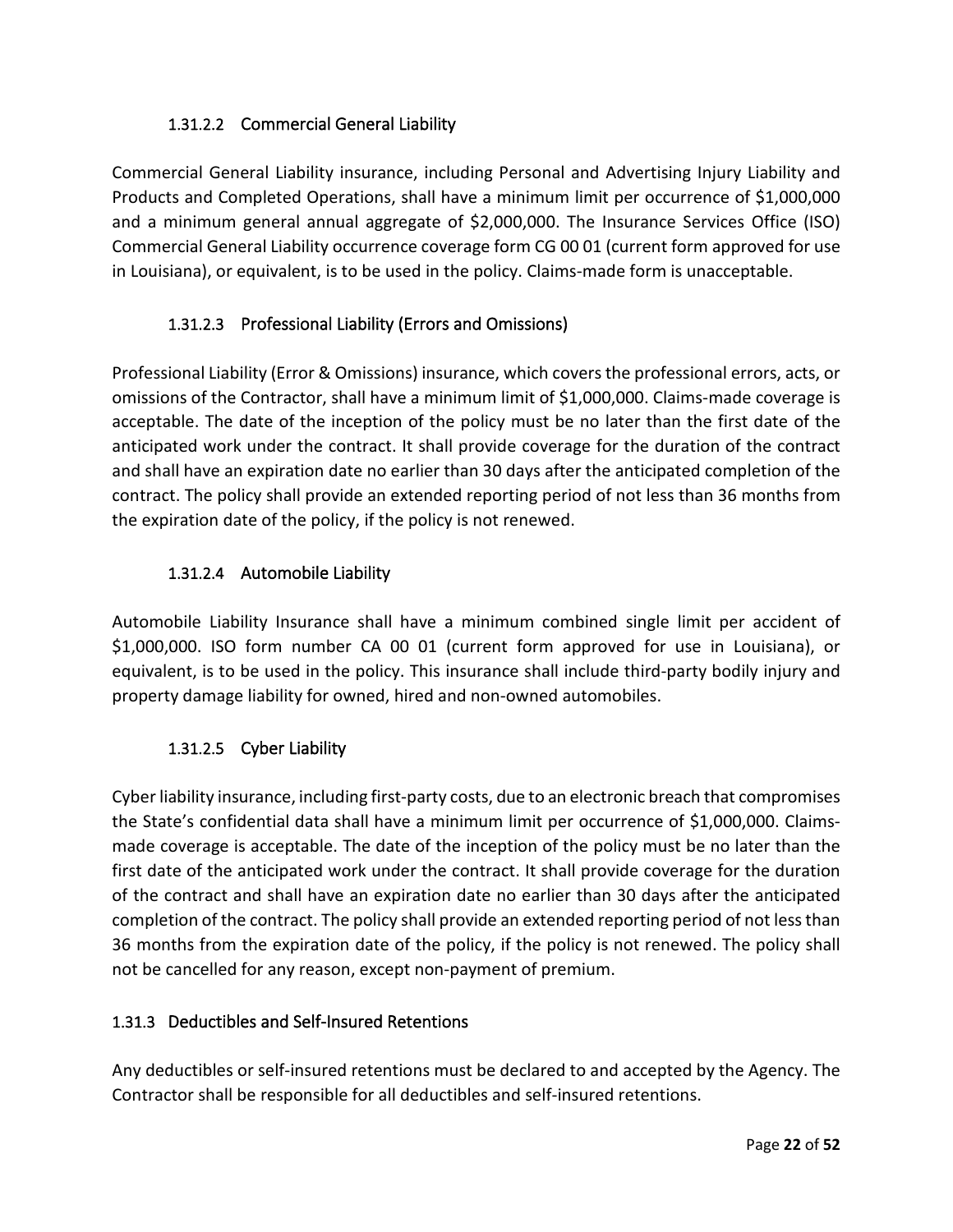### <span id="page-22-0"></span>1.31.4 Other Insurance Provisions

The policies are to contain, or be endorsed to contain, the following provisions:

#### 1.31.4.1 Commercial General Liability, Automobile Liability, and Cyber Liability Coverages

The Agency, its officers, agents, employees and volunteers shall be named as an additional insured as regards negligence by the Contractor. ISO Forms CG 20 10 (for ongoing work) AND CG 20 37 (for completed work) (current forms approved for use in Louisiana), or equivalents, are to be used when applicable. The coverage shall contain no special limitations on the scope of protection afforded to the Agency.

The Contractor's insurance shall be primary as respects the Agency, its officers, agents, employees and volunteers for any and all losses that occur under the contract. Any insurance or self-insurance maintained by the Agency shall be excess and non-contributory of the Contractor's insurance.

#### 1.31.4.2 Workers Compensation and Employers Liability Coverage

To the fullest extent allowed by law, the insurer shall agree to waive all rights of subrogation against the Agency, its officers, agents, employees and volunteers for losses arising from work performed by the Contractor for the Agency.

#### 1.31.4.3 All Coverages

All policies must be endorsed to require 30 days written notice of cancellation to the Agency. Ten-day written notice of cancellation is acceptable for non-payment of premium. Notifications shall comply with the standard cancellation provisions in the Contractor's policy. In addition, Contractor is required to notify Agency of policy cancellations or reductions in limits.

The acceptance of the completed work, payment, failure of the Agency to require proof of compliance, or Agency's acceptance of a non-compliant certificate of insurance shall release the Contractor from the obligations of the insurance requirements or indemnification agreement.

The insurance companies issuing the policies shall have no recourse against the Agency for payment of premiums or for assessments under any form of the policies.

Any failure of the Contractor to comply with reporting provisions of the policy shall not affect coverage provided to the Agency, its officers, agents, employees and volunteers.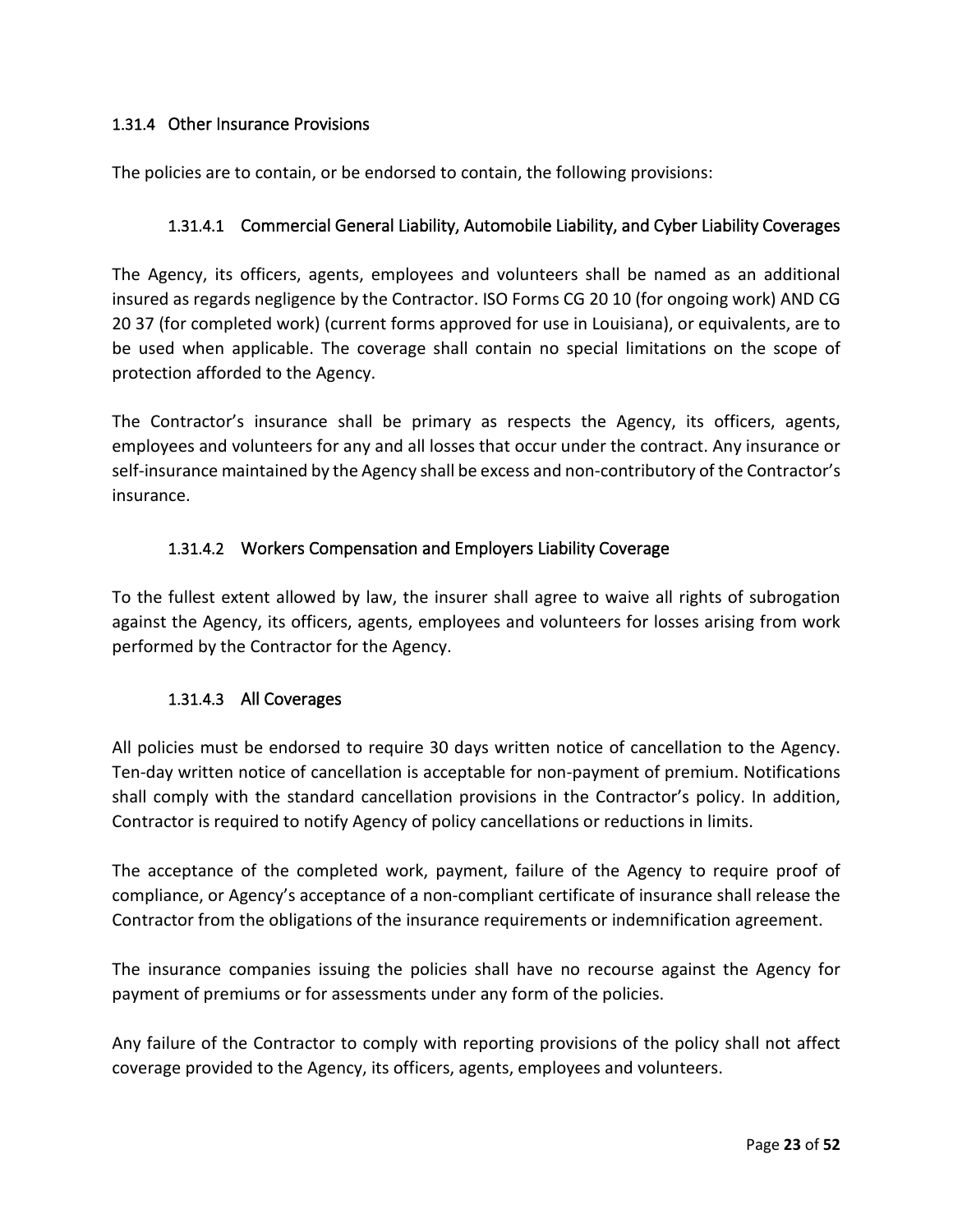### <span id="page-23-0"></span>1.31.5 Acceptability of Insurers

All required insurance shall be provided by a company or companies lawfully authorized to do business in the jurisdiction in which the Project is located. Insurance shall be placed with insurers with an A.M. Best's rating of **A-:VI or higher**. This rating requirement may be waived for workers compensation coverage only.

If at any time an insurer issuing any such policy does not meet the minimum A.M. Best rating, the Contractor shall obtain a policy with an insurer that meets the A.M. Best rating and shall submit another Certificate of Insurance within 30 days.

### <span id="page-23-1"></span>1.31.6 Verification of Coverage

Contractor shall furnish the Agency with Certificates of Insurance reflecting proof of required coverage. The Certificates for each insurance policy are to be signed by a person authorized by that insurer to bind coverage on its behalf. The Certificates are to be received and approved by the Agency before work commences and upon any contract renewal or insurance policy renewal thereafter.

The Certificate Holder shall be listed as follows:

State of Louisiana Louisiana Department of Insurance, Its Officers, Agents, Employees and Volunteers P.O. Box 94214, Baton Rouge, LA 70804-9214 Fingerprinting and Pre-License Testing Services

In addition to the Certificates, Contractor shall submit the declarations page and the cancellation provision for each insurance policy. The Agency reserves the right to request complete certified copies of all required insurance policies at any time.

Upon failure of the Contractor to furnish, deliver and maintain required insurance, the contract, at the election of the Agency, may be suspended, discontinued or terminated. Failure of the Contractor to purchase and/or maintain any required insurance shall not relieve the Contractor from any liability or indemnification under the contract.

#### <span id="page-23-2"></span>1.31.7 Subcontractors

Contractor shall include all subcontractors as insureds under its policies OR shall be responsible for verifying and maintaining the Certificates provided by each subcontractor. Subcontractors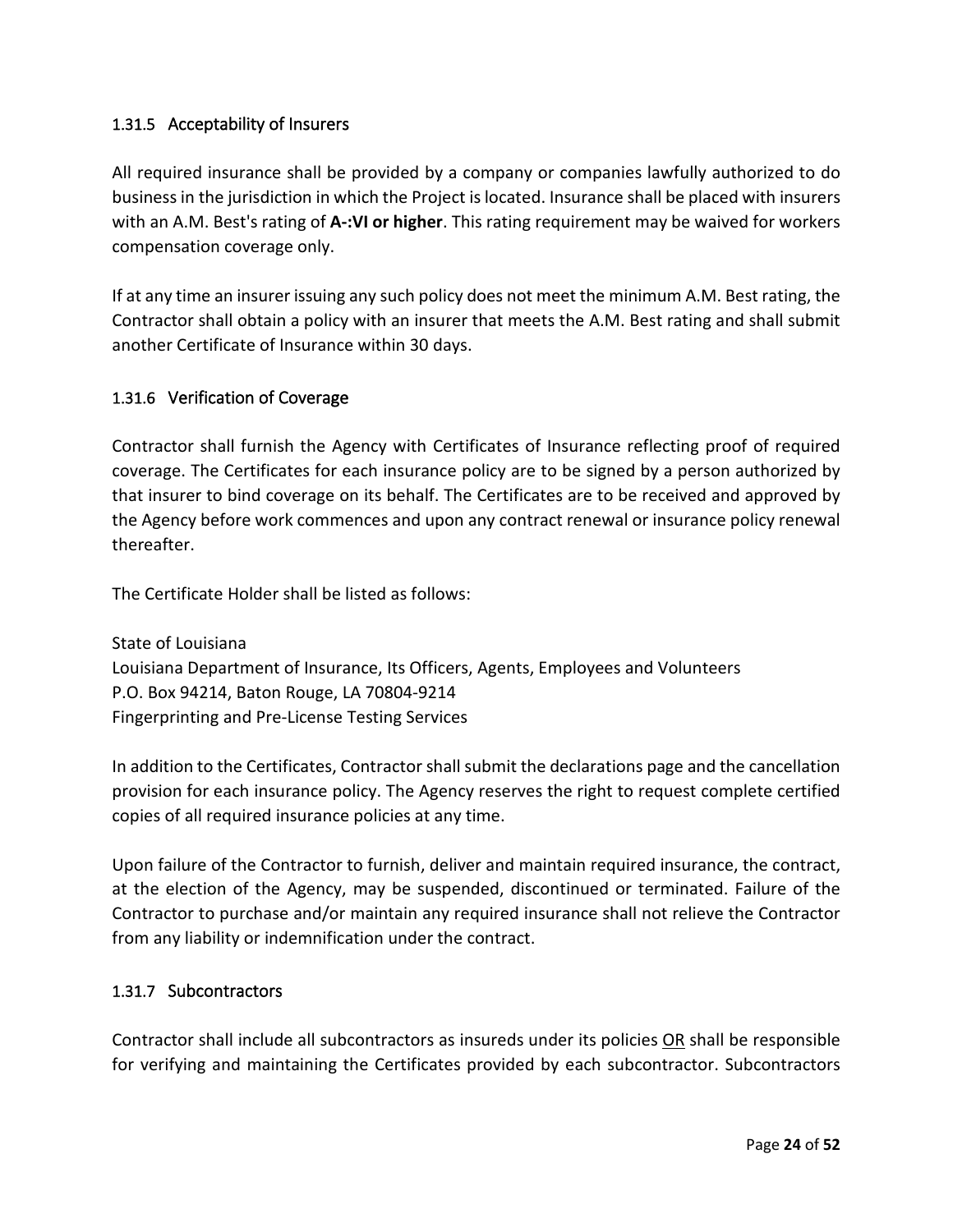shall be subject to all of the requirements stated herein. The Agency reserves the right to request copies of subcontractor's Certificates at any time.

### <span id="page-24-0"></span>1.31.8 Workers Compensation Indemnity

In the event Contractor is not required to provide or elects not to provide workers compensation coverage, the parties hereby agree that Contractor, its owners, agents and employees will have no cause of action against, and will not assert a claim against, the State of Louisiana, its departments, agencies, agents and employees as an employer, whether pursuant to the Louisiana Workers Compensation Act or otherwise, under any circumstance. The parties also hereby agree that the State of Louisiana, its departments, agencies, agents and employees shall in no circumstance be, or considered as, the employer or statutory employer of Contractor, its owners, agents and employees. The parties further agree that Contractor is a wholly independent contractor and is exclusively responsible for its employees, owners, and agents. Contractor hereby agrees to protect, defend, indemnify and hold the State of Louisiana, its departments, agencies, agents and employees harmless from any such assertion or claim that may arise from the performance of the contract.

### <span id="page-24-1"></span>1.32 Indemnification and Limitation of Liability

Neither party shall be liable for any delay or failure in performance beyond its control resulting from acts of God or force majeure. The parties shall use reasonable efforts to eliminate or minimize the effect of such events upon performance of their respective duties under Contract.

Contractor shall be fully liable for the actions of its agents, employees, partners or subcontractors and shall fully indemnify and hold harmless the State and its Authorized Users from suits, actions, damages and costs of every name and description relating to personal injury and damage to property caused by Contractor, its agents, employees, partners or subcontractors, without limitation; provided, however, that the Contractor shall not indemnify for that portion of any claim, loss or damage arising hereunder due to the negligent act or failure to act of the State. If applicable, Contractor will indemnify, defend and hold the State and its Authorized Users harmless, without limitation, from and against any and all damages, expenses (including reasonable attorneys' fees), claims, judgments, liabilities and costs which may be finally assessed against the State in any action for infringement of a United States Letter Patent with respect to the Products furnished, or of any copyright, trademark, trade secret or intellectual property right, provided that the State shall give the Contractor: (i) prompt written notice of any action, claim or threat of infringement suit, or other suit, (ii) the opportunity to take over, settle or defend such action, claim or suit at Contractor's sole expense, and (iii) assistance in the defense of any such action at the expense of Contractor. Where a dispute or claim arises relative to a real or anticipated infringement, the State or its Authorized Users may require Contractor, at its sole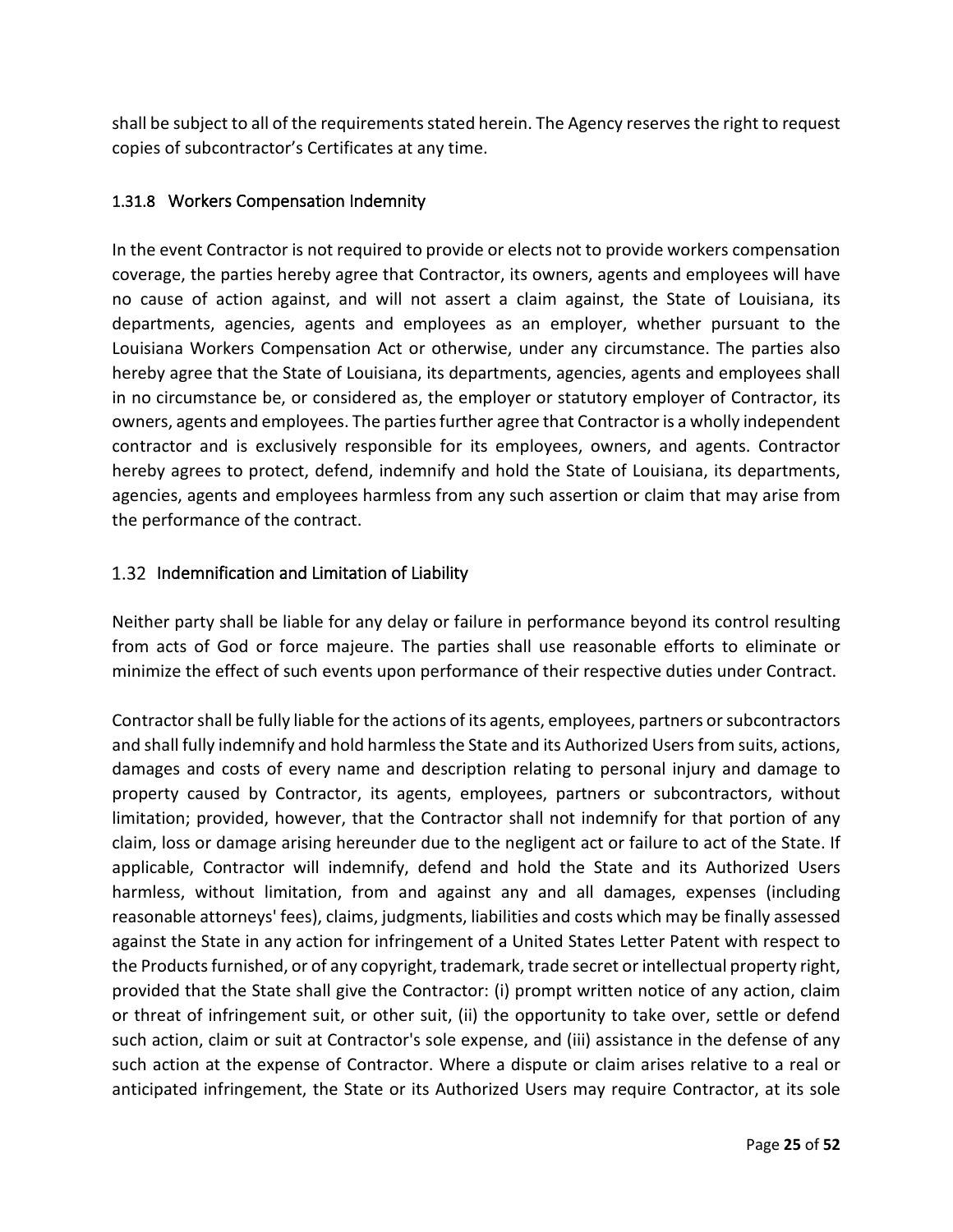expense, to submit such information and documentation, including formal patent attorney opinions, as the Commissioner of Administration shall require.

The Contractor shall not be obligated to indemnify that portion of a claim or dispute based upon: i) Authorized User's unauthorized modification or alteration of a Product, Material or Service; ii) Authorized User's use of the Product in combination with other products not furnished by Contractor; iii) Authorized User's use in other than the specified operating conditions and environment.

In addition to the foregoing, if the use of any item(s) or part(s) thereof shall be enjoined for any reason or if Contractor believes that it may be enjoined, Contractor shall have the right, at its own expense and sole discretion as the Authorized User's exclusive remedy to take action in the following order of precedence: (i) to procure for the State the right to continue using such item(s) or part (s) thereof, as applicable; (ii) to modify the component so that it becomes non-infringing equipment of at least equal quality and performance; or (iii) to replace said item(s) or part(s) thereof, as applicable, with non-infringing components of at least equal quality and performance, or (iv) if none of the foregoing is commercially reasonable, then provide monetary compensation to the State up to the dollar amount of the Contract.

For all other claims against the Contractor where liability is not otherwise set forth in the Contract as being "without limitation", and regardless of the basis on which the claim is made, Contractor's liability for direct damages, shall be the greater of \$100,000, the dollar amount of the Contract, or two (2) times the charges rendered by the Contractor under the Contract. Unless otherwise specifically enumerated herein or in the work order mutually agreed between the parties, neither party shall be liable to the other for special, indirect or consequential damages, including lost data or records (unless the Contractor is required to back-up the data or records as part of the work plan), even if the party has been advised of the possibility of such damages. Neither party shall be liable for lost profits, lost revenue or lost institutional operating savings.

The State and Authorized User may, in addition to other remedies available to them at law or equity and upon notice to the Contractor, retain such monies from amounts due Contractor, or may proceed against the performance and payment bond, if any, as may be necessary to satisfy any claim for damages, penalties, costs and the like asserted by or against them.

### <span id="page-25-0"></span>1.33 Termination

### <span id="page-25-1"></span>1.33.1 Termination of the Contract for Cause

State may terminate the Contract for cause based upon the failure of the Contractor to comply with the terms and/or conditions of the Contract; provided the State shall give the Contractor written notice specifying the Contractor's failure. If within thirty (30) calendar days after receipt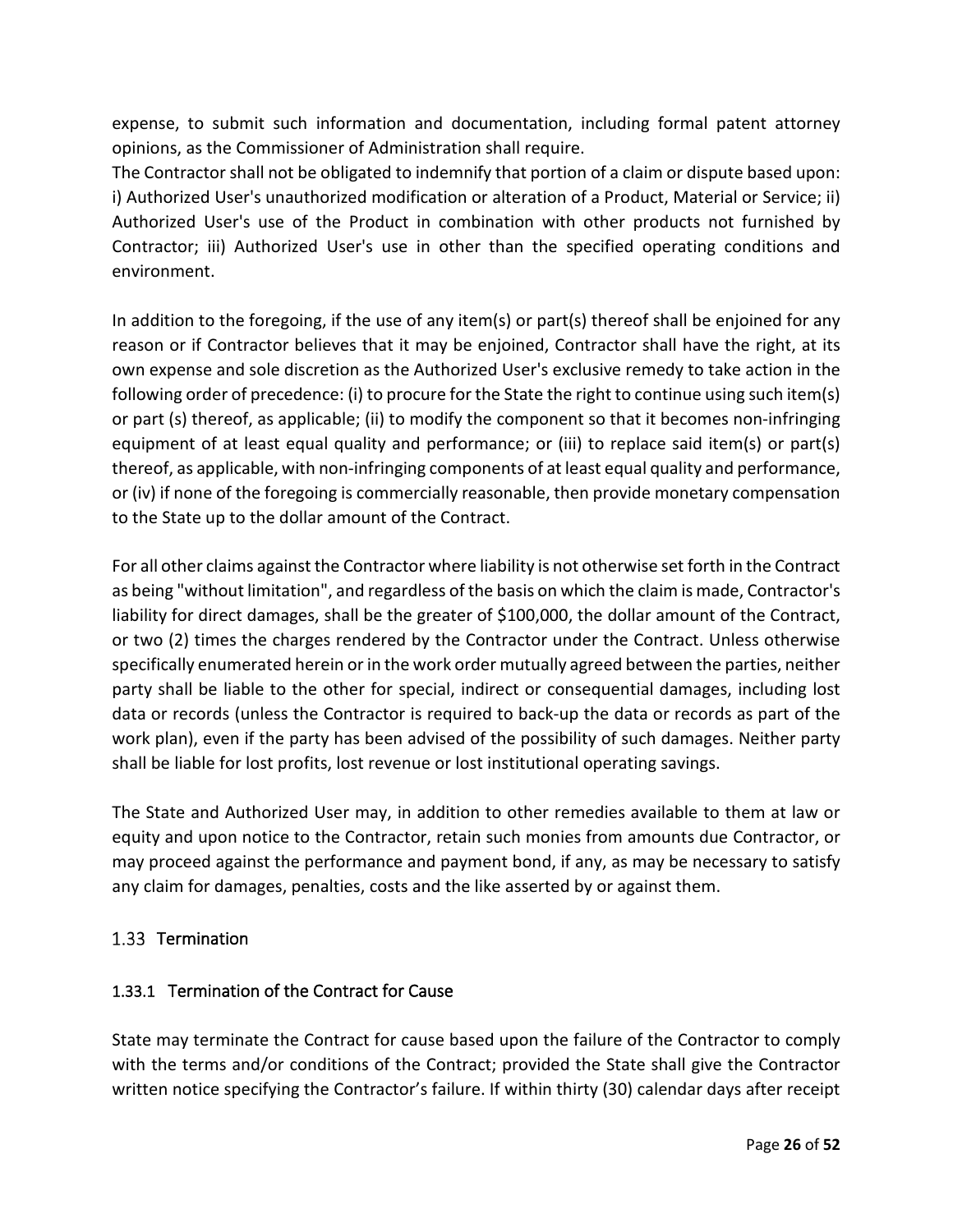of such notice, the Contractor shall not have either corrected such failure or, in the case of failure which cannot be corrected in thirty (30) calendar days, begun in good faith to correct said failure and thereafter proceeded diligently to complete such correction, then the State may, at its option, place the Contractor in default and the Contract shall terminate on the date specified in such notice. Failure to perform within the time agreed upon in the contract may constitute default and may cause cancellation of the contract.

Contractor may exercise any rights available to it under Louisiana law to terminate for cause upon the failure of the State to comply with the terms and conditions of the contract provided that the Contractor shall give the State written notice specifying the State agency's failure and a reasonable opportunity for the State to cure the defect.

### <span id="page-26-0"></span>1.33.2 Termination of the Contract for Convenience

The State may terminate the Contract at any time without penalty by giving thirty (30) calendar days' written notice to the Contractor of such termination or negotiating with the Contractor an effective date. Contractor shall be entitled to payment for deliverables in progress, to the extent work has been performed satisfactorily.

#### <span id="page-26-1"></span>1.34 Assignment

No Contractor shall assign any interest in the contract by assignment, transfer, or novation, without prior written consent of the State. This provision shall not be construed to prohibit the Contractor from assigning to a bank, trust company, or other financial institution any money due or to become due from approved contracts without such prior written consent. Notice of any such assignment or transfer shall be furnished promptly to the State.

### <span id="page-26-2"></span>1.35 Right to Audit

The State legislative auditor, federal auditors and internal auditors of the Department of Insurance, Division of Administration, or others so designated by the DOA, shall have the option to audit all accounts directly pertaining to the resulting contract for a period of five (5) years from the date of final payment or as required by applicable State and Federal law. Records shall be made available during normal working hours for this purpose.

### <span id="page-26-3"></span>1.36 Civil Rights Compliance

The Contractor agrees to abide by the requirements of the following as applicable: Title VI of the Civil Rights Act of 1964 and Title VII of the Civil Rights Act of 1964, as amended by the Equal Employment Opportunity Act of 1972, Federal Executive Order 11246 as amended, the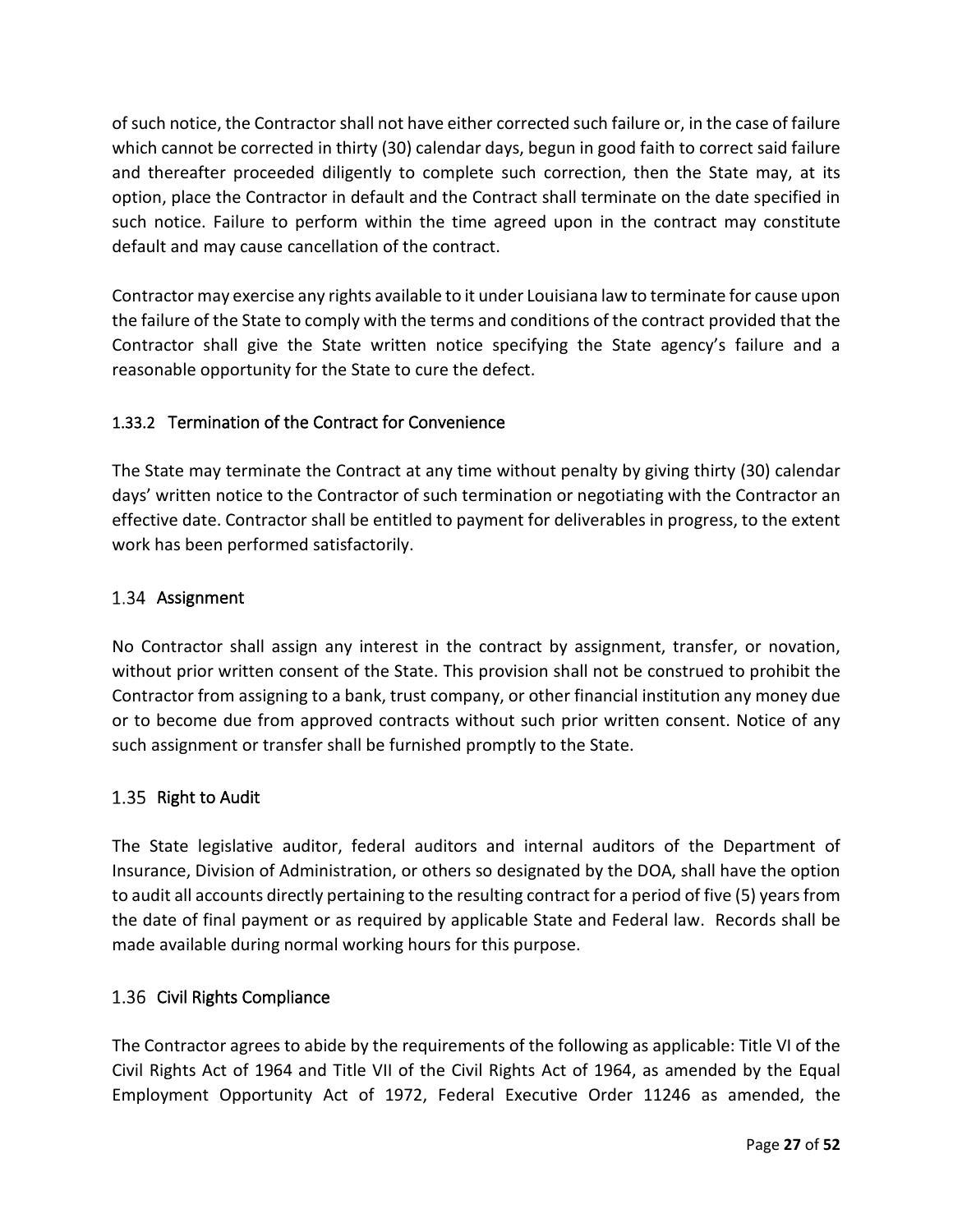Rehabilitation Act of 1973, as amended, the Vietnam Era Veteran's Readjustment Assistance Act of 1974, Title IX of the Education Amendments of 1972, the Age Discrimination Act of 1975, the Fair Housing Act of 1968 as amended, and Contractor agrees to abide by the requirements of the Americans with Disabilities Act of 1990.

Contractor agrees not to discriminate in its employment practices, and will render services under the contract without regard to race, color, religion, sex, sexual orientation, national origin, veteran status, political affiliation, disability, or age in any matter relating to employment. Any act of discrimination committed by Contractor, or failure to comply with these statutory obligations when applicable shall be grounds for termination of the contract.

### <span id="page-27-0"></span>1.37 Record Ownership

All records, reports, documents, or other material related to any contract resulting from this SFO and/or obtained or prepared by the Contractor in connection with the performance of the services contracted for herein shall become the property of the State and shall, upon request, be returned by the Contractor to the State, at the Contractor's expense, at termination or expiration of the contract.

### <span id="page-27-1"></span>1.38 Entire Agreement/ Order of Precedence

The contract, together with the SFO and addenda issued thereto by the State, the proposal submitted by the Contractor in response to the State's SFO, and any exhibits specifically incorporated herein by reference, shall constitute the entire agreement between the parties with respect to the subject matter.

In the event of any inconsistent or incompatible provisions, this signed agreement (excluding the SFO and the Contractor's offer) shall take precedence, followed by the provisions of the SFO, and then by the terms of the Contractor's offer.

### <span id="page-27-2"></span>1.39 Contract Modifications

No amendment or variation of the terms of the contract shall be valid unless made in writing, signed by the parties and approved as required by law. No oral understanding or agreement not incorporated in the contract shall be binding on any of the parties.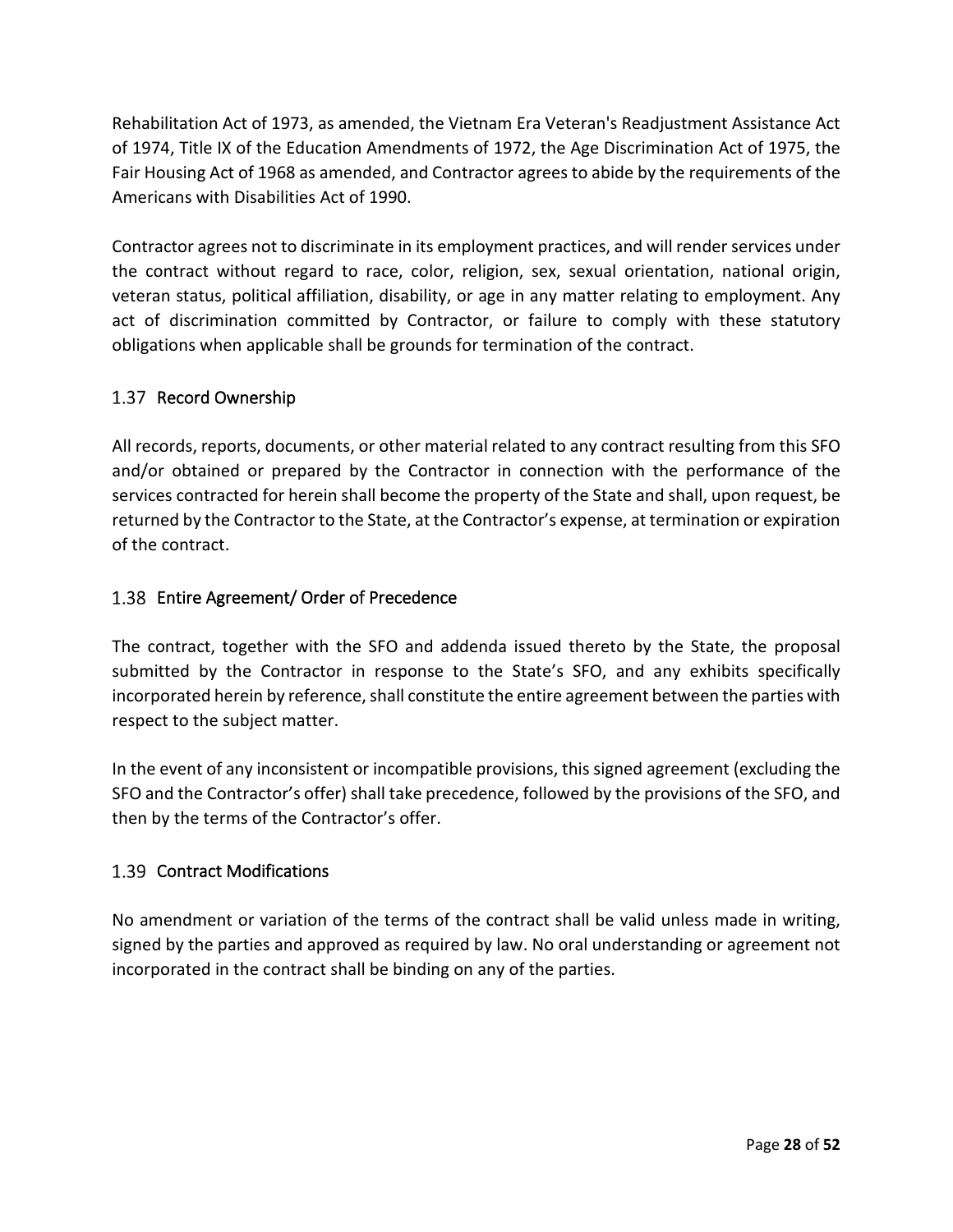#### <span id="page-28-0"></span>1.40 Governing Law

The contract shall be governed by and interpreted in accordance with the laws of the State of Louisiana. Venue of any action brought with regard to the contract shall be in the Nineteenth Judicial District Court, Parish of East Baton Rouge, State of Louisiana.

#### <span id="page-28-1"></span>1.41 Claims or Controversies

Any claim or controversy arising out of the contract shall be resolved by the provisions of La. R.S. 39:1672.2-1672.4.

#### <span id="page-28-2"></span>1.42 Code of Ethics

Offerors shall be responsible for determining that there will be no conflict or violation of the Louisiana Ethics Code if their company is awarded the contract. The Louisiana Board of Ethics shall be the only entity which can officially rule on ethics issues.

#### <span id="page-28-3"></span>1.43 Corporate Requirements

If the Contractor is a corporation not incorporated under the laws of the State of Louisiana, the Contractor shall have obtained a certificate of authority pursuant to La. R.S. 12:301-302 from the Louisiana's Secretary of State. If the Contractor is a for-profit corporation whose stock is not publicly traded, the Contractor shall ensure that a disclosure of ownership form has been properly filed with the Louisiana's Secretary of State.

#### <span id="page-28-4"></span>1.44 Prohibition of Discriminatory Boycotts of Israel

In preparing its response, the Offeror has considered all proposals submitted from qualified, potential subcontractors and suppliers, and has not, in the solicitation, selection, or commercial treatment of any subcontractor or supplier, refused to transact or terminated business activities, or taken other actions intended to limit commercial relations, with a person or entity that is engaging in commercial transactions in Israel or Israeli-controlled territories, with the specific intent to accomplish a boycott or divestment of Israel. Offeror also has not retaliated against any person or other entity for reporting such refusal, termination, or commercially limiting actions. The State reserves the right to reject the response of the Offeror if this certification is subsequently determined to be false, and to terminate any contract awarded based on such a false response.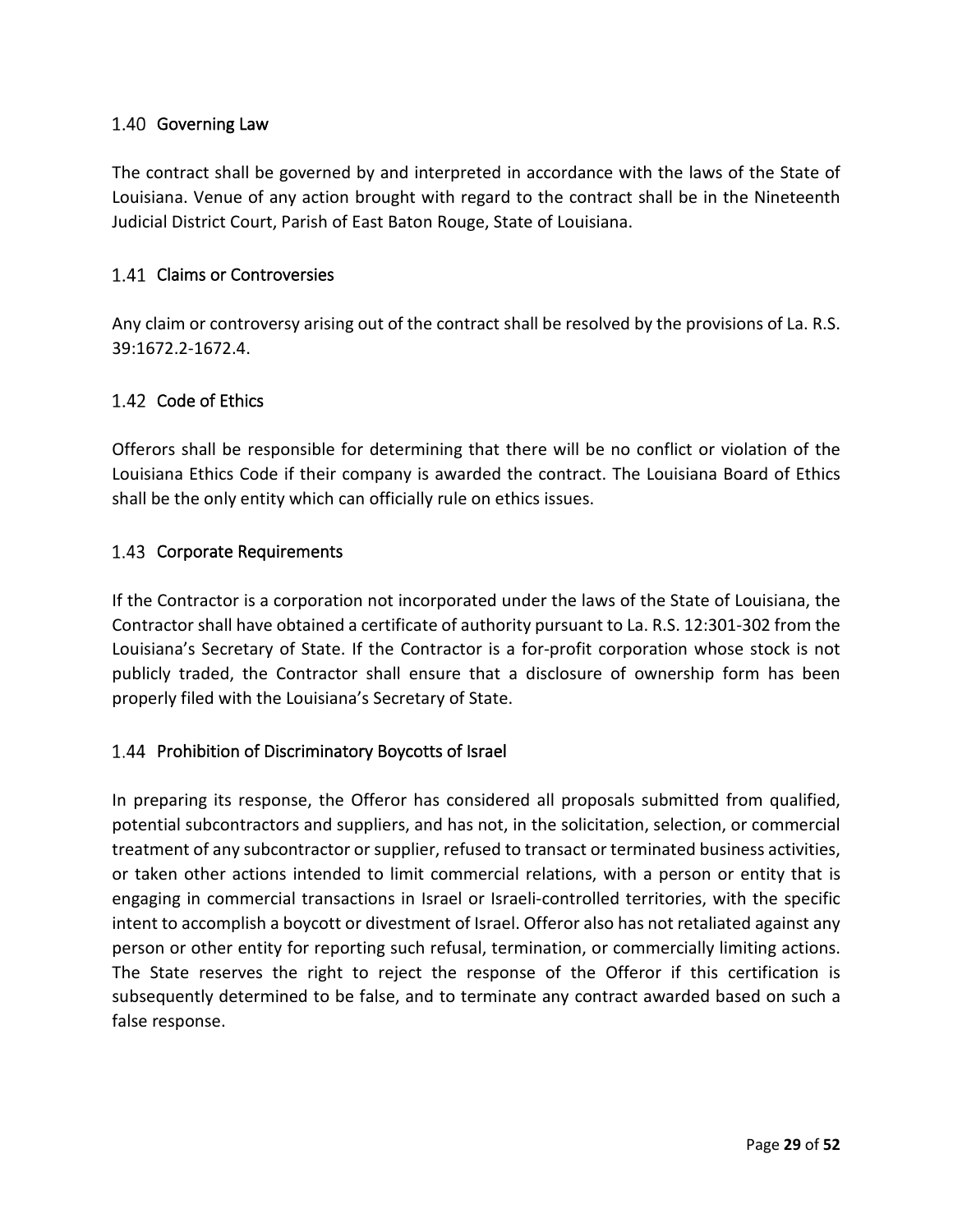#### 1.45 Duty to Defend

Upon notice of any claim, demand, suit, or cause of action against the State, alleged to arise out of or be related to this Contract, Contractor shall investigate, handle, respond to, provide defense for, and defend at its sole expense, even if the claim, demand, suit, or cause of action is groundless, false, or fraudulent. The State may, but is not required to, consult with or assist the Contractor, but this assistance shall not affect the Contractor's obligations, duties, and responsibilities under this section. Contractor shall obtain the State's written consent before entering into any settlement or dismissal.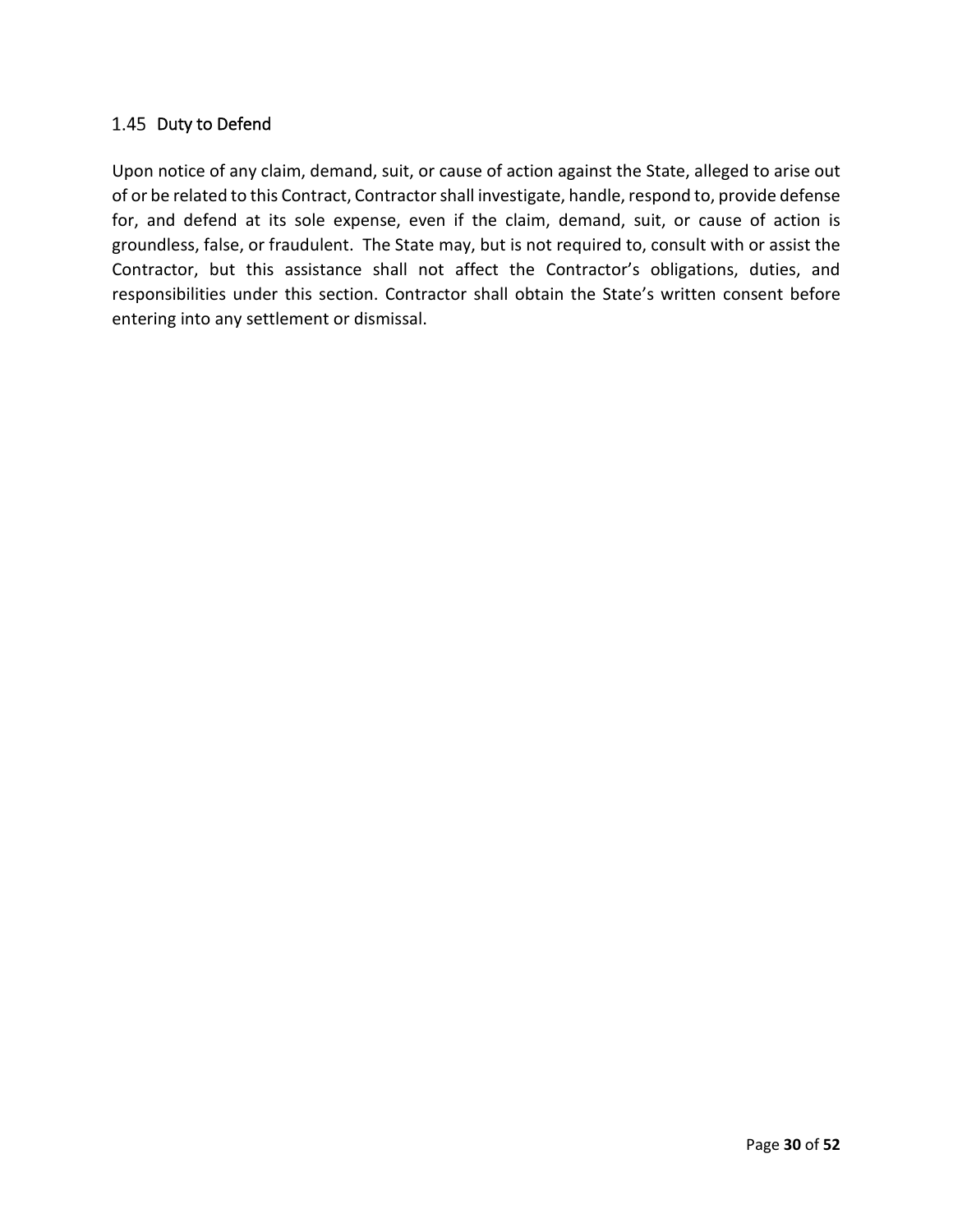### <span id="page-30-0"></span>PART 2: SCOPE OF SERVICES

#### <span id="page-30-1"></span>2.1 Scope of Work/Services

The Scope of Work/Services for Fingerprinting & Pre-License Testing also asserts the desired results the LDI requires of the selected Offeror(s). The LDI reserves the right to re-negotiate by modifying or deleting tasks and services, and if appropriate, adding tasks and services prior to and during the term of the contract.

The successful Contractor will be responsible for the development, security and administration of resident insurance producer, adjuster and insurance consultant license examinations and reporting the results of those examinations to the LDI. The Contractor will be responsible for the collection of pre-license education completion information and the transmission of this information to the LDI. The Contractor will also be responsible for the collection of fingerprints and other basic information from licensing candidates and submission of that information to the Louisiana State Police, which must be done in conjunction with and in compliance with their requirements.

The Contractor will establish and maintain examination and fingerprint collection sites in major cities throughout Louisiana, including but not limited to, Alexandria, Baton Rouge, Lafayette, Lake Charles, Monroe, New Orleans and Shreveport. The sites must be accessible by candidates during reasonable business hours and must meet the following criteria:

- Provide an atmosphere conducive to examination, including good housekeeping, controlled temperature environment, proper lighting and furnishing;
- Be easily accessible and secure for the safety of the candidates;
- Provide access to restrooms and other facilities as needed;
- Provide for multiple candidates to sit for an examination at any given time in venue that reduces the likelihood of cheating.

The Contractor must obtain all necessary hardware and software to submit fingerprints to the Louisiana State Police from the vendors approved by that agency and in compliance with their requirements.

#### <span id="page-30-2"></span>2.2 Task and Services

At a minimum, the following tasks and services are required:

- Administer license examinations for all license applicants requiring an examination.
- Maintain examination and fingerprint collection sites in major cities throughout Louisiana, including, but not limited to, Alexandria, Baton Rouge, Lafayette, Lake Charles, Monroe, New Orleans and Shreveport.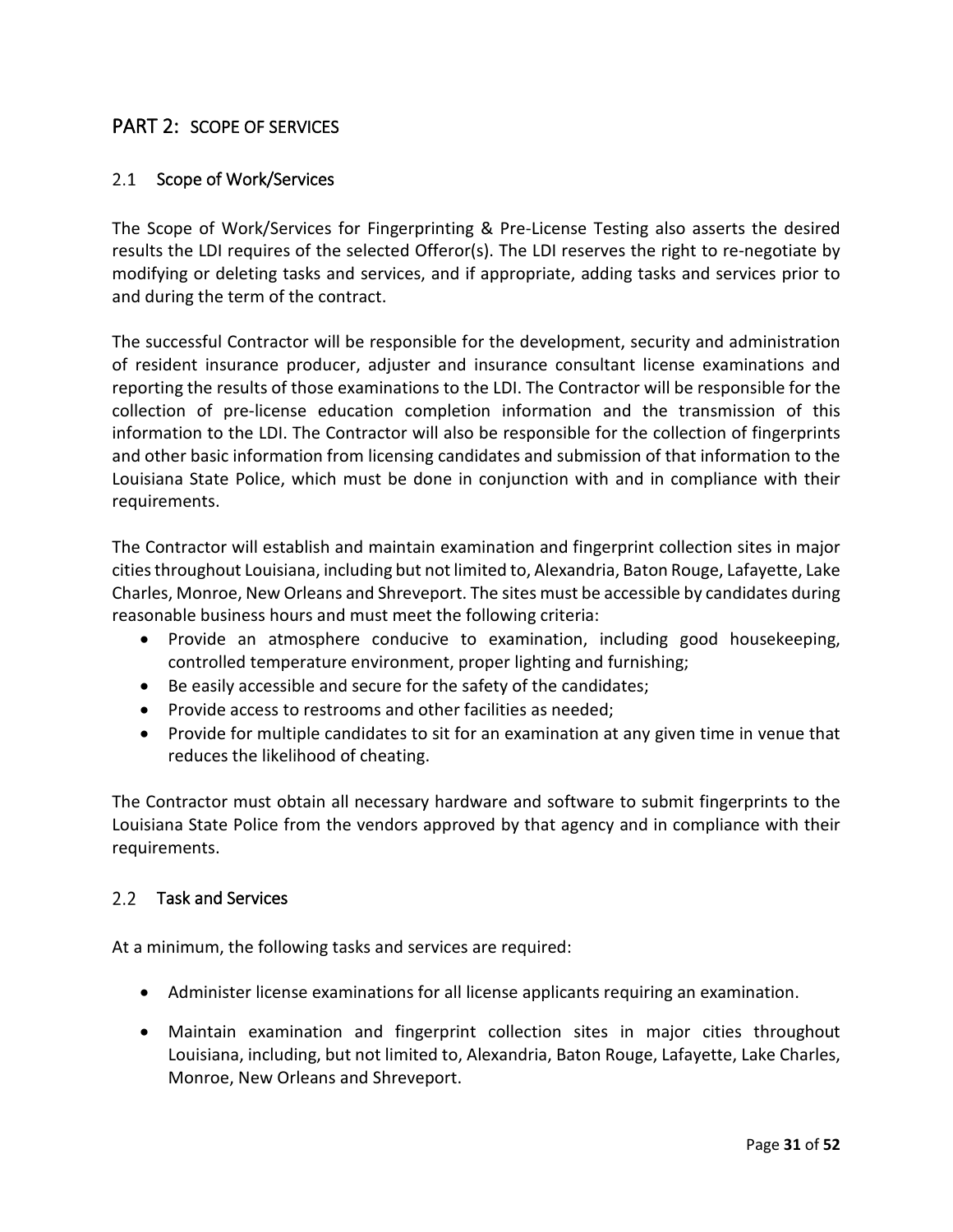- Offer examinations via remote proctoring using a manner and method which preserves the same level of security and integrity of exam administration as an exam proctored at a test site. A candidate for such examination may be required to meet certain technology requirements to participate in remote testing
- Develop and maintain a bank of licensing examination questions sufficient to remove the ability of any person(s) from recreating the examination through repetition of testing.
- Provide score reports for all examination candidates, including a pass/fail indicator to the LDI via a data transfer process, within one business day of examination administration. The report must include sufficient information to determine the identity of the examination candidate.
- Maintain a level of security for the bank of questions sufficient to remove the ability of any person(s) from gaining unauthorized access to the questions and answers.
- Establish and maintain a mechanism for the positive identification of all examination candidates.
- Establish and maintain a customer service policy which timely addresses candidate concerns and inquiries. Inquiries submitted via email or left by phone voice message are addressed within 48 hours.
- Establish a mechanism for the electronic capture of pre-license education course completions directly from the pre-license education course providers and an electronic method to verify that a license candidate has complied with any additional mandatory pre-license requirements prior to exam registration.
- Provide reports to the LDI of the pre-license education course completions within one business day of receipt from the pre-license education provider. The report must include sufficient information to determine the identity of the examination candidate and identify the LDI assigned course number and completion date.
- Establish and maintain Electronic Data Transfer (EDT) capability with the LDI, authorized business partners and National Insurance Producer Registry.
- Provide the LDI with statistical data on pass/fail rates for each examination and on prelicensing schools, via monthly and quarterly reports, as well as an annual report. Reports should include pass/fail rates for overall, first time attempts and repeat test takers as well as per pre-license education provider per examination. Reports should also include a breakdown of performance on individual exam sections both by pre-license education provider and by test takers overall. Reports may be provided by on demand and/or userconfigured queries that can be accessed online by LDI personnel as needed in lieu of providing monthly and quarterly reports. All reports are to include pass/fail rates per each exam overall, as well as per pre-license education provider per examination, where applicable, and will include first time pass rates, as well as overall pass rates. Pass/Fail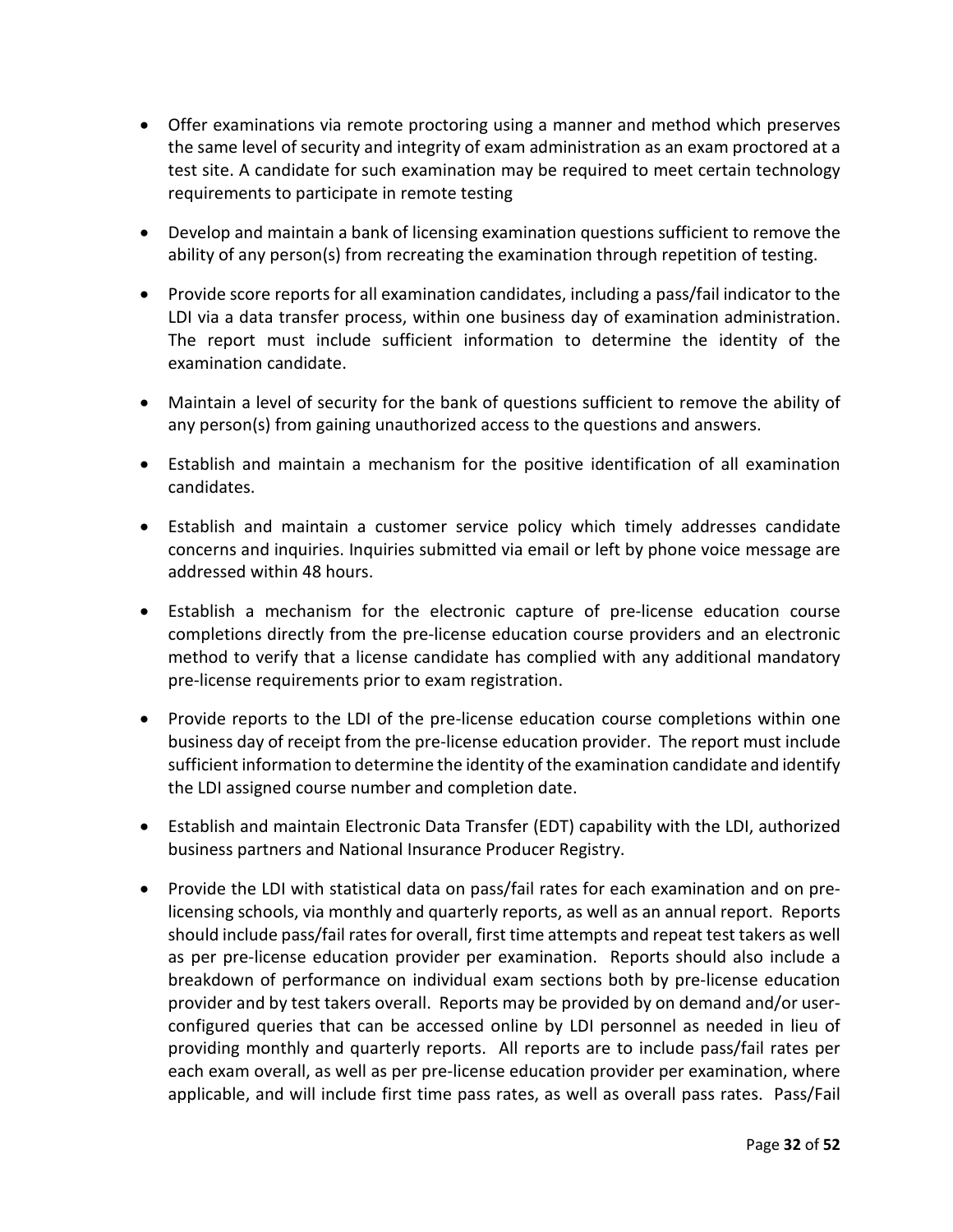reports shall also be made available by the vendor to the general public either by request or by posting to the vendor's website.

- Provide the LDI with an annual report, which includes statistical data for licensing candidates in compliance with La. R.S. 22:1545(I).
- Develop examination questions with the approval of the LDI, as well as hold an annual meeting in Baton Rouge, Louisiana, or via web conference, with industry experts, the LDI and Contractor personnel to review, discuss and evaluate examination questions.
- Collect fingerprints of all resident licensing candidates, including the candidates for licenses which do not require examination, and individuals who are otherwise required to be fingerprinted in association with a license or permit issued by the LDI, and submit those prints electronically to the Louisiana State Police.
- Collect, maintain and secure signed documents required by the Louisiana State Police and Federal Bureau of Investigations from individuals submitting fingerprints and make those documents available to the LDI upon request for the duration of the contract period.
- Provide daily reports via secure electronic data transfer on the identity of all individuals from whom fingerprints were collected in association with a requirement by the LDI.
- Develop a process where LDI is notified of any service outages or interruptions within four (4) business hours of the outage or interruption.
- Develop and distribute licensing information handbooks, upon LDI's approval.
- Provide daily reports to the LDI on any closures or other interruptions of either fingerprinting or testing services at any location and timely notices using email, phone calls or text messages to candidates scheduled for an examination at any location with a service interruption.
- Maintain a method for contacting candidates scheduled for an examination at any location with a service interruption to reschedule the examination date.
- Provide up-to-date information regarding site closures or service interruptions on a website easily accessible by candidates.

### <span id="page-32-0"></span>2.3 Deliverables

At a minimum, the following deliverables are required:

• Examination and fingerprint collection sites are established in major cities across the state to include, but not limited to, Alexandria, Baton Rouge, Lafayette, Lake Charles, Monroe, New Orleans and Shreveport.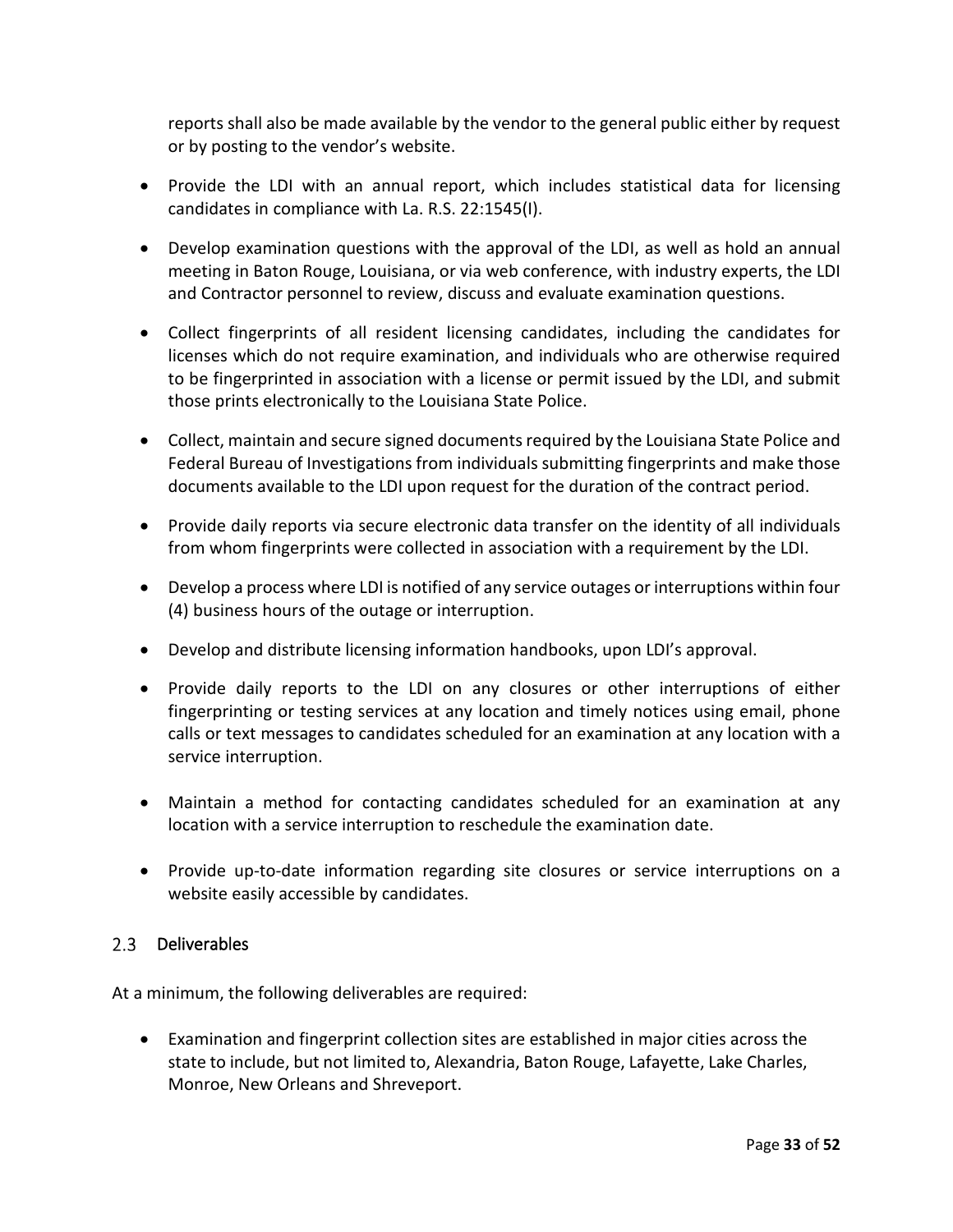Candidates shall be offered the option of testing via remote proctoring which preserves the same level of security and integrity of exam administration as an exam proctored at a test site.

• All candidates sitting for an examination at a vendor test location shall be provided the opportunity to fingerprint immediately following the passage of a license examination. Each test site shall also establish a reasonable schedule to accommodate fingerprinting for individuals outside of a license examination. Such schedules shall consist of multiple days with morning and afternoon options

.

- Candidates sitting for examinations via remote proctoring shall be advised of all technical requirements in advance of scheduling a remote proctored examination. Remote proctored exam candidates shall be notified at the time of registration that if fingerprinting is required, they will need to visit a test site to in order to be fingerprinted. Test sites shall take into account remote proctored candidates and ensure reasonable availability to provide fingerprint services for these candidates.
- Pass/Fail reports per each exam overall, as well as reports per pre-license education provider per examination, where applicable, for all testing candidates are delivered to the LDI on a monthly, quarterly and annual basis or made accessible by online ondemand reporting options , including report required by La. R.S. 22:1545(I).
- Information regarding individuals who have submitted fingerprints through the contractor's system is delivered to the LDI daily.
- Accurate reports and statistical data are provided by Contractor in a timely manner in line with the schedule or requests for data made to Contractor by the LDI contract supervisor.
- Licensing information handbooks and examination questions are developed and approved by LDI and ready for distribution/use prior to contract start date.
- Electronic Data Transfer (EDT) capability has been established by Contractor with LDI, authorized business partners and National Insurance Producer Registry prior to contract start date.
	- $\triangleright$  Test scores (to be provided to the LDI within one business day of examination administration)
	- $\triangleright$  Record of who supplied fingerprints (to be provided to the LDI daily)
	- $\triangleright$  Pre-license records (to be provided to the LDI daily)
- Pre-license education completion records collected by the vendor shall be provided to LDI via a data transfer process on a daily basis.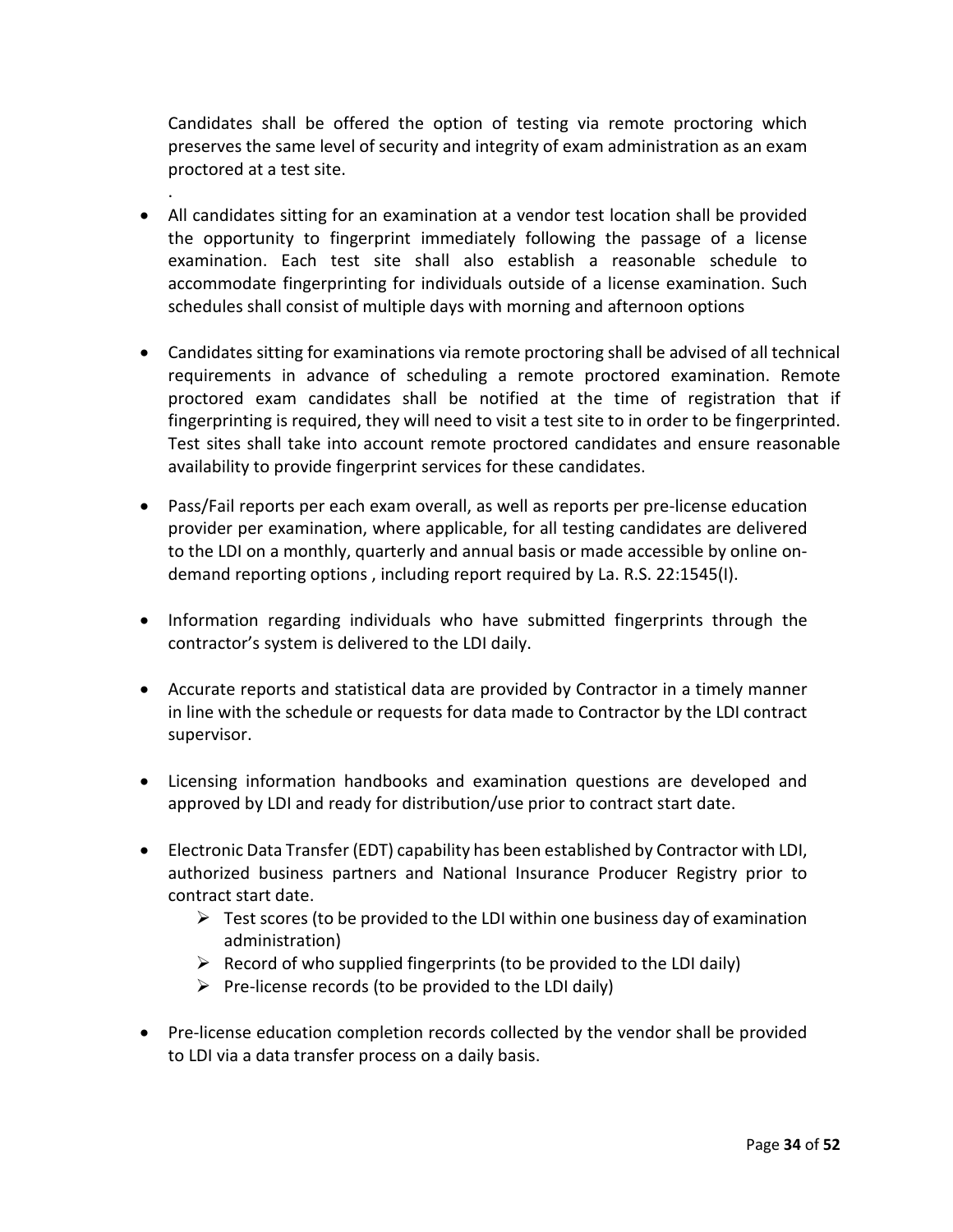• A meeting is held annually in Baton Rouge, Louisiana, or via web conference, with LDI personnel, industry experts and Contractor personnel to review, discuss and evaluate examination questions.

• Exam proctors who observe cheating or other unacceptable examination activities or behavior shall provide a written report of the incident to LDI with any documentation or evidence collected. Exam proctors shall be available to provide testimony in the event of an administrative hearing related to the incident.

• The LDI reserves the right to require the Contractor to provide reports, information, and/or documentation verifying compliance with the contract. The Contractor agrees to submit any and all other reports, information, and/or documents as required by the LDI pertaining to the contract.

#### <span id="page-34-0"></span>2.4 Technical Requirements

The Contractor must obtain all necessary hardware and software to submit fingerprints to the Louisiana State Police from the vendors approved by and in compliance with the requirements of Louisiana State Police.

#### <span id="page-34-1"></span>2.5 Project Requirements

The Contractor must be able to provide for administration of examination and collection and submission of fingerprints in major cities in Louisiana, including, but not limited to, Alexandria, Baton Rouge, Lafayette, Lake Charles, Monroe, New Orleans and Shreveport, on the start date of the contract. Statistical reports and other applicant data must be delivered to LDI. The Contractor must identify a specific representative to act as the liaison with the LDI. That person will be the point of contact for the LDI to address any issues or concerns that arise during the course of the contract period.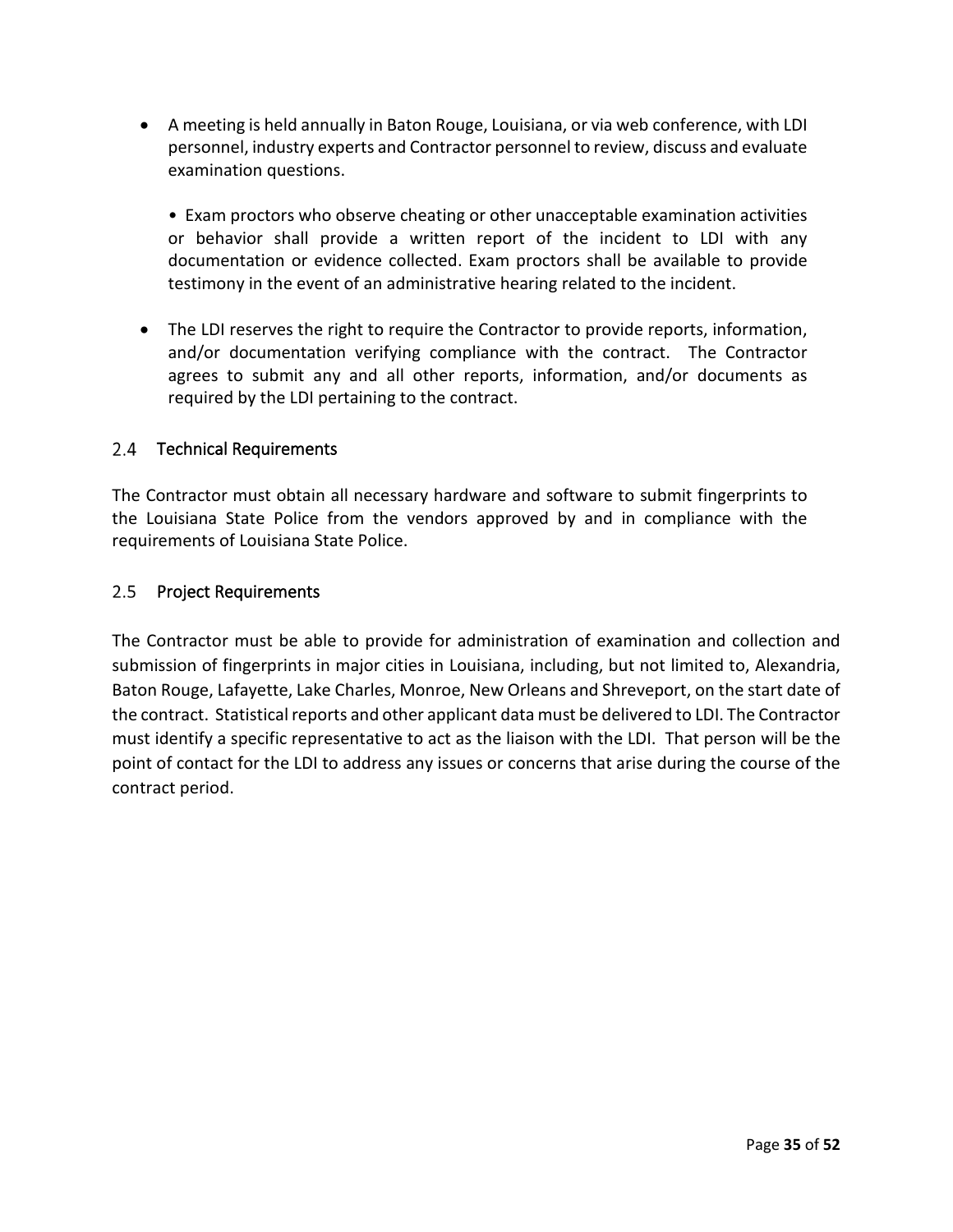### <span id="page-35-0"></span>PART 3: EVALUATION

Offers that pass the preliminary screening and mandatory requirements review will be evaluated based on information provided in the offer. The evaluation will be conducted according to the following.

#### Professional Competence

Offeror shall complete the form in Attachment II: Firm and Personnel Information and provide resumes for all people who will design examination questions under this contract.

#### Louisiana & Government Experience

Describe examination and other licensing services your firm has provided or currently is providing to regulatory agencies in Louisiana and in any other states. Describe your firm's familiarity with the LDI. List contact person's name, address and telephone number for each item of experience provided in response to this question

#### Service Approach

Detail the matter and form in which examination and other licensing services will be provided.

The Evaluation Team will evaluate and score the proposals using the criteria and scoring as follows:

| <b>Criteria</b>                                                 | <b>Maximum Score</b> |
|-----------------------------------------------------------------|----------------------|
| <b>Contractor's Compensation</b>                                | 30                   |
| <b>Professional Competence</b>                                  | 20                   |
| Louisiana & Government Experience                               | 10                   |
| Louisiana Veteran and/or Hudson Initiative                      | 12                   |
| Up to 10 points available for Hudson-certified                  |                      |
| Offerors;                                                       |                      |
| Up to 12 points available for Veteran-certified<br>$\bullet$    |                      |
| Offerors;                                                       |                      |
| If no Veteran-certified Offerors, those two points<br>$\bullet$ |                      |
| are not awarded.                                                |                      |
| See Section 3.2 for details.                                    |                      |
| Service Approach                                                | 28                   |
| <b>TOTAL SCORE</b>                                              | 100                  |

Offeror must receive a minimum score of 31.5 points (50%) of the total available points in the technical categories of Professional Competence, Louisiana & Government Experience and Service Approach to be considered responsive to the SFO. **Offers not meeting the minimum**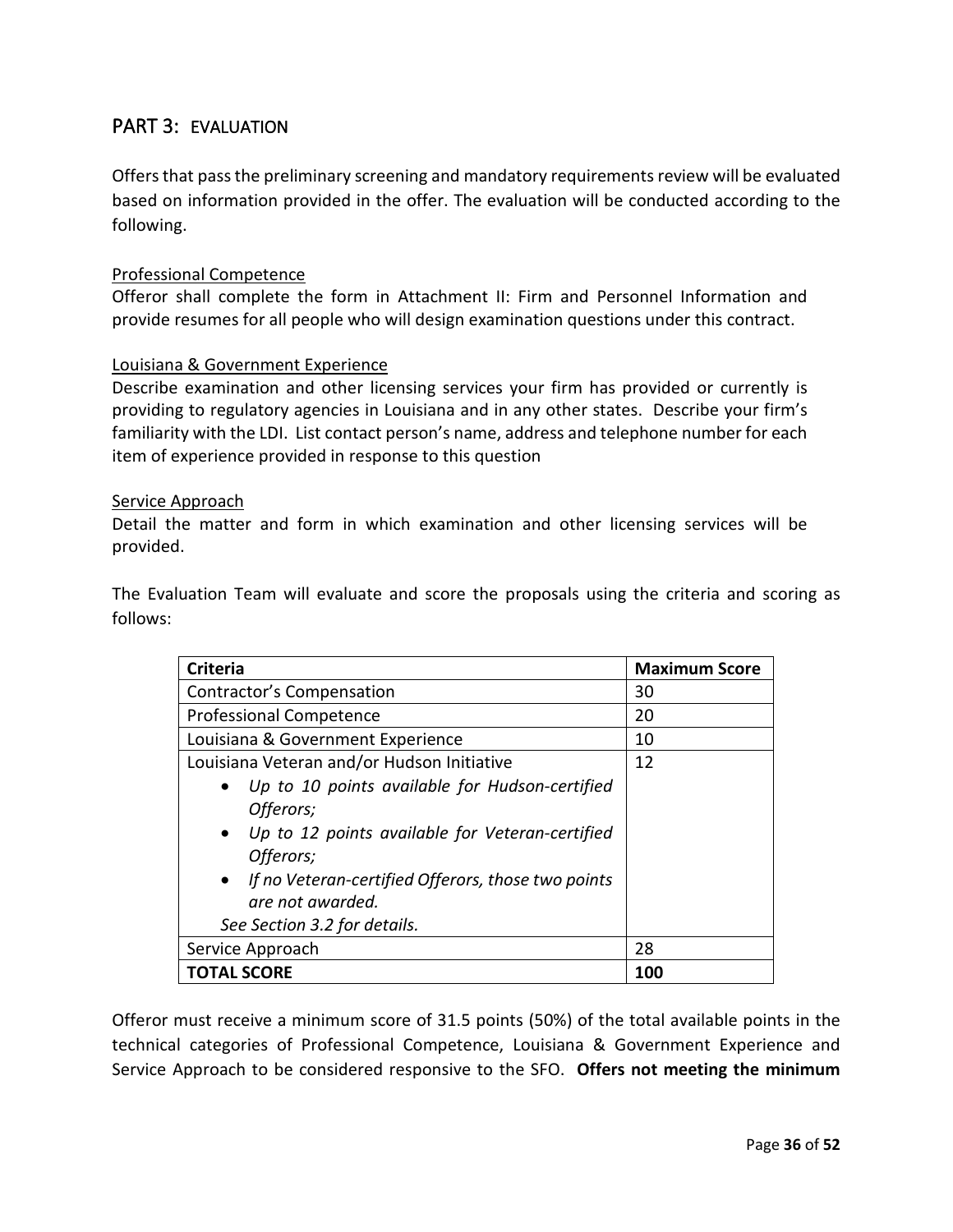**score shall be rejected and not proceed to further Contractor's Compensation or Louisiana Veteran and/or Hudson Initiative evaluation.**

### <span id="page-36-0"></span>3.1 Cost Evaluation

The Offeror with the lowest of both examination and fingerprint submission fees combined shall receive the total cost points allowed. Other Offerors shall receive cost points based upon the following formula:

#### $CCS = (LPC/TCP \times 25)$

Where: CCS = Computed Cost Score (points) for Offeror being evaluated LPC = Lowest Proposed Cost of all Offerers TCP = Total Cost of Offeror being evaluated

#### <span id="page-36-1"></span> $3.2$ Veteran-Owned and Service-Connected Disabled Veteran-Owned Small Entrepreneurships (Veteran Initiative) and Louisiana Initiative for Small Entrepreneurships (Hudson Initiative) Programs Participation

- A. Twelve percent (12%) of the total evaluation points in this SFO are reserved for Offerors who are certified small entrepreneurships, or who will engage the participation of one or more certified small entrepreneurships as subcontractors. Reserved points shall be added to the applicable Offerors' evaluation score as follows:
- B. Offeror Status and Allotment of Reserved Points
	- i. If the Offeror is a certified Veterans Initiative small entrepreneurship, the Offeror shall receive points equal to twelve percent (12%) of the total evaluation points in this SFO.
	- ii. If the Offeror is a certified Hudson Initiative small entrepreneurship, the Offeror shall receive points equal to ten percent (10%) of the total evaluation points in this SFO.
	- iii. If the Offeror demonstrates its intent to use certified small entrepreneurship(s) in the performance of contract work resulting from this solicitation, the Offeror shall receive points equal to the net percentage of contract work which is projected to be performed by or through certified small entrepreneurship subcontractors, multiplied by the appropriate number of evaluation points.
	- iv. The total number of points awarded pursuant to this Section shall not exceed twelve percent (12%) of the total number of evaluation points in this SFO.

If the Offeror is a certified Veterans Initiative or Hudson Initiative small entrepreneurship, the Offeror must note this in its proposal in order to receive the full amount of applicable reserved points.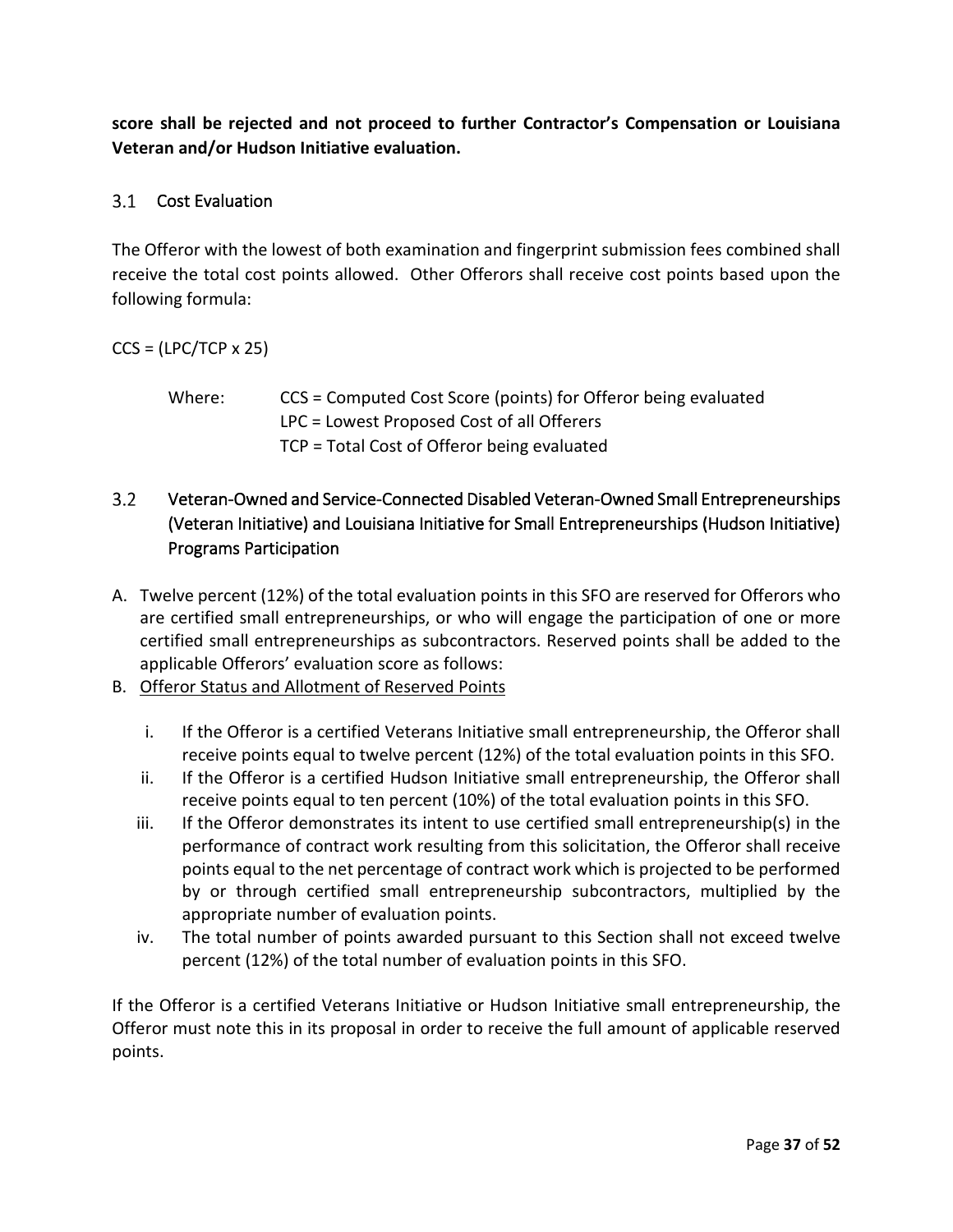If the Offeror is not a certified small entrepreneurship, but has engaged one (1) or more Veterans Initiative or Hudson Initiative certified small entrepreneurship(s) to participate as subcontractors, the Offeror shall provide the following information for each certified small entrepreneurship subcontractor in order to obtain any applicable Veterans Initiative or Hudson Initiative points:

- i. Subcontractor's name;
- ii. Subcontractor's Veterans Initiative and/or the Hudson Initiative certification;
- iii. A detailed description of the work to be performed; and
- iv. The anticipated dollar value of the subcontract for the three-year contract term.

*Note – it is not mandatory to have a Veterans Initiative or Hudson Initiative certified small entrepreneurship subcontractor. However, it is mandatory to include this information in order to receive any allotted points when applicable.* 

If multiple Veterans Initiative or Hudson Initiative subcontractors will be used, the above required information should be listed for each subcontractor. The Offeror should provide a sufficiently detailed description of each subcontractor's work so the Department is able to determine if there is duplication or overlap, or if the subcontractor's services constitute a distinct scope of work from each other subcontractor(s).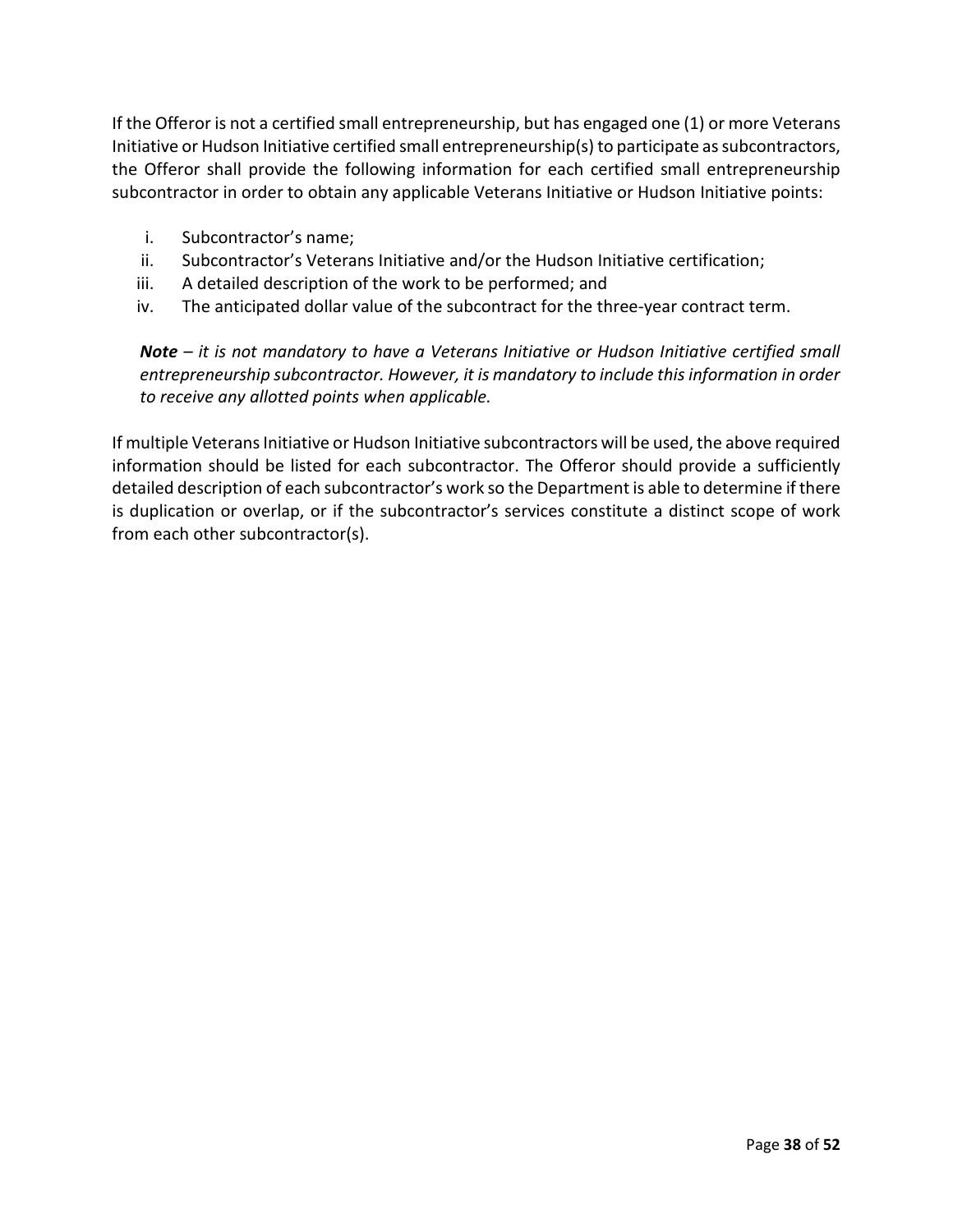### <span id="page-38-0"></span>ATTACHMENT I: CERTIFICATION STATEMENT

The undersigned hereby acknowledges she/he has read and understands all requirements and specifications of the Request for Proposals (SFO), including attachments.

**OFFICIAL CONTACT**. The State requests that the Offeror designate one person to receive all documents and the method in which the documents are best delivered. The Offeror should identify the Contact name and fill in the information below: (Print Clearly)

| A. Official Contact Name:           |  |
|-------------------------------------|--|
| B. E-mail Address:                  |  |
| C. Facsimile Number with area code: |  |
| D. US Mail Address:                 |  |

Offeror shall certify that the above information is true and shall grant permission to the State or Agencies to contact the above named person or otherwise verify the information provided.

By its submission of this proposal and authorized signature below, Offeror shall certify that:

- 1. The information contained in its response to this SFO is accurate;
- 2. Offeror shall comply with each of the mandatory requirements listed in the SFO and will meet or exceed the functional and technical requirements specified therein;
- 3. Offeror shall accept the procedures, evaluation criteria, mandatory contract terms and conditions, and all other administrative requirements set forth in this SFO.
- 4. Offeror's quote shall be valid for at least 90 calendar days from the date of proposal's signature below;
- 5. Offeror understands that if selected as the successful Offeror, he/she will have (7) business days from the date of delivery of final contract in which to complete contract negotiations, if any, and execute the final contract document.
- 6. Offeror shall certify, by signing and submitting a proposal for \$25,000 or more, that their company, any subcontractors, or principals are not suspended or debarred by the General Services Administration (GSA) in accordance with the requirements in 2 CFR §200 Subpart F. (A list of parties who have been suspended or debarred can be viewed via the internet at [https://www.sam.gov.](https://www.sam.gov/))
- 7. Offeror understands that, if selected as a contractor, the Louisiana Department of Revenue must determine that it is current in the filing of all applicable tax returns and reports and in payment of all taxes, interest, penalties, and fees owed to the state and collected by the LDR. Offeror shall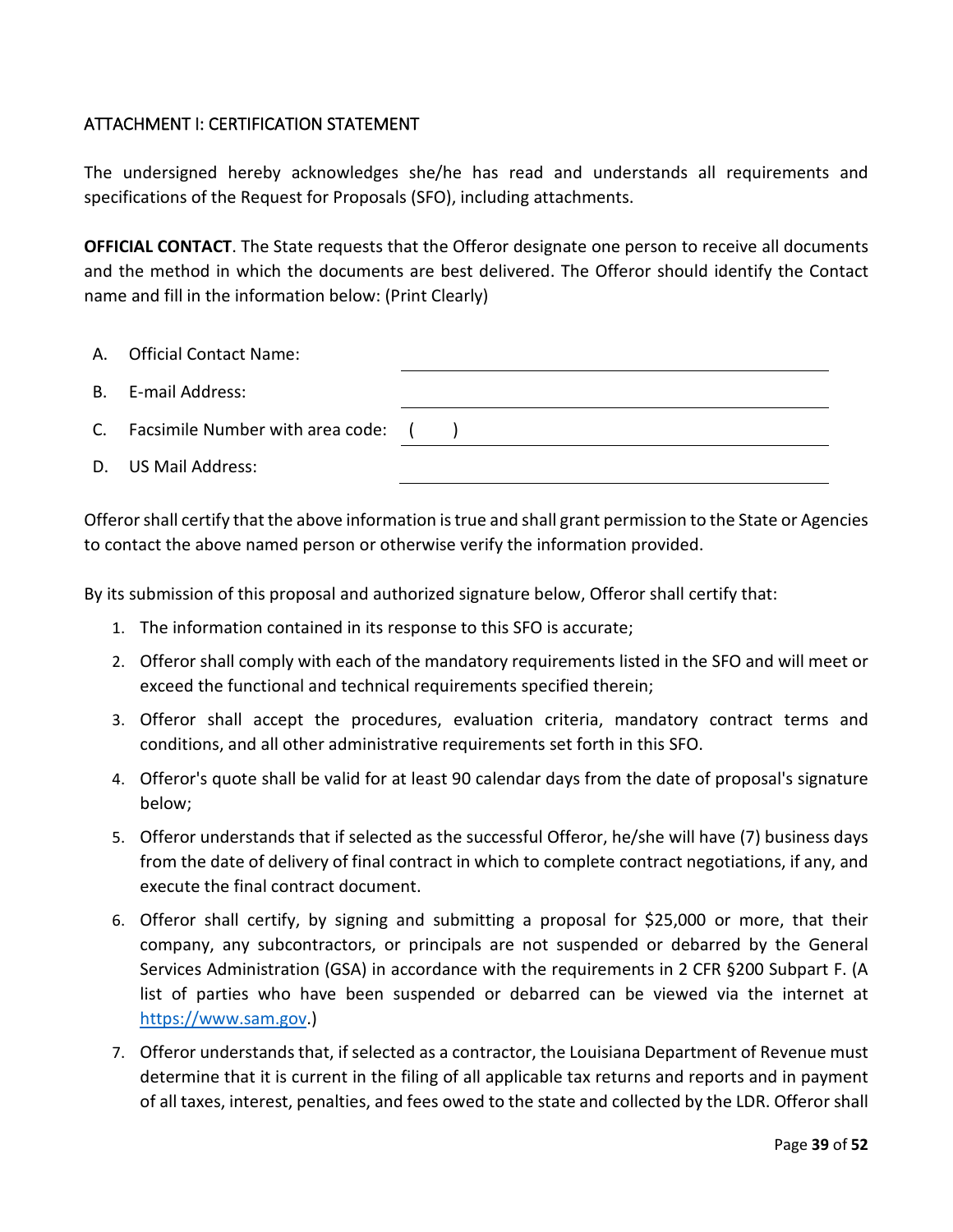comply with R.S. 39:1624(A)(10) and provide its seven-digit LDR account number in order for tax payment compliance status to be verified.

- 8. Offeror further acknowledges its understanding that issuance of a tax clearance certificate by LDR is a necessary precondition to the approval of any contract by the Office of State Procurement. The contracting agency reserves the right to withdraw its consent to any contract without penalty and proceed with alternate arrangements, should a prospective contractor fail to resolve any identified outstanding tax compliance discrepancies with the LDR within seven (7) days of such notification.
- 9. Offeror certifies and agrees that the following information is correct: In preparing its response, the Offeror has considered all proposals submitted from qualified, potential subcontractors and suppliers, and has not, in the solicitation, selection, or commercial treatment of any subcontractor or supplier, refused to transact or terminated business activities, or taken other actions intended to limit commercial relations, with a person or entity that is engaging in commercial transactions in Israel or Israeli-controlled territories, with the specific intent to accomplish a boycott or divestment of Israel. Offeror also has not retaliated against any person or other entity for reporting such refusal, termination, or commercially limiting actions. The State reserves the right to reject the response of the Offeror if this certification is subsequently determined to be false, and to terminate any contract awarded based on such a false response.
- 10. Offeror certifies that the cost submitted was independently arrived at without collusion.

| State | Zip: |
|-------|------|
|       |      |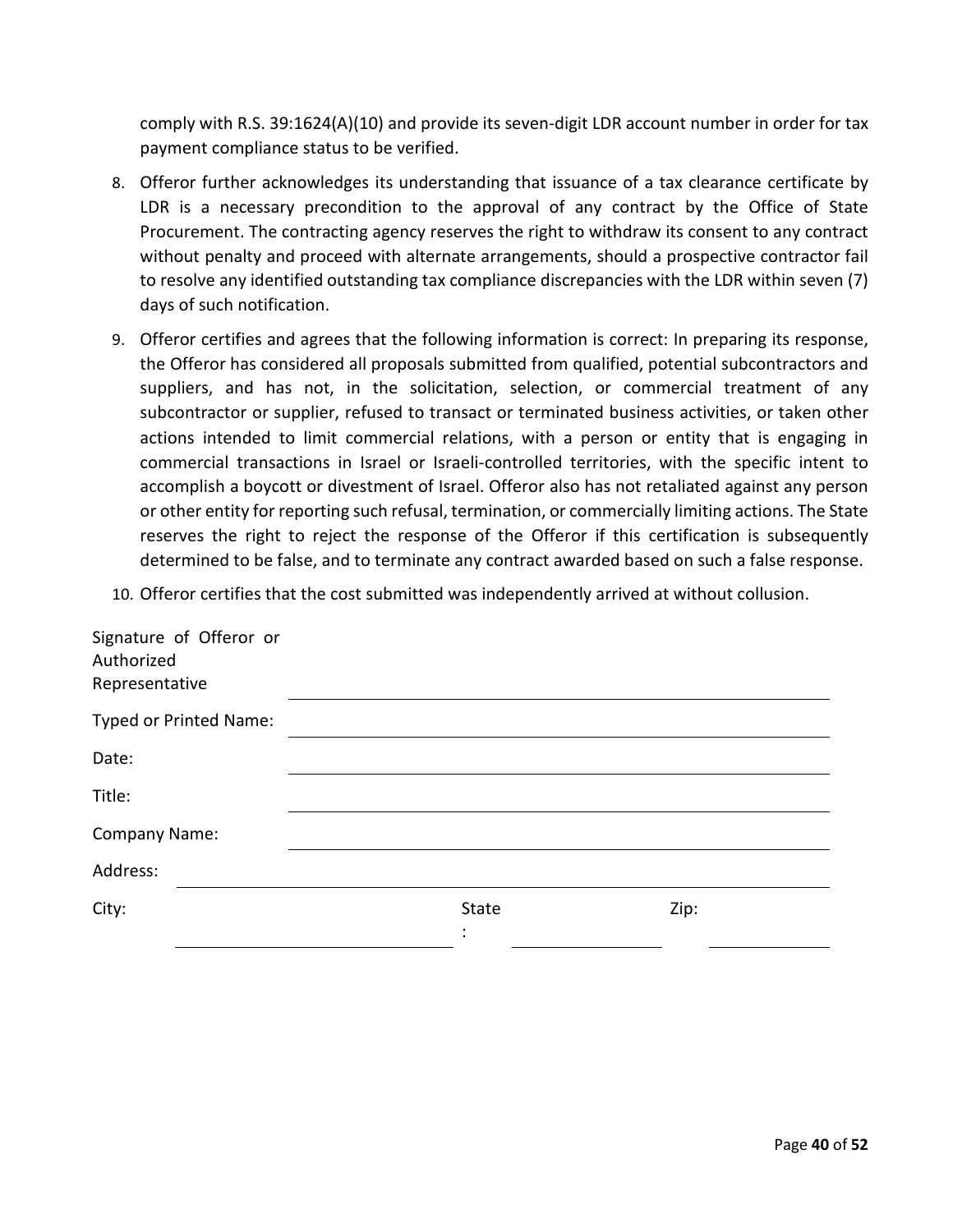#### <span id="page-40-0"></span>ATTACHMENT II: FIRM AND PERSONNEL INFORMATION

The Offeror shall provide all information requested in Firm and Personnel Information. This information, with that provided in response to the pertinent requirements of the offer preparation and references will be used by LDI to determine which Offeror is best suited to provide the services advertised for in the SFO.

|                             | 1. Name and Address of Business: |                                                                                                                 |  |           |
|-----------------------------|----------------------------------|-----------------------------------------------------------------------------------------------------------------|--|-----------|
|                             |                                  |                                                                                                                 |  |           |
|                             |                                  |                                                                                                                 |  |           |
|                             |                                  |                                                                                                                 |  |           |
|                             |                                  | 2. Has the firm undergone a recent change in top management? _______ Yes _______ No                             |  |           |
|                             |                                  | 3. If the answer to question 2 is "Yes," please explain.                                                        |  |           |
|                             |                                  |                                                                                                                 |  |           |
|                             |                                  |                                                                                                                 |  |           |
|                             |                                  |                                                                                                                 |  |           |
|                             |                                  |                                                                                                                 |  |           |
|                             |                                  | 4. For how many years has Offeror provided testing services and other services as advertised in this SFO?       |  |           |
|                             |                                  |                                                                                                                 |  |           |
|                             |                                  | 5. Client References-for each reference listed, provide all the requested information. Attach additional sheets |  |           |
| if necessary.               |                                  |                                                                                                                 |  |           |
|                             |                                  |                                                                                                                 |  |           |
|                             |                                  |                                                                                                                 |  |           |
|                             |                                  |                                                                                                                 |  |           |
|                             |                                  |                                                                                                                 |  |           |
|                             |                                  | 6. Does the Offeror have prior working experience with the State of Louisiana? Yes                              |  | <b>No</b> |
|                             |                                  | 7. Does the Offeror have prior working experience with other state or local governments?                        |  | Yes       |
| $\overline{\phantom{a}}$ No |                                  |                                                                                                                 |  |           |
|                             |                                  | 0. If the anguing to question 7 is "Vec" places list the department exercy, date of contract and name and       |  |           |

8. If the answer to question 7 is "Yes," please list the department, agency, date of contract and name and phone number of contact person(s).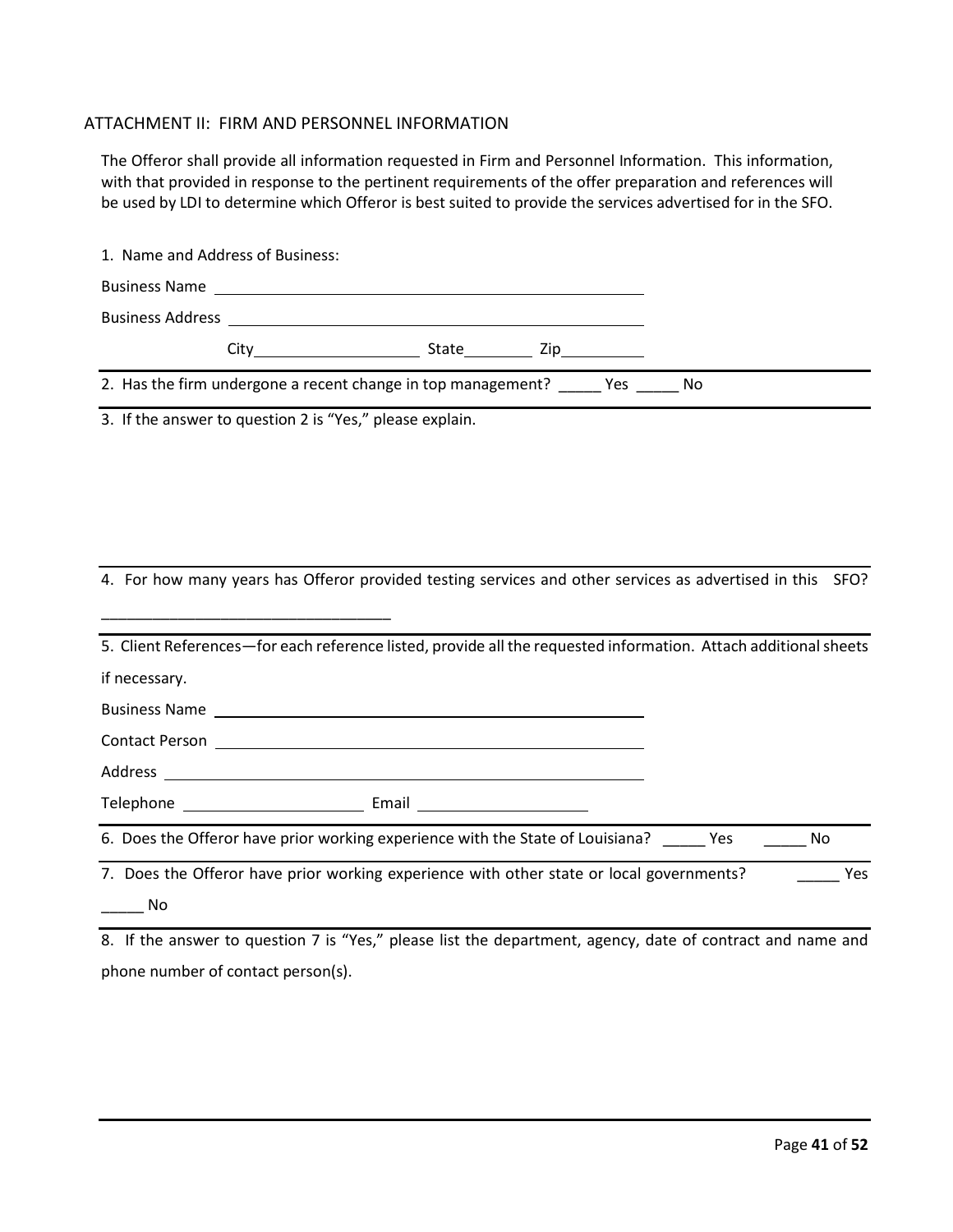9. Does the Offeror anticipate subcontracting any service or requirement under this SFO? \_\_\_\_\_\_\_\_\_ Yes

\_\_\_\_\_ No

10. If the answer to question 9 is "Yes," please describe the services or requirements that will be subcontracted and explain how the business will control the quality of the services provided by the subcontractor(s). A written agreement between the Contractor and the Subcontractor will be required and approved by the LDI before Subcontractor can commence work/services under this SFO.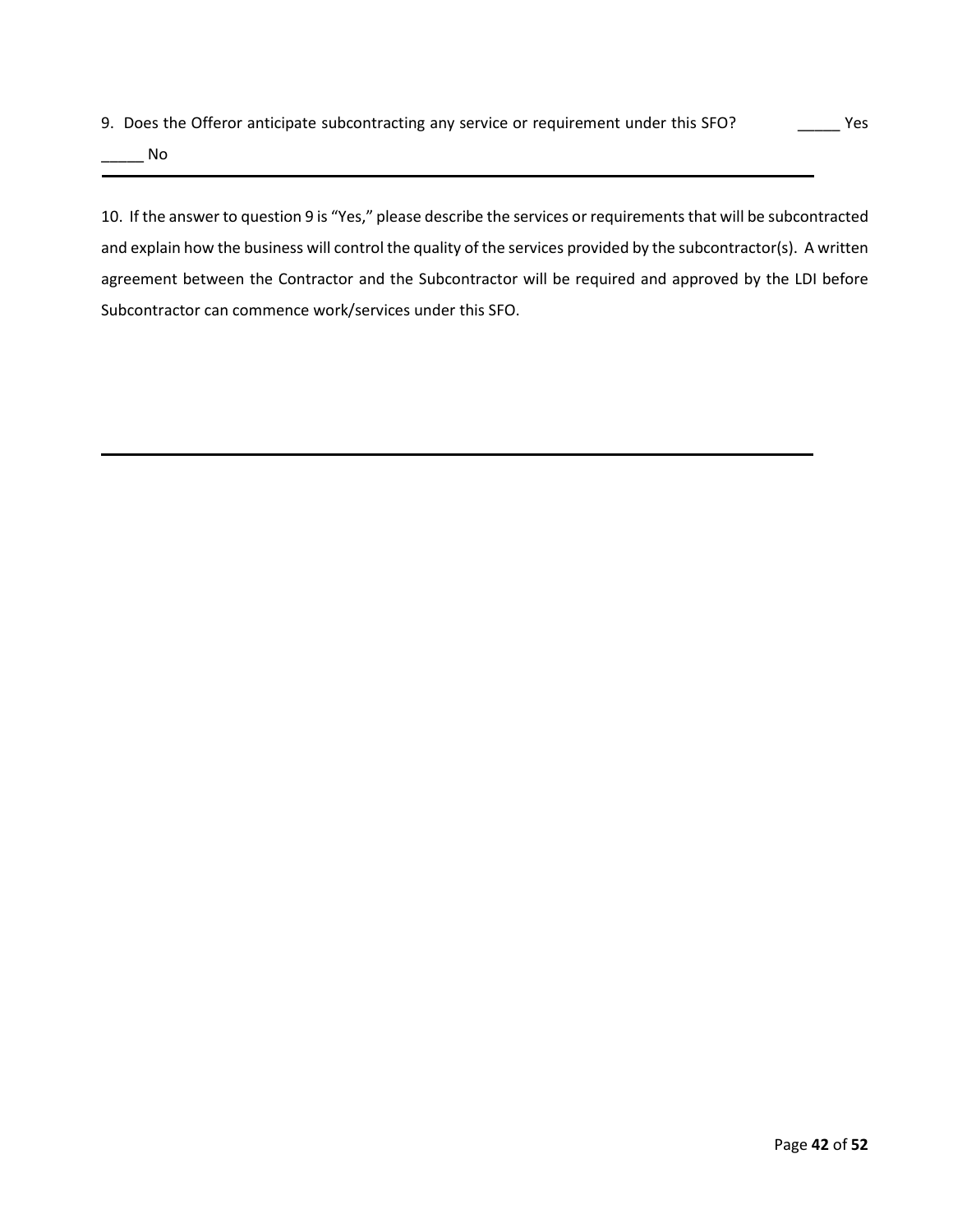## <span id="page-42-0"></span>ATTACHMENT III: COST OFFER TEMPLATE

| FEE TYPE                         | NUMBER OF<br><b>INDIVIDUAL</b><br><b>EXAMS GIVEN</b> | <b>LICENSE</b><br><b>TYPE</b> | <b>EXAMINATION FEE</b> | <b>TOTAL COST</b><br>OF EXAMS<br><b>GIVEN BY</b><br><b>TYPE</b> |
|----------------------------------|------------------------------------------------------|-------------------------------|------------------------|-----------------------------------------------------------------|
| Life-only                        | 2034                                                 | Producer                      |                        |                                                                 |
| Health & Accident <sup>413</sup> |                                                      |                               |                        |                                                                 |
| Only                             |                                                      | Producer                      |                        |                                                                 |
| Life, Accident & Health 3420     |                                                      | Producer                      |                        |                                                                 |
| Property Only                    | 26                                                   | Producer                      |                        |                                                                 |
| Casualty Only                    | 16                                                   | Producer                      |                        |                                                                 |
| Property &                       | 2344                                                 |                               |                        |                                                                 |
| Casualty                         |                                                      | Producer                      |                        |                                                                 |
| <b>Bail Bond</b>                 | 195                                                  | Producer                      |                        |                                                                 |
| Surety                           | $\mathbf{1}$                                         | Producer                      |                        |                                                                 |
| <b>Industrial Fire</b>           | 420                                                  | Producer                      |                        |                                                                 |
| <b>Surplus Lines</b>             | 20                                                   | <b>Broker</b>                 |                        |                                                                 |
| Title                            | 115                                                  | Producer                      |                        |                                                                 |
| Personal Lines                   | 739                                                  | Producer                      |                        |                                                                 |
| Automobile                       | 147                                                  | Claims                        |                        |                                                                 |
| Adjuster                         |                                                      | Adjuster                      |                        |                                                                 |
| Personal Lines                   | 31                                                   | Claims                        |                        |                                                                 |
| Adjuster                         |                                                      | Adjuster                      |                        |                                                                 |
| Commercial                       | 8                                                    | Claims                        |                        |                                                                 |
| Lines Adjuster                   |                                                      | Adjuster                      |                        |                                                                 |
| Property &                       | 553                                                  | Claims                        |                        |                                                                 |
| Casualty                         |                                                      | Adjuster                      |                        |                                                                 |
|                                  | 10                                                   | Claims                        |                        |                                                                 |
| Crop Adjuster                    |                                                      | Adjuster                      |                        |                                                                 |
| <b>Workers Comp</b>              | 84                                                   | Claims                        |                        |                                                                 |
| Adjuster                         |                                                      | Adjuster                      |                        |                                                                 |
|                                  | 20                                                   | Public                        |                        |                                                                 |
| Public Adjuster                  |                                                      | Adjuster                      |                        |                                                                 |
| <b>TOTAL</b>                     | 10595                                                |                               |                        |                                                                 |
|                                  |                                                      | Weighted                      |                        |                                                                 |
|                                  |                                                      | Average Total                 |                        |                                                                 |
|                                  |                                                      |                               |                        |                                                                 |
| FEE TYPE                         | <b>NUMBER</b>                                        | <b>FEE</b>                    |                        |                                                                 |
| Fingerprinting                   |                                                      |                               |                        |                                                                 |
| 5302<br>Services                 |                                                      |                               |                        |                                                                 |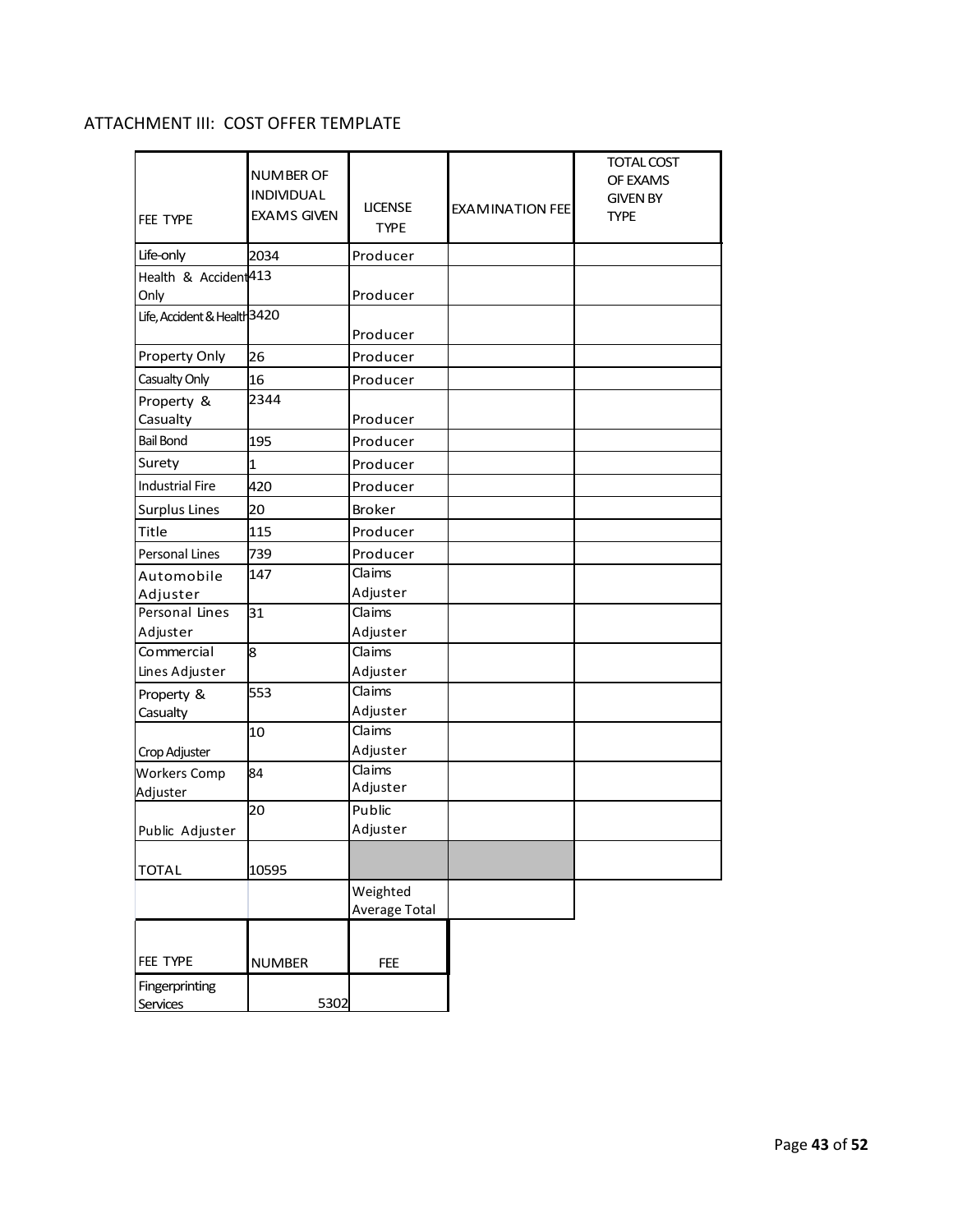#### <span id="page-43-0"></span>ATTACHMENT IV: SAMPLE CONTRACT

# Professional Services Contract

#### STATE OF LOUISIANA Vendor Number:

PARISH OF EAST BATON ROUGE LaGov Number:

Be it known, that on the **XXnd** day of **Month, 2021**, the Louisiana Department of Insurance (hereinafter sometimes referred to as "State") and **Contractor's Name & Address**, (hereinafter sometimes referred to as "Contractor") do hereby enter into contract under the following terms and conditions.

#### **Scope of Services**

Contractor agrees to perform the services described in Appendix A, attached hereto.

#### **Terms of Contract**

The term of this contract shall commence on **Date** and shall terminate at the close of business on **Date**, unless terminated earlier as provided herein; however, this contract shall not be considered valid until approved by the Office of State Procurement.

#### **Payment for Services**

LDI agrees to pay Contractor for services rendered under this contract at the rate set forth in Appendix A, and shall not exceed the maximum set forth in Appendix A which is attached hereto and made a part hereof. Contractor agrees to prepare billings in accordance with the guidelines of the Louisiana Department of Insurance. The total amount paid under this contract shall not exceed the sum of:

#### **(\$00,000.00) DOLLARS**

#### **Fiscal Funding**

The continuation of this contract is contingent upon the appropriation of funds to fulfill the requirements of the contract by the legislature. If the legislature fails to appropriate sufficient monies to provide for the continuation of the contract, or if such appropriation is reduced by the veto of the Governor or by any means provided in the appropriations act to prevent the total appropriation for the year from exceeding revenues for that year, or for any other lawful purpose, and the effect of such reduction is to provide insufficient monies for the continuation of the contract, the contract shall terminate on the date of the beginning of the first fiscal year for which funds are not appropriated.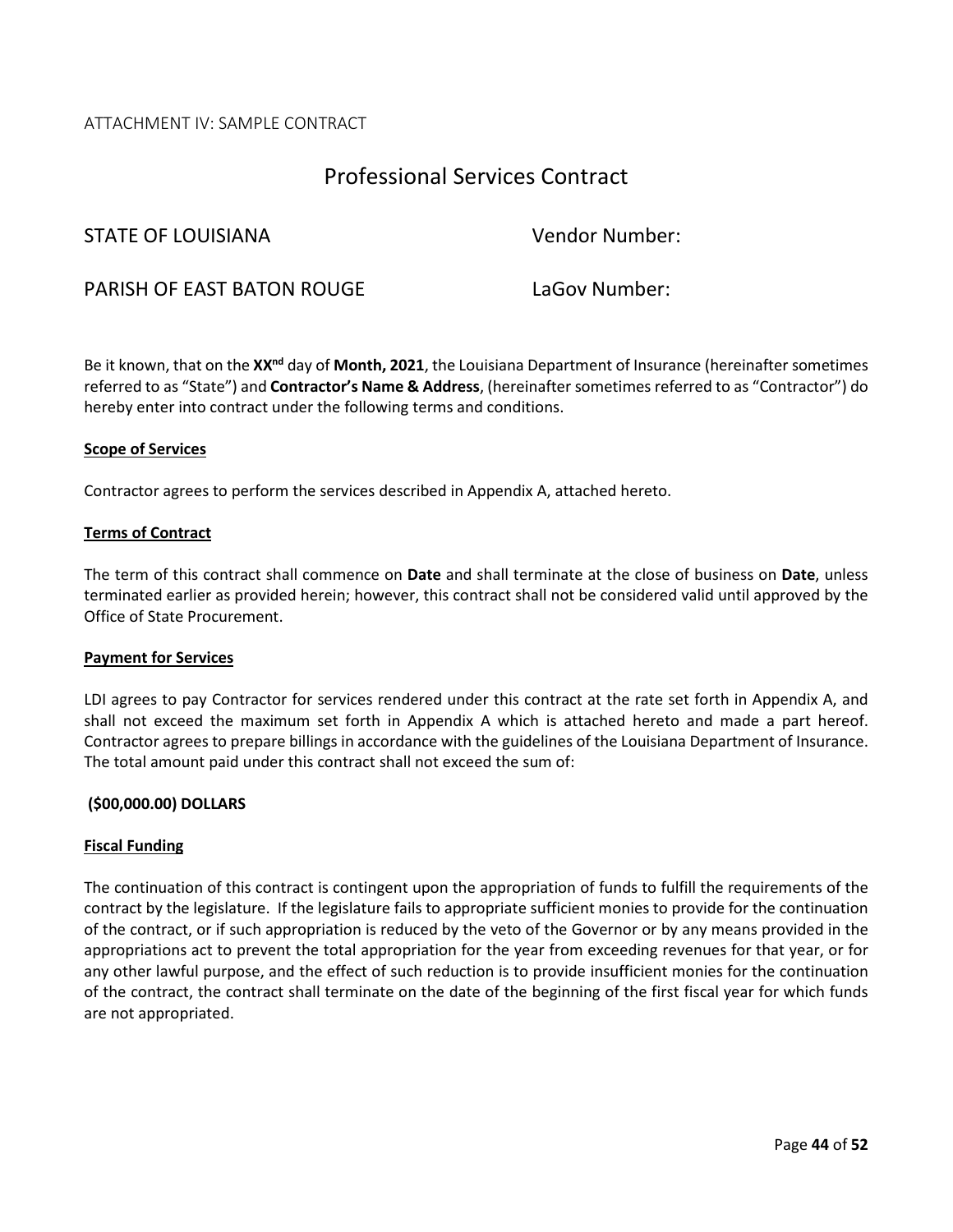#### **Termination for Cause**

The State may terminate this contract for cause based upon the failure of the Contractor to comply with the terms and/or conditions of the contract; provided that the State shall give the Contractor written notice specifying the Contractor's failure. If within thirty (30) days after receipt of such notice, the Contractor shall not have either corrected such failure or, in the case of failure which cannot be correct in thirty (30) days, begun in good faith to correct said failure and thereafter proceeded diligently to complete such correction, then the State may, at its option, place the Contractor in default and the contract shall terminate on the date specified in such notice. The Contractor may exercise any rights available to it under Louisiana law to terminate for cause upon the failure of the State to comply with the terms and conditions of this contract; provided that the Contractor shall give the State written notice specifying the State's failure and a reasonable opportunity for the State to cure the defect.

#### **Termination for Convenience**

The State may terminate the contract at any time by giving the other party written notice sent to Contractor's address by certified mail. The Contractor shall be entitled to payment for deliverables in progress, to the extent work has performed satisfactorily.

#### **Governing Law**

This contract shall be governed by and interpreted in accordance with the laws of the State of Louisiana, including but not limited to La. R.S. 39:1551-1755; rules and regulations; executive orders; standard terms and conditions, special terms and conditions; and this Contract. Venue of any action brought, after exhaustion of administrative remedies, with regard to this Contract shall be in the Nineteenth Judicial District Court, Parish of East Baton Rouge, State of Louisiana.

#### **Remedies for Default**

Any claim or controversy arising out of this contract shall be resolved by the provisions of LSA R.S. 39:1672.2 – 1672.4.

#### **Other Remedies**

If the Contractor fails to perform in accordance with the terms and conditions of this Contract, or if any lien or claim for damages, penalties, costs and the like is asserted by or against the State, then, upon notice to the Contractor, the State may pursue all remedies available to it at law or equity, including retaining monies from amounts due the Contractor and proceeding against any surety of the Contractor.

#### **Taxes**

Contractor hereby agrees that the responsibility for payment of taxes from the funds thus received under this contract and/or legislative appropriation shall be Contractor's obligation and identified under Federal tax identification number:

#### **Nonassignability**

No Contractor shall assign any interest in this contract by assignment, transfer, or novation, without prior written consent of the State. This provision shall not be construed to prohibit the Contractor from assigning his bank,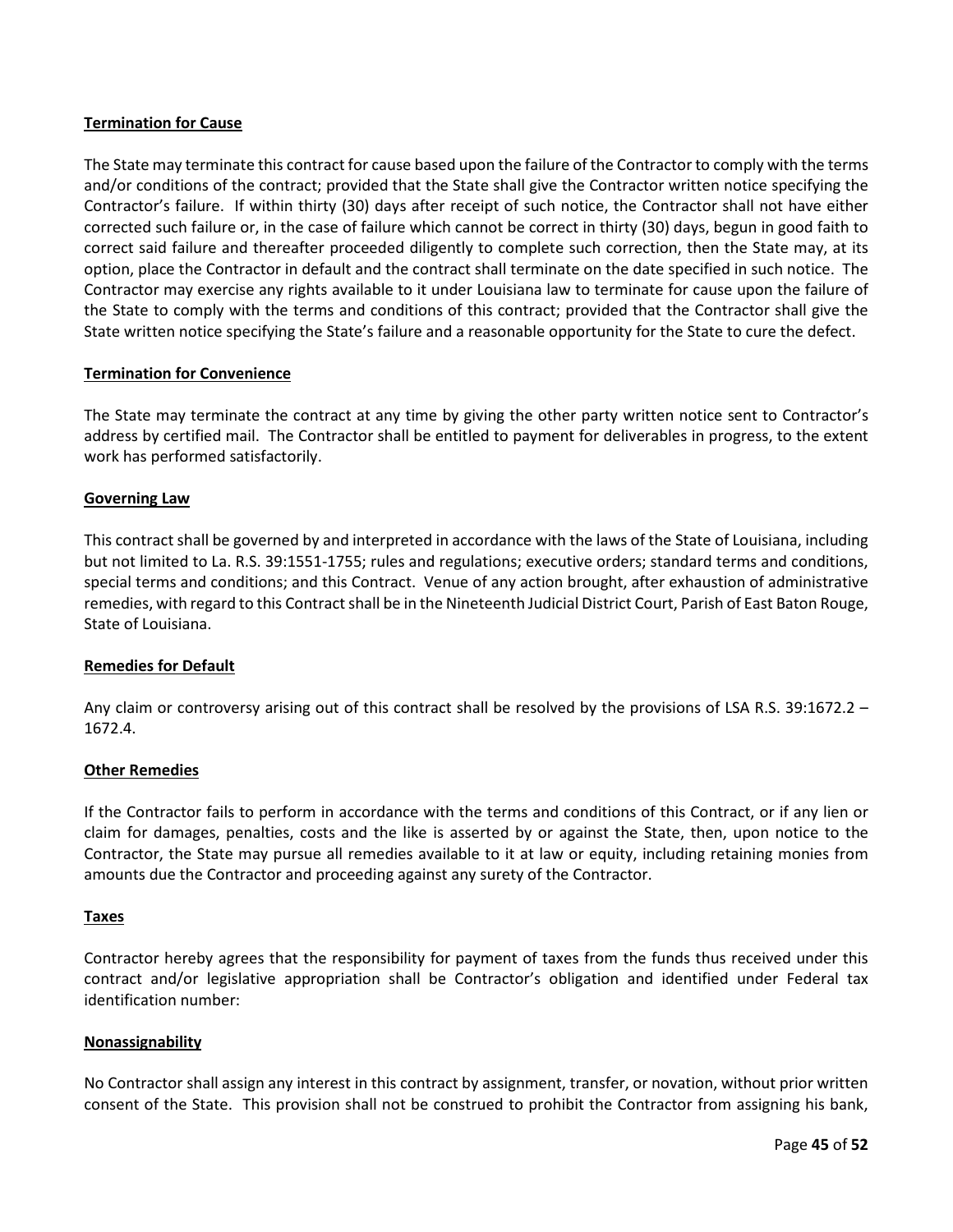trust company, or other financial institution any money due or to become due from approved contracts without such prior written consent. Notice of any such assignment or transfer shall be furnished promptly to the State.

#### **Applicable Law**

It is expressly understood, and agreed by both parties, that the laws of the State of Louisiana shall govern and apply to any interpretation of a dispute or claim arising under this contract.

#### **Right to Audit and Record Retention**

Any authorized agency of the State (e.g. Office of the Legislative Auditor, Inspector General's Office, etc.) and of the Federal Government has the right to inspect and review all books and records pertaining to services rendered under this contract for a period of five years from the date of final payment under the prime contract and any subcontract. The Contractor and subcontractor shall maintain such books and records for this five-year period and cooperate fully with the authorized auditing agency. Contractor and subcontractor shall comply with federal and state laws authorizing an audit of their operations as a whole, or of specific program activities.

#### **E-Verify**

Contractor acknowledges and agrees to comply with the provisions of La. R.S. 38:2212. 10 and federal law pertaining to E-Verify in the performance of services under this contract.

#### **Submission of Invoices and Reports by Contractor**

Contractor shall submit to LDI, through the Contract Supervisor, the following:

- Invoices: Invoices shall be submitted in accordance with the provisions of Appendix A attached hereto.
- Reports: Reports shall be submitted as required by the Contract Supervisor.

It is understood that if the Contractor shall fail to submit any of the above reports in a timely fashion, LDI shall not be responsible for payment thereof, either under this contract or in quantum meruit.

#### **Record Ownership**

All records, reports, documents and other material delivered or transmitted to Contractor by State shall remain the property of State, and shall be returned by Contractor to State, at Contractor's expense, at termination or expiration of this contract.

All records, reports, documents, or other material related to this contract and/or obtained or prepared by Contractor in connection with the performance of the services contracted for herein shall become the property of State, and shall, upon request, be returned by Contractor to State, at Contractor's expense, at termination or expiration of this contract.

All of the above records shall be and remain confidential, unless and until an authorization for their release is given by the Commissioner of Insurance or his/her representative.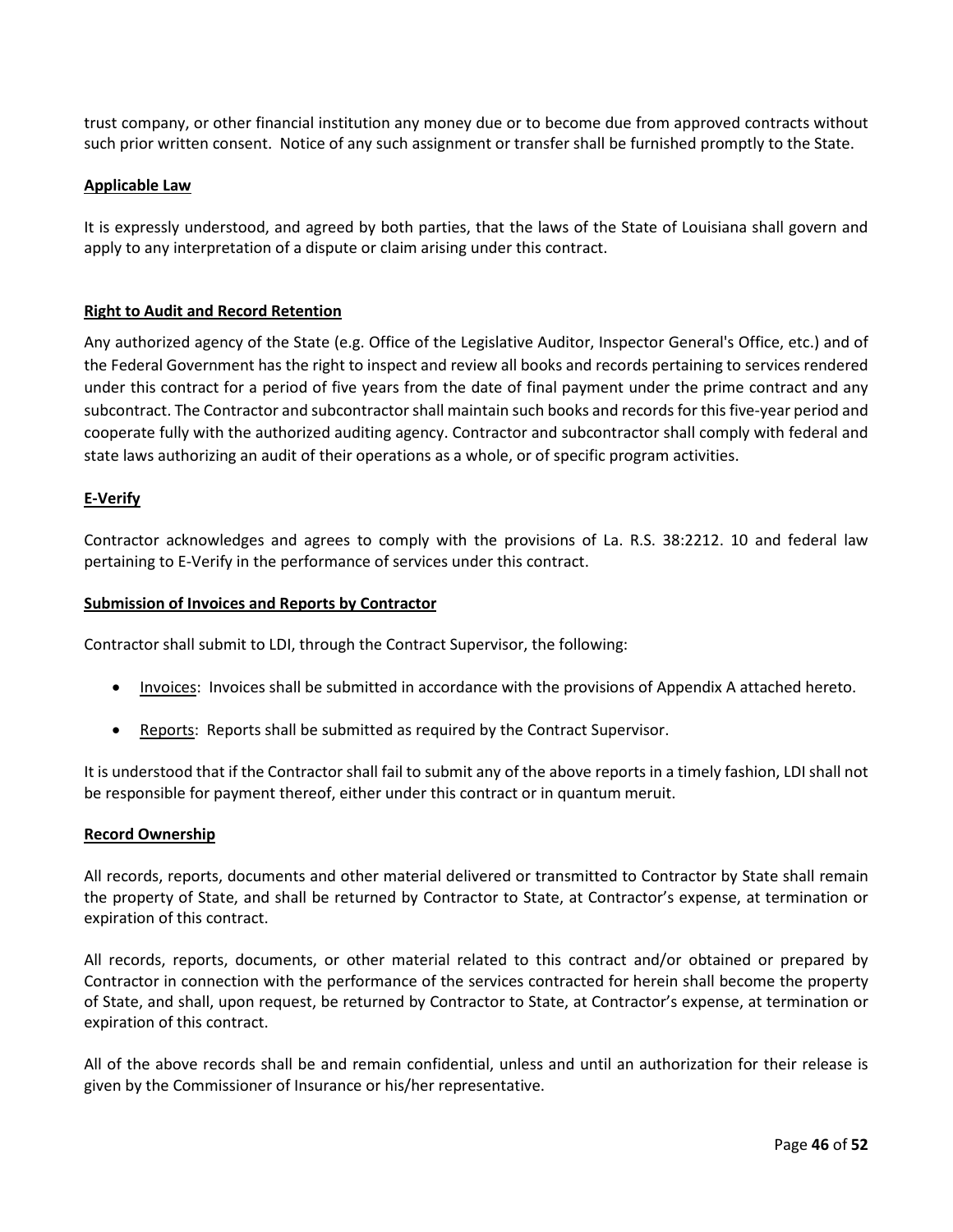All records which are subject to subpoena by legal process shall be assembled by Contractor; the contract supervisor and the Commissioner of Insurance shall be notified as soon as possible after receipt of the subpoena. Upon approval by the Commissioner or his/her authorized representative, Contractor shall provide the records in answer to the subpoena.

#### **Contractor's Cooperation**

The Contractor has the duty to fully cooperate with the State and provide any and all requested information, documentation, etc. to the state when requested. This applies even if this contract is terminated and/or a lawsuit is filed. Specifically, the Contractor shall not limit or impede the State's right to audit or shall not withhold State owned documents.

#### **Travel Reimbursements**

Travel and related expenses will be reimbursed as approved by the Contract Supervisor and in accordance with the State Travel Regulation.

#### **Services for Insurance Industry**

Contractor hereby agrees that without prior written approval of the Commissioner of Insurance, no contractual services will be performed by Contractor for an insurance company licensed to do business in Louisiana during the period of time in which the same, or similar services, are being provided to the Department of Insurance.

#### **Discrimination Clause**

The Contractor agrees to abide by the requirements of the following as applicable: Title VI of the Civil Rights Act of 1964 and Title VII of the Civil Rights Act of 1964, as amended by the Equal Employment Opportunity Act of 1972, Federal Executive Order 11246 as amended, the Rehabilitation Act of 1973, as amended, the Vietnam Era Veteran's Readjustment Assistance Act of 1974, Title IX of the Education Amendments of 1972, the Age Discrimination Act of 1975, the Fair Housing Act of 1968 as amended, and Contractor agrees to abide by the requirements of the Americans with Disabilities Act of 1990.

Contractor agrees not to discriminate in its employment practices, and will render services under this contract without regard to race, color, religion, sex, sexual orientation, gender identity, national origin, veteran status, political affiliation, disability, or age in any matter relating to employment.

Any act of discrimination committed by Contractor, or failure to comply with these statutory obligations when applicable, shall be grounds for termination of this contract.

#### **Continuing Obligation**

Contractor has a continuing obligation to disclose any suspensions or debarment by any government entity, including but not limited to the General Services Administration (GSA). Failure to disclose may constitute grounds for suspension and/or termination of the contract and debarment from future contracts.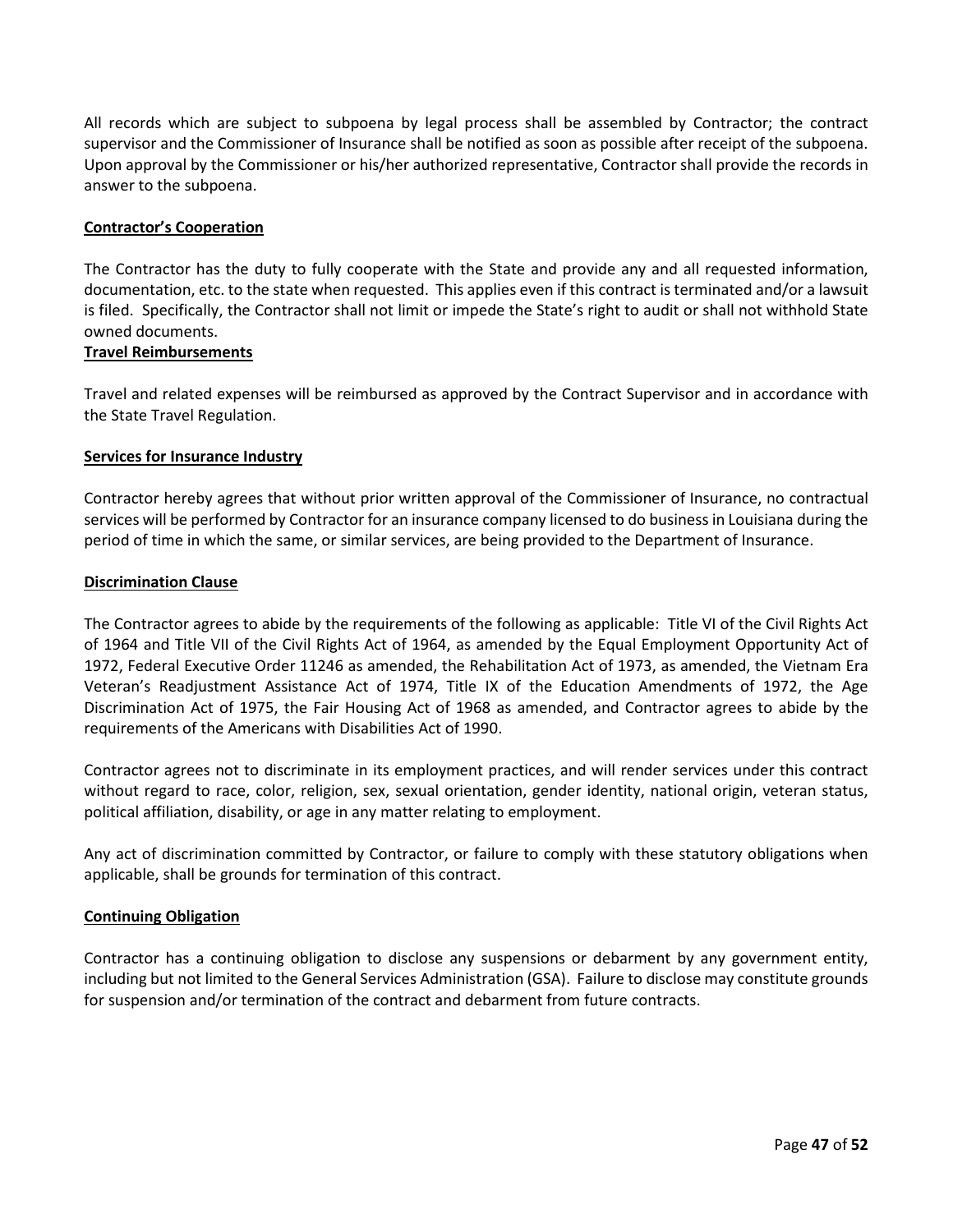#### **Eligibility Status**

Contractor, and each tier of Subcontractors, shall certify that it is not on the List of Parties Excluded from Federal Procurement or Nonprocurement Programs promulgated in accordance with E.O.s 12549 and 12689, "Debarment and Suspension," as set forth at 2 CFR part 2424.

#### **Confidentiality**

Contractor shall protect from unauthorized use and disclosure all information relating to the State's operations and data (e.g. financial, statistical, personal, technical, etc.) that becomes available to the Contractor in carrying out this Contract. Contractor shall use protecting measures that are the same or more effective than those used by the State. Contractor is not required to protect information or data that is publicly available outside the scope of this Contract; already rightfully in the Contractor's possession; independently developed by the Contractor outside the scope of this Contract; or rightfully obtained from third parties.

Under no circumstance shall the Contractor discuss and/or release information to the media concerning this project without prior express written approval of the State.

#### **Amendments**

Any modification to the provisions of this Contract shall be in writing, signed by all parties, and approved by the required authorities.

#### **Prohibition of Discriminatory Boycotts of Israel**

In accordance with La. R.S. 39:1602.1, for any contract for \$100,000 or more and for any contractor with five or more employees, the Contractor certifies that neither it nor its subcontractors are engaged in a boycott of Israel, and that the Contractor and any subcontractors shall, for the duration of this contract, refrain from a boycott of Israel. The State reserves the right to terminate this contract if the Contractor, or any Subcontractor, engages in a boycott of Israel during the term of this contract.

#### **Cybersecurity Training**

In accordance with La. R.S. 42:1267(B)(3) and the State of Louisiana's Information Security Policy, if the Contractor, any of its employees, agents, or subcontractors will have access to State government information technology assets, the Contractor's employees, agents, or subcontractors with such access must complete cybersecurity training annually, and the Contractor must present evidence of such compliance annually and upon request. The Contractor may use the cybersecurity training course offered by the Louisiana Department of State Civil Service without additional cost or may use any alternate course approved in writing by the Office of Technology Services.

For purposes of this Section, "access to State government information technology assets" means the possession of credentials, equipment, or authorization to access the internal workings of State information technology systems or networks. Examples would include but not be limited to State-issued laptops, VPN credentials to credentials to access the State network, badging to access the State's telecommunications closets or systems, or permissions to maintain or modify IT systems used by the State. Final determination of scope inclusions or exclusions relative to access to State government information technology assets will be made by the Office of Technology Services.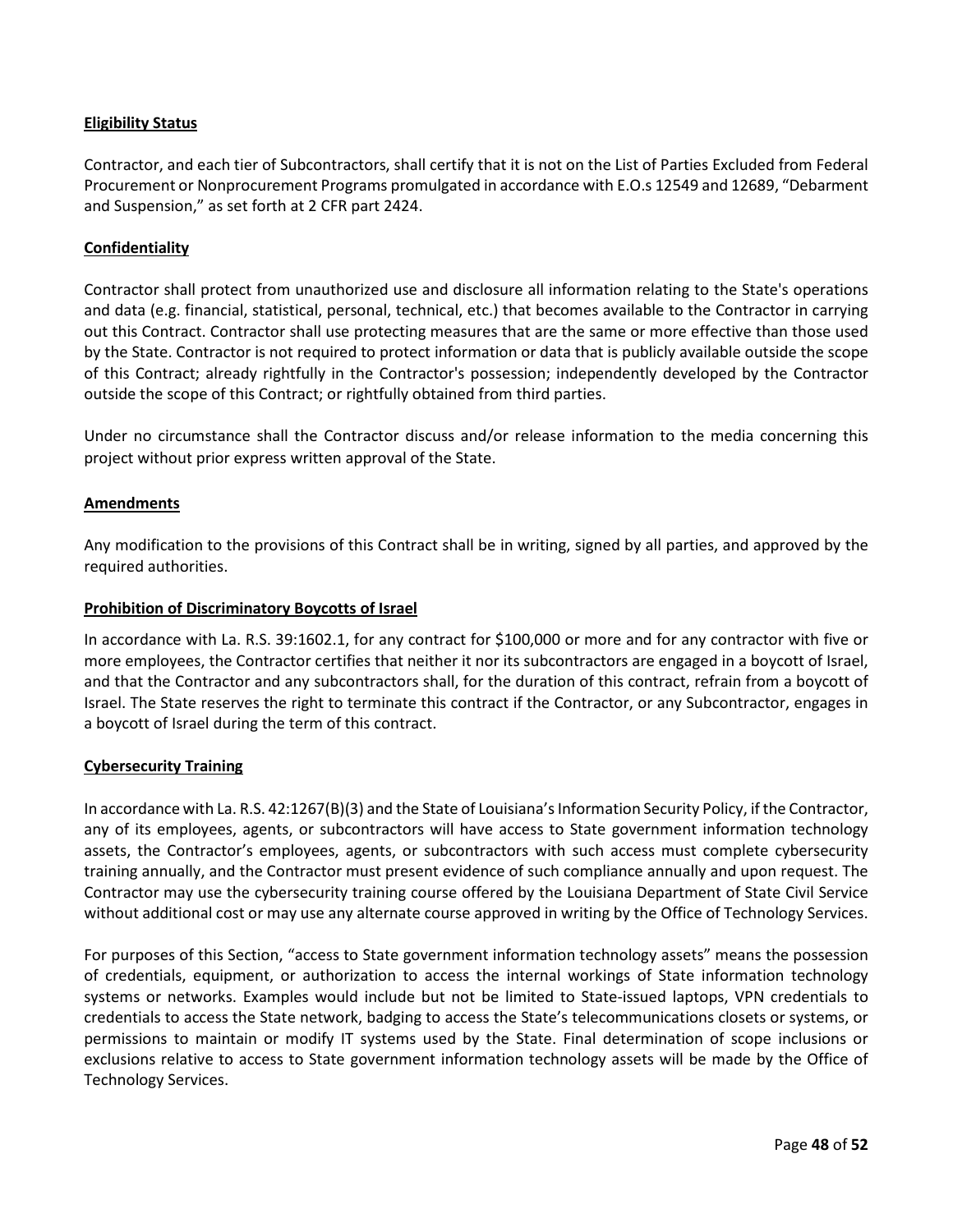#### **Code of Ethics**

The Contractor acknowledges that Chapter 15 of Title 42 of the Louisiana Revised Statutes (R.S. 42:1101 et. seq., Code of Governmental Ethics) applies to the Contracting Party in the performance of services called for in this Contract. The Contractor agrees to immediately notify the state if potential violations of the Code of Governmental Ethics arise at any time during the term of this Contract.

#### **Contract Approval**

This contract is not effective until executed by all parties and approved in writing by the Office of State Procurement, in accordance with LSA-R.S.39:1595.1.

THUS DONE AND SIGNED AT Baton Rouge, Louisiana on the day, month and year first written above. IN WITNESS WHEREOF, the parties have executed this agreement as of this day of DATE.

\_\_\_\_\_\_\_\_\_\_\_\_\_\_\_\_\_\_\_\_\_\_\_\_\_\_\_\_\_\_ \_\_\_\_\_\_\_\_\_\_\_\_\_\_\_\_\_\_\_\_\_\_\_\_\_\_\_\_\_

\_\_\_\_\_\_\_\_\_\_\_\_\_\_\_\_\_\_\_\_\_\_\_\_\_\_\_\_\_ \_\_\_\_\_\_\_\_\_\_\_\_\_\_\_\_\_\_\_\_\_\_\_\_\_\_\_\_\_

STATE AGENCY SIGNATURE: WITNESS SIGNATURES:

CONTRACTOR SIGNATURE: WITNESS SIGNATURES:

\_\_\_\_\_\_\_\_\_\_\_\_\_\_\_\_\_\_\_\_\_\_\_\_\_\_\_\_\_

\_\_\_\_\_\_\_\_\_\_\_\_\_\_\_\_\_\_\_\_\_\_\_\_\_\_\_\_\_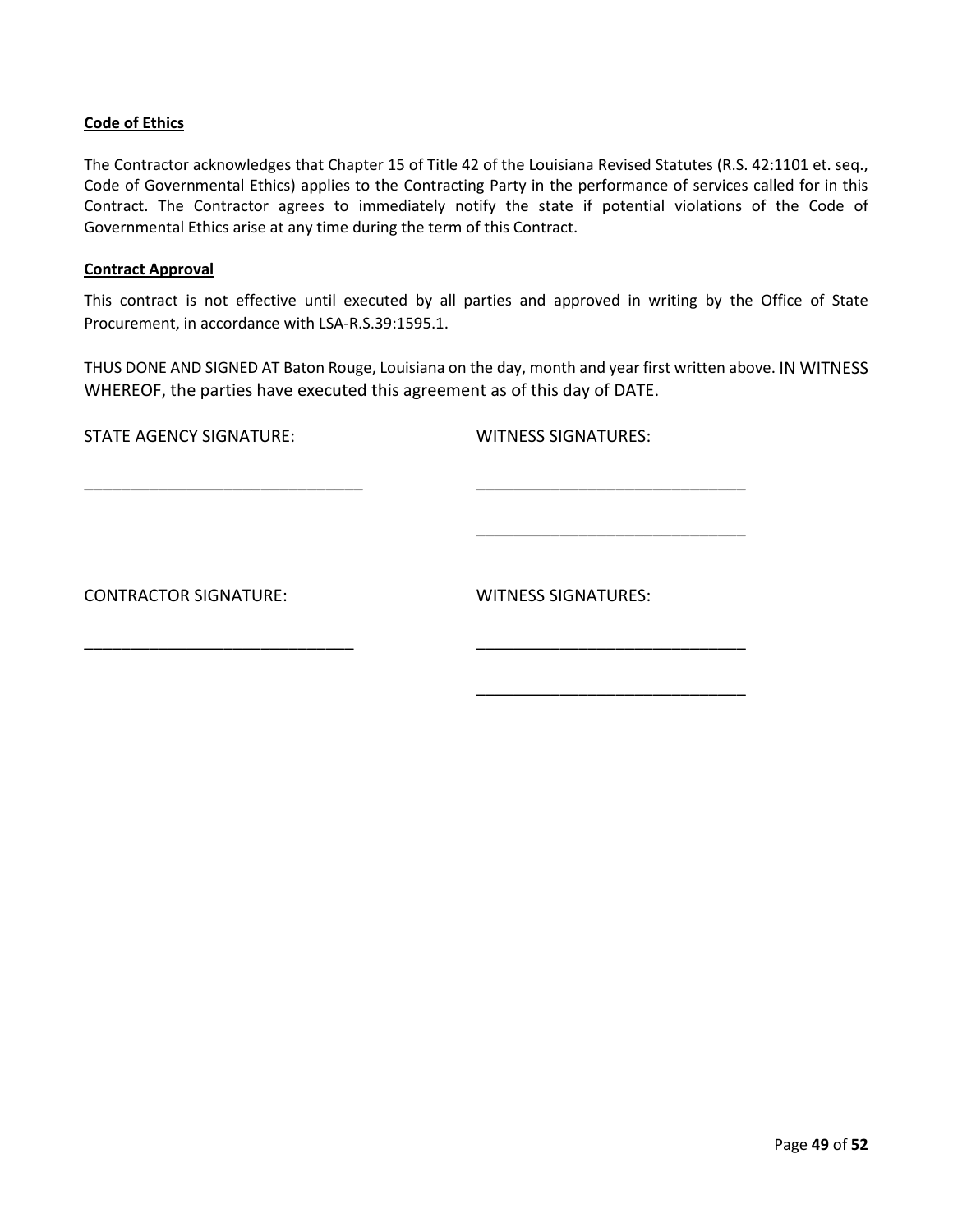# ATTACHMENT I

## APPENDIX A

# **Professional Services to be Provided**

Professional services to be provided by Contractor for the Department of Insurance: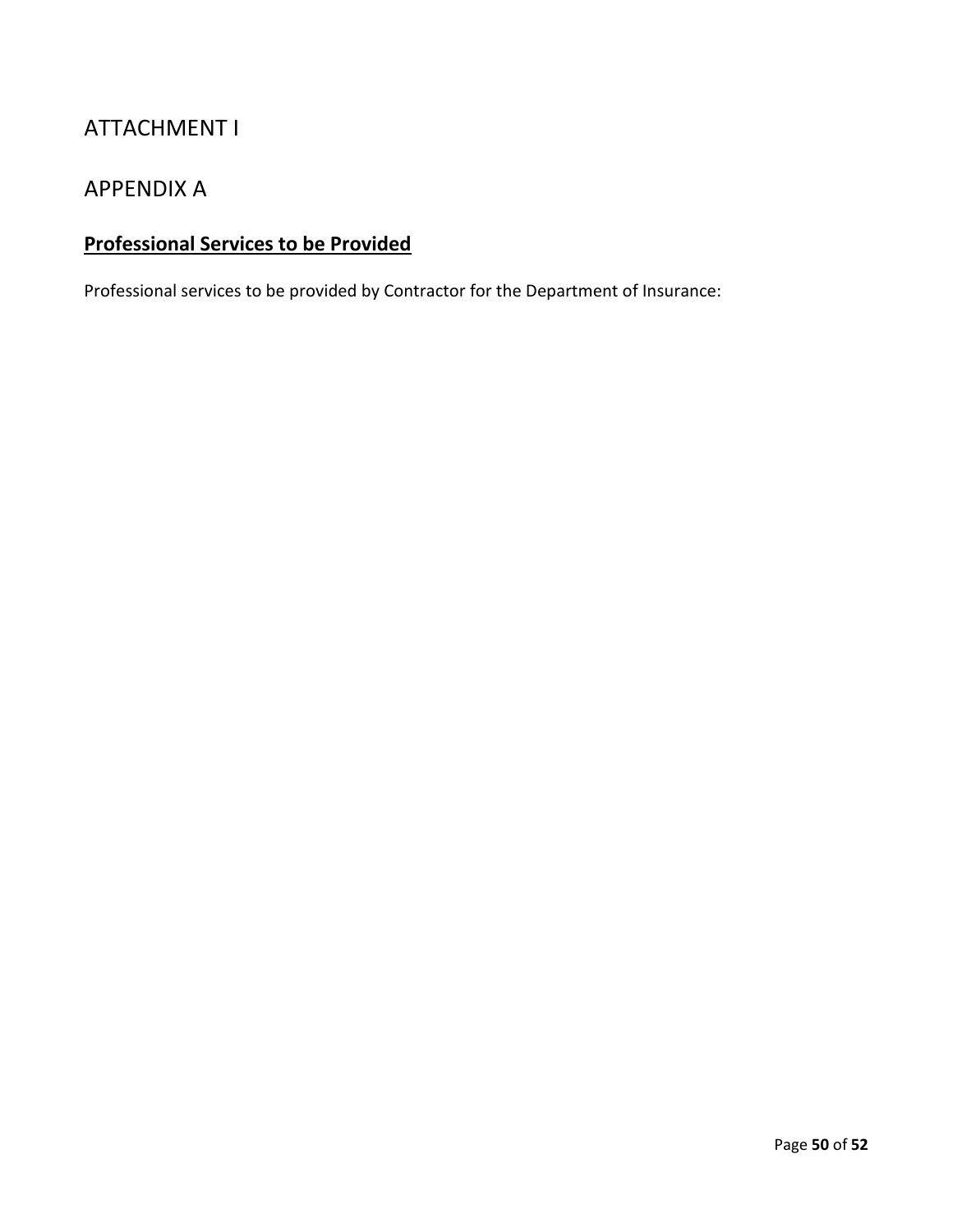# ATTACHMENT II

# CONFLICT OF INTEREST

STATE OF LOUISIANA

PARISH OF \_\_\_\_\_\_\_\_\_\_\_\_\_\_\_\_\_\_\_\_\_\_\_

### ACKNOWLEDGEMENT

I acknowledge that I have read the Louisiana Code of Governmental Ethics and the Louisiana Department of Insurance Directive Number 105 and declare that to the best of my knowledge, there is no conflict of interest between the Louisiana Department of Insurance and **Company Name**. I further acknowledge that it is my duty to report immediately to the Chief Deputy Commissioner or his/her designee any and all conflicts of interest of which I may become aware in the future, except as disclosed and acknowledged by written waiver.

Date

\_\_\_\_\_\_\_\_\_\_\_\_\_\_\_\_\_\_\_\_\_\_\_\_\_\_\_\_\_\_\_\_\_ \_\_\_\_\_\_\_\_\_\_\_\_\_\_\_\_\_\_\_\_\_\_\_\_\_\_